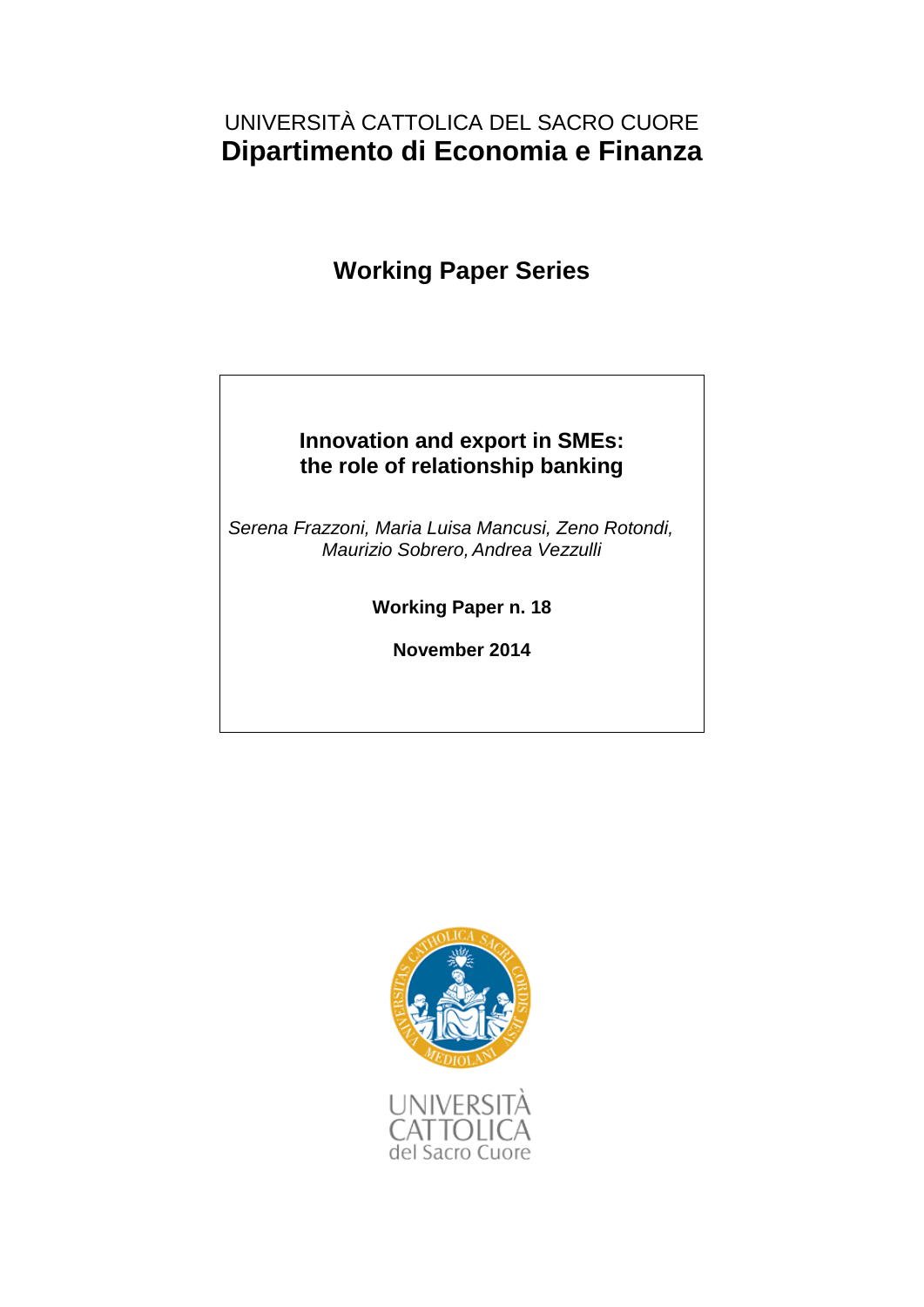# **Innovation and export in SMEs: the role of relationship banking**

### **Serena Frazzoni**

*Unicredit*

### **Maria Luisa Mancusi**

*Università Cattolica del Sacro Cuore and CRIOS Università Bocconi*

### **Zeno Rotondi**

*Unicredit*

### **Maurizio Sobrero**

*Università di Bologna*

## **Andrea Vezzulli**

*Università di Lisbona and CRIOS Università Bocconi*

Working Paper n. 18 November 2014

Dipartimento di Economia e Finanza Università Cattolica del Sacro Cuore Largo Gemelli 1 - 20123 Milano – Italy tel: +39.02.7234.2976 - fax: +39.02.7234.2781 e-mail: dip.economiaefinanza@unicatt.it

The Working Paper Series promotes the circulation of research results produced by the members and affiliates of the Dipartimento di Economia e Finanza, with the aim of encouraging their dissemination and discussion. Results may be in a preliminary or advanced stage. The Dipartimento di Economia e Finanza is part of the Dipartimenti e Istituti di Scienze Economiche (DISCE) of the Università Cattolica del Sacro Cuore.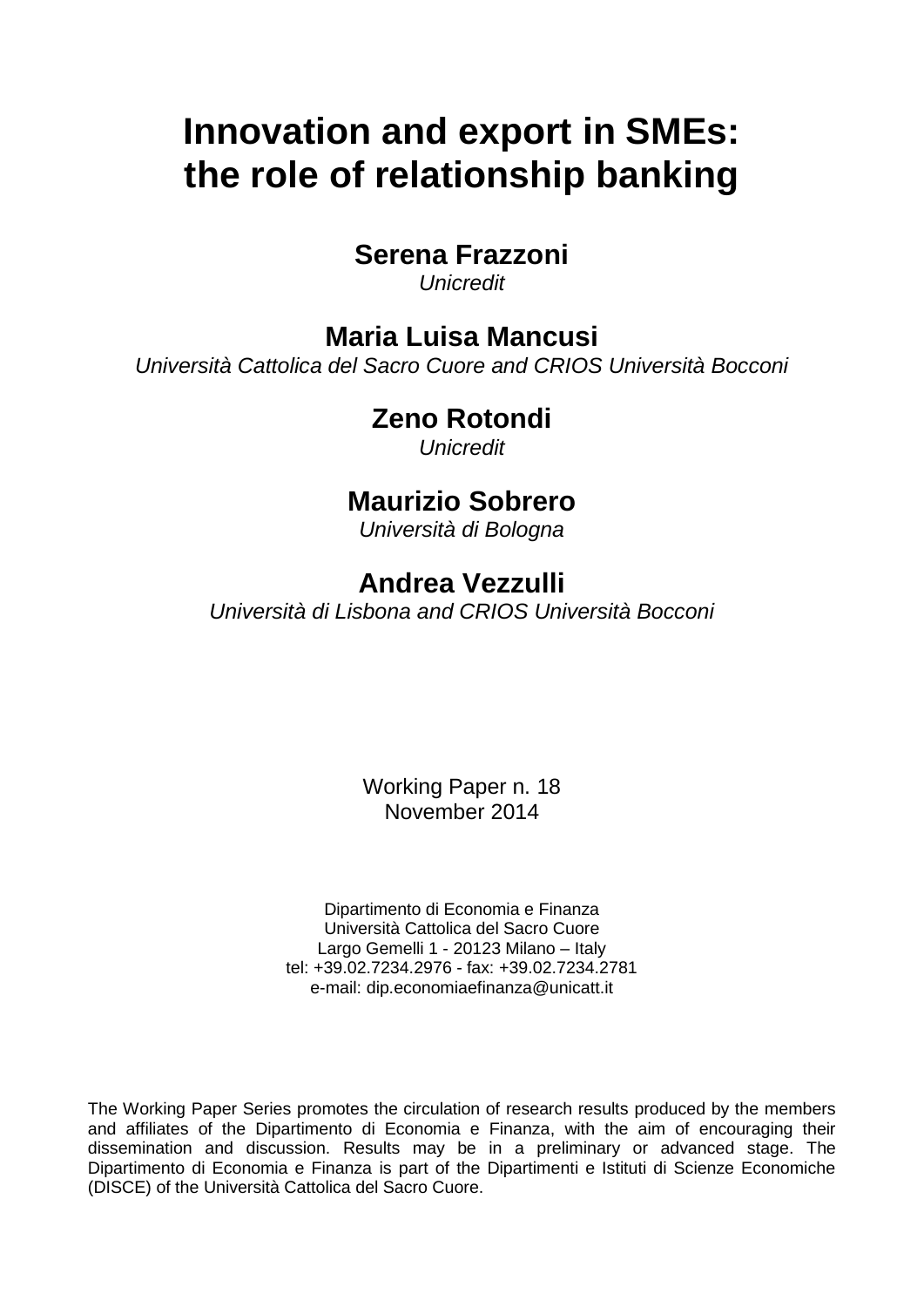### Innovation and export in SMEs: the role of relationship banking.

Serena Frazzoni<sup>a</sup>, Maria Luisa Mancusi<sup>b</sup>, Zeno Rotondi<sup>c</sup>, Maurizio Sobrero<sup>d</sup> Andrea Vezzulli<sup>e</sup>

#### Abstract

This paper assesses the role of relationship lending in explaining simultaneously the innovation activity of Small and Medium Enterprises (SME), their probability to export (i.e. the extensive *margin*) and their share of exports on total sales conditional on exporting (i.e. the *intensive margin*). We adopt a measure of informational tightness based on the ratio of firm's debt with its main bank to firm's total assets. Our results show that the strength of the bank-firm relation has a positive impact on both SME's probability to export and their export margins. This positive effect is only marginally mediated by the SME's increased propensity to introduce product innovation. We further discuss the financial and non-financial channels through which the intensity of bank-firm relationship supports SMEs' international activities.

JEL Classification: F10, G20, G21, O30.

Keywords: margins of export, bank-firm relationships, innovation, localized knowledge spillovers.

The authors wish to thank Rosario Crinò, Dirk Czarnitzki, Daniel Hower, Bettina Peters, Vincenzo Quadrini, Alessandro Sembenelli for useful discussions and suggestions, as well as participants to the International Finance and Banking Society (Lisbon, 2014), IO Workshop Theory, Empirics and Experiments (Alberobello, 2014), Italian Trade Study Group (Cagliari, 2014), Fifth Italian Congress of Econometrics and Empirical Economics (Genova, 2013), International Industrial Organization Conference (Boston, 2013), European Association for Research in Industrial Economics (Rome, 2012). Andrea Vezzulli gratefully acknowledges the financial support from FCT (Fundacão para a Ciencia e a Tecnologia, Portugal) and from UniCredit (research grant "Retail Banking and Finance – Financial issues related to the support of innovation and R&D"). Errors remain our own.

<sup>a</sup> UniCredit

<sup>b</sup> Department of Economics and Finance, Catholic University (Milan) and CRIOS, Bocconi University

<sup>c</sup> UniCredit

<sup>d</sup> Department of Management, University of Bologna

<sup>e</sup> UECE, University of Lisbon and CRIOS, Bocconi University. Corresponding author: andrea.vezzulli@unibocconi.it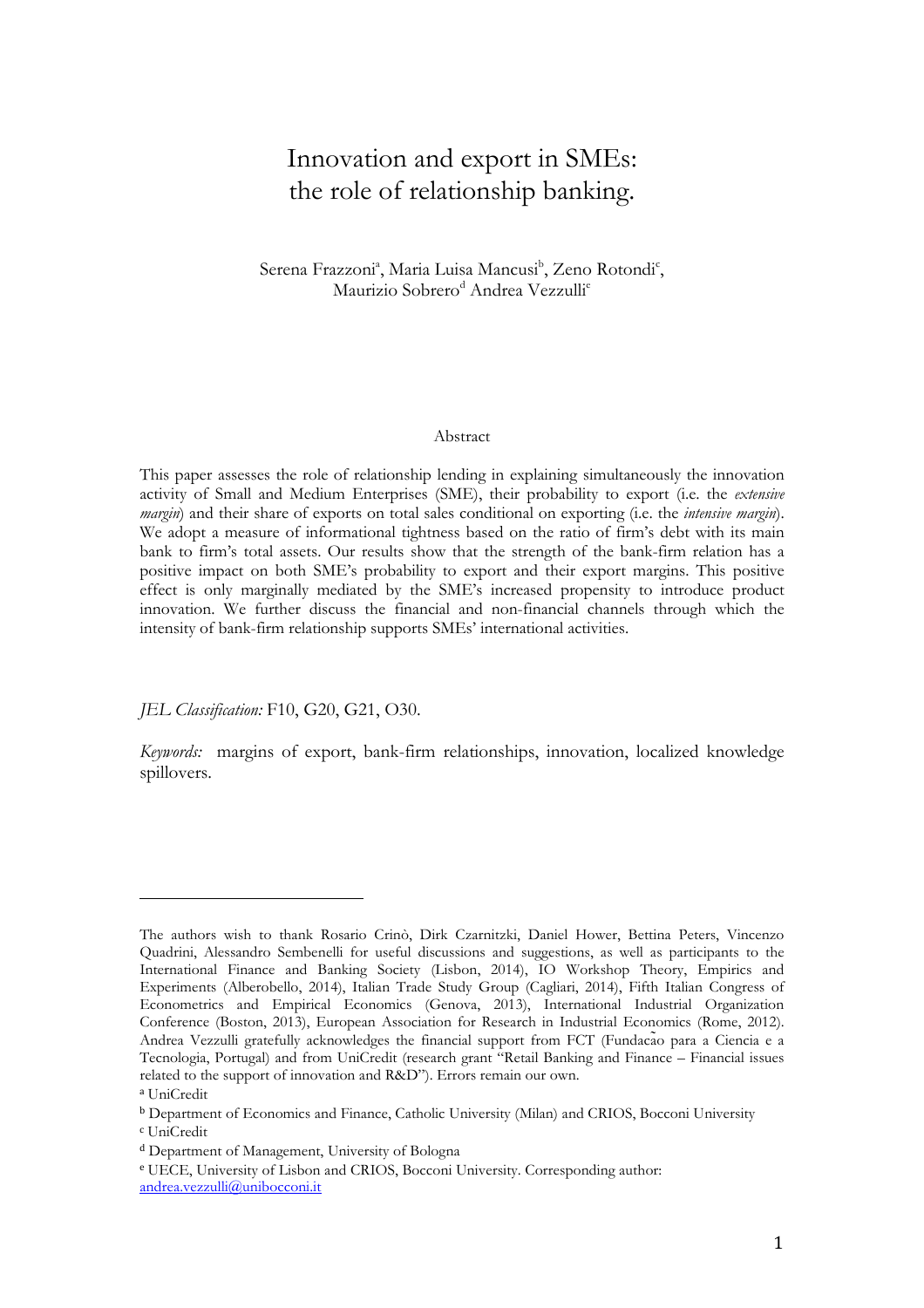#### 1. Introduction

 $\overline{a}$ 

Opening up new markets and widening the geographical space of commercial activities are key strategic choices to sustain firms' growth (Grossman and Helpman, 1991; Eaton and Kortum, 2001; Bustos, 2011). This is particularly true for small and medium sized enterprises (henceforth SMEs) whose initial approach to foreign markets typically occurs through exports. Yet, internationalization poses several challenges, which need to be appropriately supported by dedicated resources.

The decision to export does not imply a simple extension of current production and distribution activities, it rather requires the firm to properly select the target foreign market, to tailor its products in order to fit local tastes and needs and to adjust to different regulatory environments (Bugamelli and Infante, 2003). These efforts represent sunk investments, which differ according to the type of product and the features of the targeted foreign market (Helpman et. al, 2008; Chaney, 2013), and crucially require the firm to expand its set of competences.

Expanding beyond national borders, moreover, implies greater information asymmetries between the firm and its lenders, because firms assets and business become more opaque to potential financiers, due to an increase in the amount of intangible capital vis a vis tangible capital, which furthermore takes place abroad, possibly in a distant and risky context for the domestic lender. Credit rationing issues might therefore become more severe when additional financial resources are needed (Minetti and Zhu, 2011) and a stronger relationship between exporting firms and their lenders (informational tightness) may contribute to mitigate such information asymmetries (Berger and Udell, 1995).

A large body of empirical literature has also highlighted that internationalization is strongly linked to innovation activities<sup>1</sup>. Research and Development (R&D) investments or innovation outputs are likely to influence a firm's decisions to enter and expand into foreign markets by providing adequate resources and competences<sup>2</sup>, as well as experience in international markets may foster firm's R&D effort and promote innovation through learning effects (see, for example, Bustos, 2011). As innovationrelated investments are also prone to severe credit inefficiencies (Aghion et al., 2012;

<sup>&</sup>lt;sup>1</sup> One of the first contributions on the positive relation between exports and innovation is Hirsch and Bijaoui (1985).

<sup>2</sup> Among the most recent papers, Cassiman and Golovko (2011) show that product innovation has a positive impact on the decision to enter a foreign market for a sample of Spanish SMEs.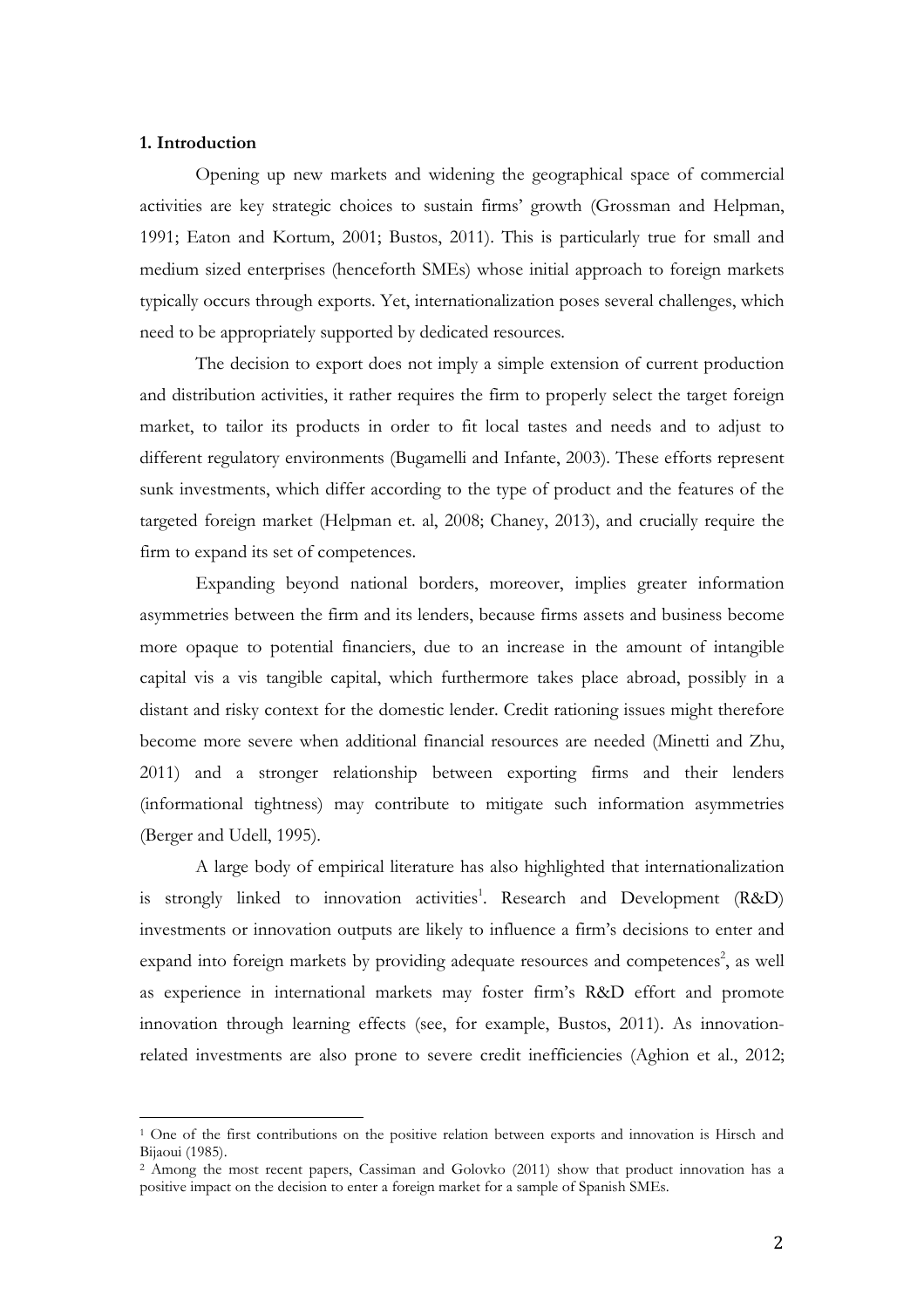Mancusi and Vezzulli, 2014), the potentially positive role of informational tightness between the firm and its bank could significantly affect the success of both strategies.

Previous empirical research provides evidence of the importance of informational tightness (usually measured with the duration of the credit relationship) in affecting either firm's innovativeness (Herrera and Minetti, 2007) or its foreign markets sales (Minetti and Zhu, 2011). However, to the best of our knowledge, previous studies have not yet analyzed the effect of relationship banking on innovation *and* export, accounting for the simultaneous relationship between the two activities.

Our contribution to the literature is twofold. First, we examine the effect of relationship banking on firm's internationalization through export, allowing innovation to be an endogenous determinant of export and itself affected by informational tightness. Our econometric approach allows us to separate and evaluate the direct and indirect (through innovation) effect of relationship banking on both the decision and the intensity of export. Second, we adopt a more effective proxy for the intensity of firmbank relationship, developed on the basis of the literature on delegated monitoring (Diamond, 1994) and the "liquidity-concentration" trade-off theory on privately held firm control (Bolton and Von Thadden, 1998). Following Elsas (2005), our measure is based on the main bank's share of debt financing, which we further standardize by the firm's debt to total asset ratio. The literature suggests (Elsas, 2005) that this measure may be a better proxy for relationship lending than other measures used in the literature such as the duration of a bank–borrower relationship. We further show (see Appendix A) that this measure better correlates with the concept of relationship banking proposed by Boot (2000).

Our empirical analysis is based on a sample of 4341 Italian SMEs observed between 2004 and 2009. The sample is derived from two large scale surveys collecting extensive firm level information on SME's innovation, export activities and informational ties with their lenders: the  $10<sup>th</sup>$  UniCredit Corporate Survey on manufacturing firms (UCS) and the 1<sup>st</sup> survey on European Firms in a Global Economy (EFIGE). Italy represents an ideal setting for our analysis because of the key role of banks in firms' financing (Beck et al., 2008) and the critical role of SMEs for its economy (Ayyagari et al., 2008).

Our results confirm the hypothesis of self-selection into export by showing that the firm's ability to introduce innovative products is a key determinant of both the decision to export (the extensive margin) and the share of export on total sales (the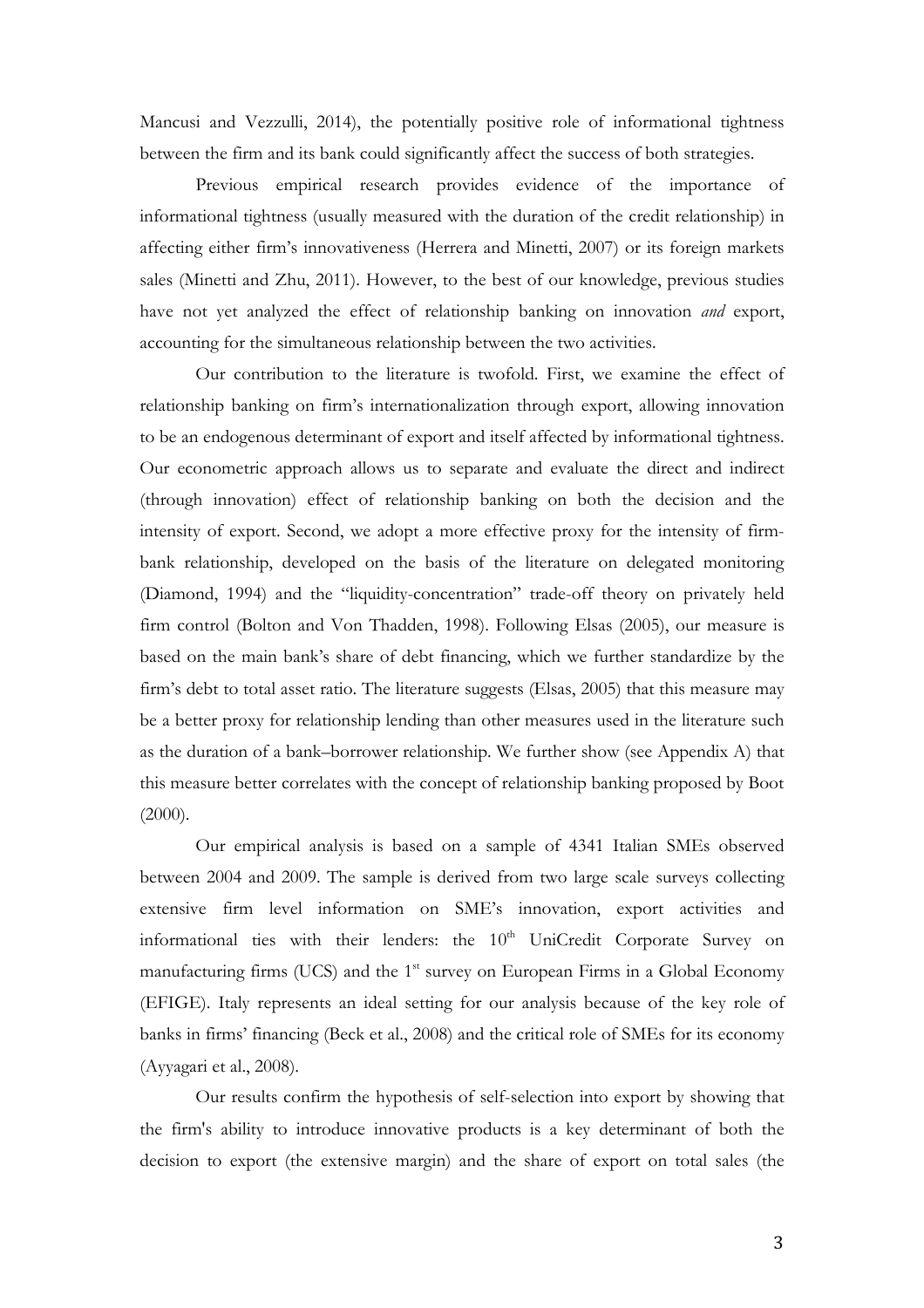intensive margin). We further show that the strength of the bank-firm relationship has a positive impact on both export margins, thus confirming that informational tightness can help overcoming credit constraints and support internationalization strategies. Moreover, in line with the results of Herrera and Minetti (2007), we find that our measure of informational tightness also significantly affects the probability to introduce product innovation. However, the direct effect of relationship lending on export is stronger than the one on innovation: a one standard deviation increase of the firm-bank relationship increases the propensity to export by  $+24.72\%$ , against an estimated  $+3.08\%$  marginal effect on the propensity to introduce innovative products. As a consequence, the positive effect of bank-firm informational tightness on the internationalization of SMEs is only weakly exerted through the promotion of product innovation, and thus suggests an active role of the main bank in providing support services to export activities together with financing resources.

We further explore the potential channels through which the positive effects of relationship banking on the extensive and intensive margins of export realize. Although constrained by data availability, our analysis suggests that both financial and nonfinancial channels are likely to be at work. The financial channel works by reducing firm's credit constraints, whereas the non-financial channel operates through alternative intermediation services that the bank may provide to support SMEs' international activities.

The paper is organized as follows. Section 2 reviews the related literature. Section 3 discusses the econometric model that links innovation, export and the intensity of the bank-firm relationship. Section 4 describes the data and the main variables used for the analysis. Section 5 discusses the most important econometric results and Section 6 concludes.

#### 2. Related literature

This paper builds upon different streams of literature: the literature on the effects of financing constraints and the role of relationship banking for export, the literature on the relationship between export and innovation and the literature studying the beneficial effects of relationship banking on innovation.

The first line of research focuses on the effects of credit constraints on firm internationalization and has been rapidly growing over the last years (see, among the others, Greenaway et al, 2007; Bellone et al, 2010; Minetti and Zhu, 2011). This literature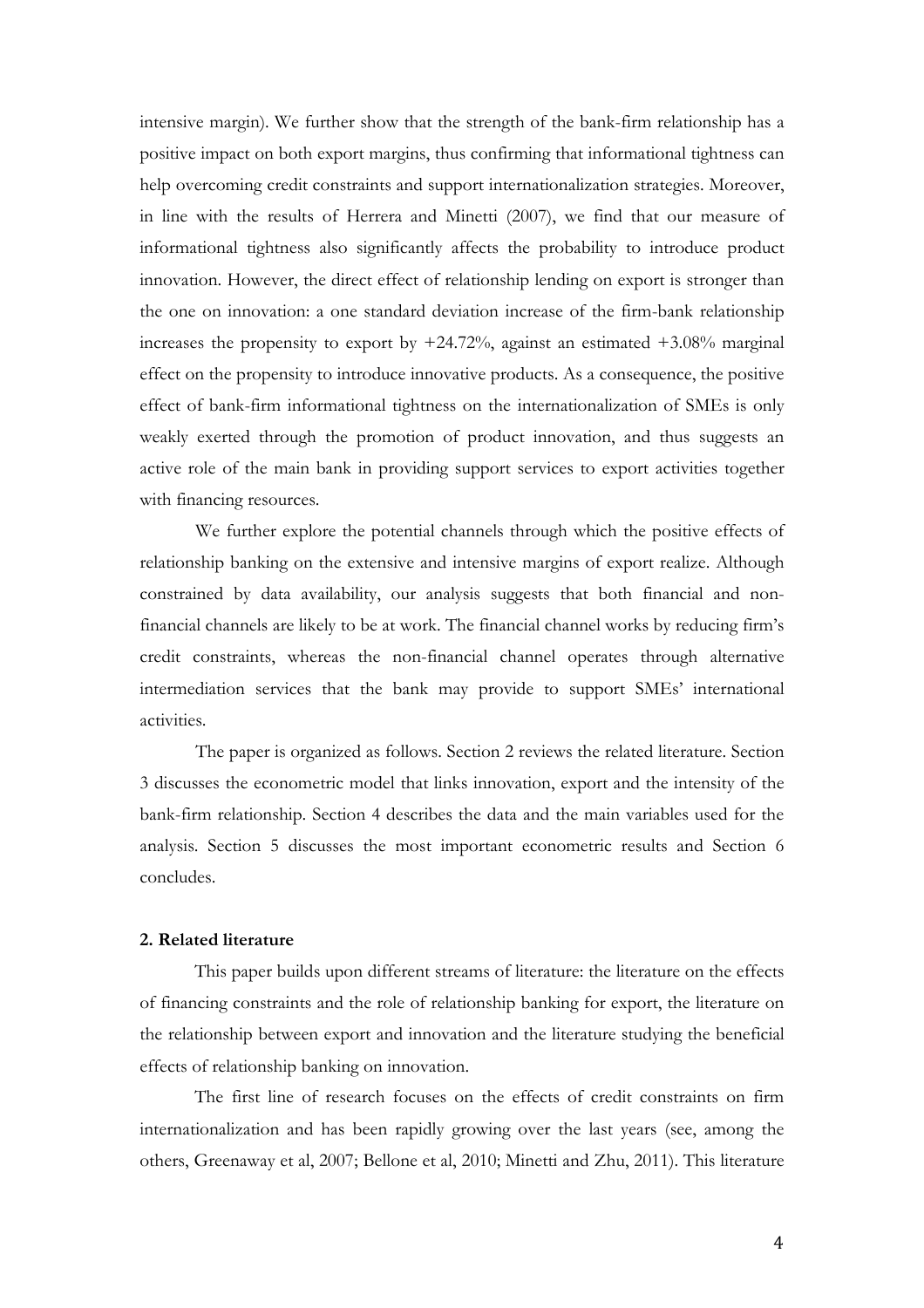is grounded in the new international trade theories with heterogeneous enterprises. It maintains that the causal relationship between financing constraints and export consists of a self-selection mechanism, by which high sunk cost thresholds prevent constrained firms from participating to international markets (Bellone et al. 2010; Manova et al., 2011), and of the presence of high variable trading costs hampering the firm's intensive margin of export (Manova, 2013).

Related to these, a still limited number of papers have studied the role played by banks in influencing the ability of SMEs to access foreign markets by analyzing how a close firm-lender relationship can help to overcome market failures originating from informational asymmetries and to alleviate the detrimental effects of financing constraints. The empirical evidence has however been rather mixed. Minetti and Zhu (2011) show that limited access to liquidity has a negative impact on a firm's export, but also find that the duration of the relationship with the main bank (a commonly used measure of the intensity of bank-firm relationship) does not seem to affect the firm's extensive margin of export. De Bonis et al. (2010) find that a longer relationship with the main bank fosters Italian firms' foreign direct investment (FDI) and, weakly, production off-shoring abroad. By contrast, with the exclusion of small-sized companies, they detect no impact on firm's propensity to export.

More recent contributions have also tested the hypothesis that the positive effect of relationship banking on export can be associated to non-financial services that banks may provide in support of firm's exporting activities (Del Prete and Federico, 2014).

The second line of research focuses on the circular link between innovation and exporting. The starting point is a strong empirical regularity: exporters tend to outperform non-exporters (Mayer and Ottaviano, 2007). The direction of causality (is productivity increasing export or does export increase productivity?) is however still not clear. On the one hand, innovation may foster firm's productivity and therefore promote export: this is the so-called self-selection hypothesis (Melitz, 2003). On the other hand, knowledge flows from international buyers and competitors may help to improve the innovation performance of exporters. This is the so-called learning by exporting hypothesis, according to which export feeds back into innovation (Costantini and Melitz, 2007). A major challenge in the evaluation of the causal impact of innovation on a firm's export status and intensity is therefore to address this endogeneity concern.

The two hypotheses are clearly not mutually exclusive, but rather likely to be both at work, although the previous empirical contributions mostly focus on one of the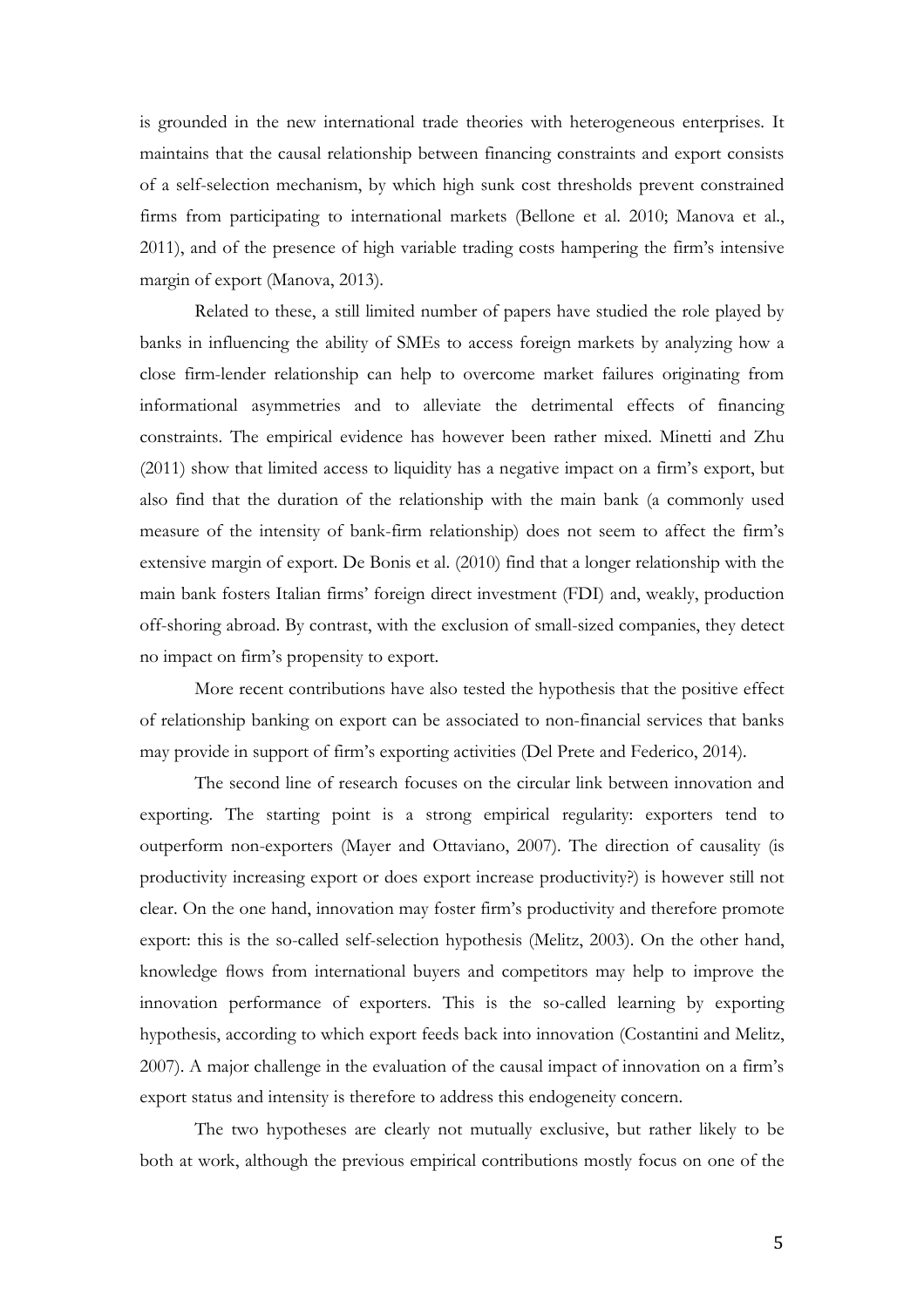two sides of the innovation-export relationship. Most of the existing evidence has focused on product innovation and seems to be in favour of the selection into export hypothesis, which is confirmed in a number of empirical analyses. Among these, Cassiman and Golovko (2011) show that product innovation has a positive impact on the decision to enter a foreign market.<sup>3</sup> By contrast, there is no clear support for the alternative hypothesis of learning by exporting (Damijan et al., 2010; Bustos, 2011; Bratti and Felice, 2012).

The last line of research relevant for our analysis focuses on financing constraints, the role of relationship banking and innovation. A number of papers have recently shown the negative effect of credit rationing on R&D investment (Aghion et al., 2012; Mancusi and Vezzulli, 2014) and innovation (Savignac, 2008). As argued in Herrera and Minetti (2007), banks have sound incentives and ability to collect information on borrowers fostered by their concentrated nature and their emphasis on relationship lending. These authors show that informational tightness (measured by the duration of the credit relationship between the firm and its main bank) has a positive effect on the probability that the firm innovates, this effect being more significant for product than for process innovation. In a broader perspective, Benfratello et al. (2008) show that banking development (measured by branch density) affects the probability of process innovation, particularly for small firms in high-tech sectors, while evidence on product innovation is much weaker and not robust.

#### 3. Econometric model

#### 3.1 Firm's export equations

 $\overline{a}$ 

Our econometric approach extends the models of Herrera and Minetti (2007) and Minetti and Zhu (2011) by trying to disentangle the direct effect of relationship banking on both the firm's probability of exporting (extensive margin) and its export share (intensive margin) vs. the indirect benefits exerted through the promotion of product innovation.

Let  $\pi$ <sup>\*</sup> represent the difference between firm  $i$ 's operating profits when exporting a given percentage of sales and its operating profits when not exporting:

<sup>3</sup> It is also worth mentioning the works of Costantini and Melitz (2007) and Van Beveren and Vandenbussche (2010), who study how firms may self-select into innovation in anticipation of their entry into export markets.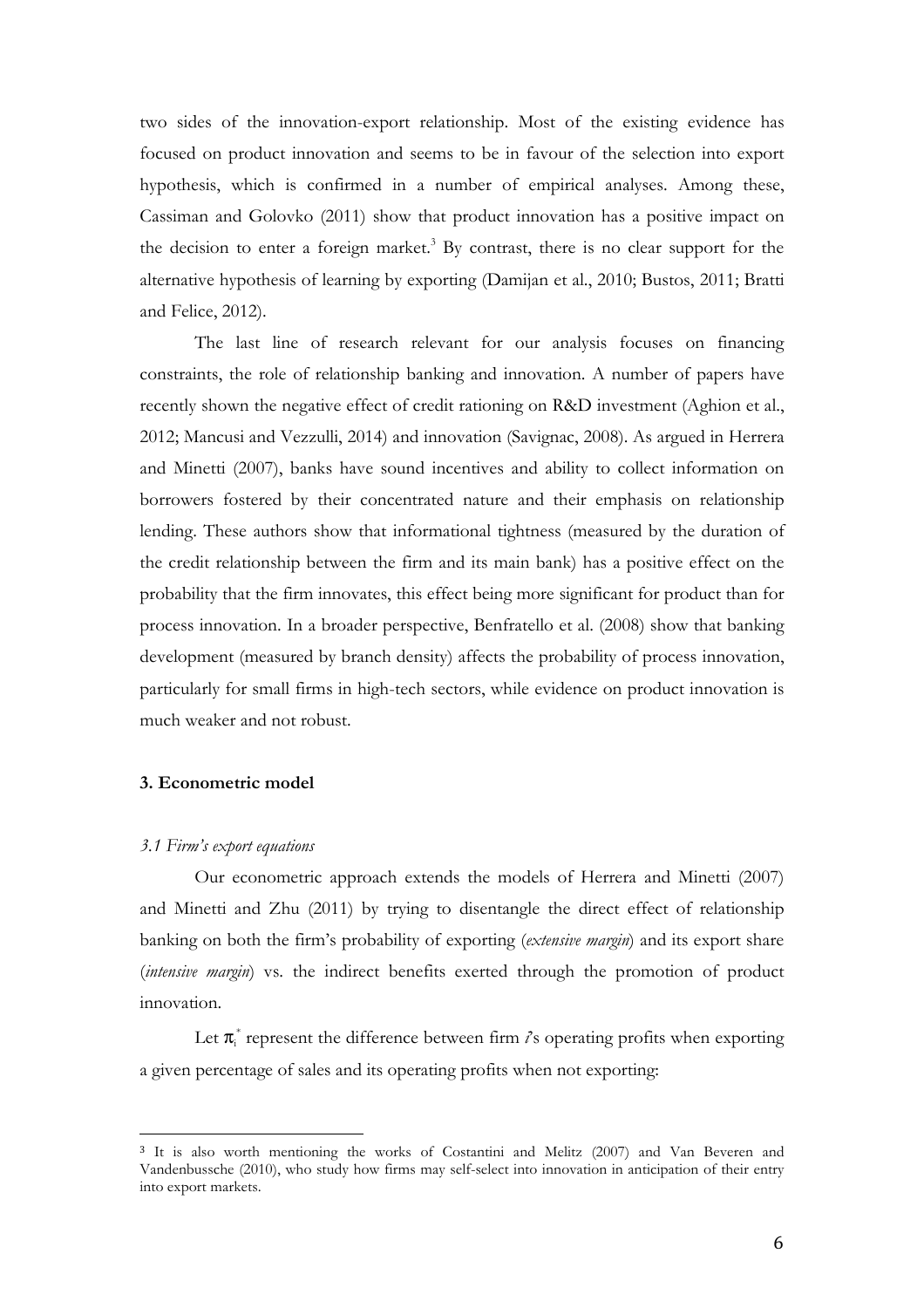$$
\pi_i^* = R(export\_share_i^*) - C(export\_share_i^*) - K \tag{1}
$$

where R and C are, respectively, the expected revenues and variable costs (both depending on the share of export over total sales,  $\mathit{expert\_share}_i^*$  and K is the fixed cost of entering a foreign market (possibly including the cost for developing a new innovative product).

Given this setting, we observe an exporting firm when  $\pi_i^*$ >0 for some levels of  $\textit{expert\_share}_i^* > 0$  and the expected percentage of sales exported will be the one which maximizes (1). When the optimal level of exported sales exceeds the productive capacity of firm *i*, we shall observe  $\export\_share_i^* = 100$ .

In our econometric specification we assume the optimal percentage of exported sales to depend mainly on a set of firm's specific characteristics  $X$  (size, availability of internal liquidity, etc.)<sup>4</sup>, its propensity to innovate and the strength of the credit relationship with the main bank:

$$
export\_share_i^* = \gamma_0 + \gamma_1 rel\_bank_i + \gamma_2 in noprod_i + \gamma_3 X_i + \varepsilon_i
$$
 (2)

where rel\_bank is a measure of the strength of the credit relationship between firm i and its main lending bank (see Section 4.2), innoprod is a binary variable equal to 1 if the firm has introduced at least one innovative product, X is a vector of exogenous control variables (see Section 4.5),  $\gamma_0$ ,  $\gamma_1$ ,  $\gamma_2$  and  $\gamma_3$  are the unknown parameters to be estimated and  $\varepsilon$  is an unobservable error component assumed to be normally distributed and encompassing all latent factors affecting the firm's optimal exporting share.

We then model the firm's exporting decision using a Probit specification, where Φ is a standard normal cumulative density function:

$$
Pr(export_i = 1) = Pr(export\_share_i^* > 0)
$$
  
= Pr( $\gamma_0 + \gamma_1 rel\_bank_i + \gamma_2 in noprod_i + \gamma_3 X_i + \varepsilon_i > 0$ )  
=  $\Phi(\gamma_0 + \gamma_1 rel_{bank_i} + \gamma_2 in noprod_i + \gamma_3 X_i)$  (3)

<sup>4</sup> We also tried to include in X an indicator of firm's labour productivity, computed as the ratio of firm's value added over the number of employees (full time equivalent). In all our specifications this indicator was never found significant, so we decided to drop it from the analysis. Although it might seem somewhat surprising, this result is consistent with findings in previous studies such as Todo (2011) and Inui et al. (2013), which show that TFP is not relevant in explaining the export decisions.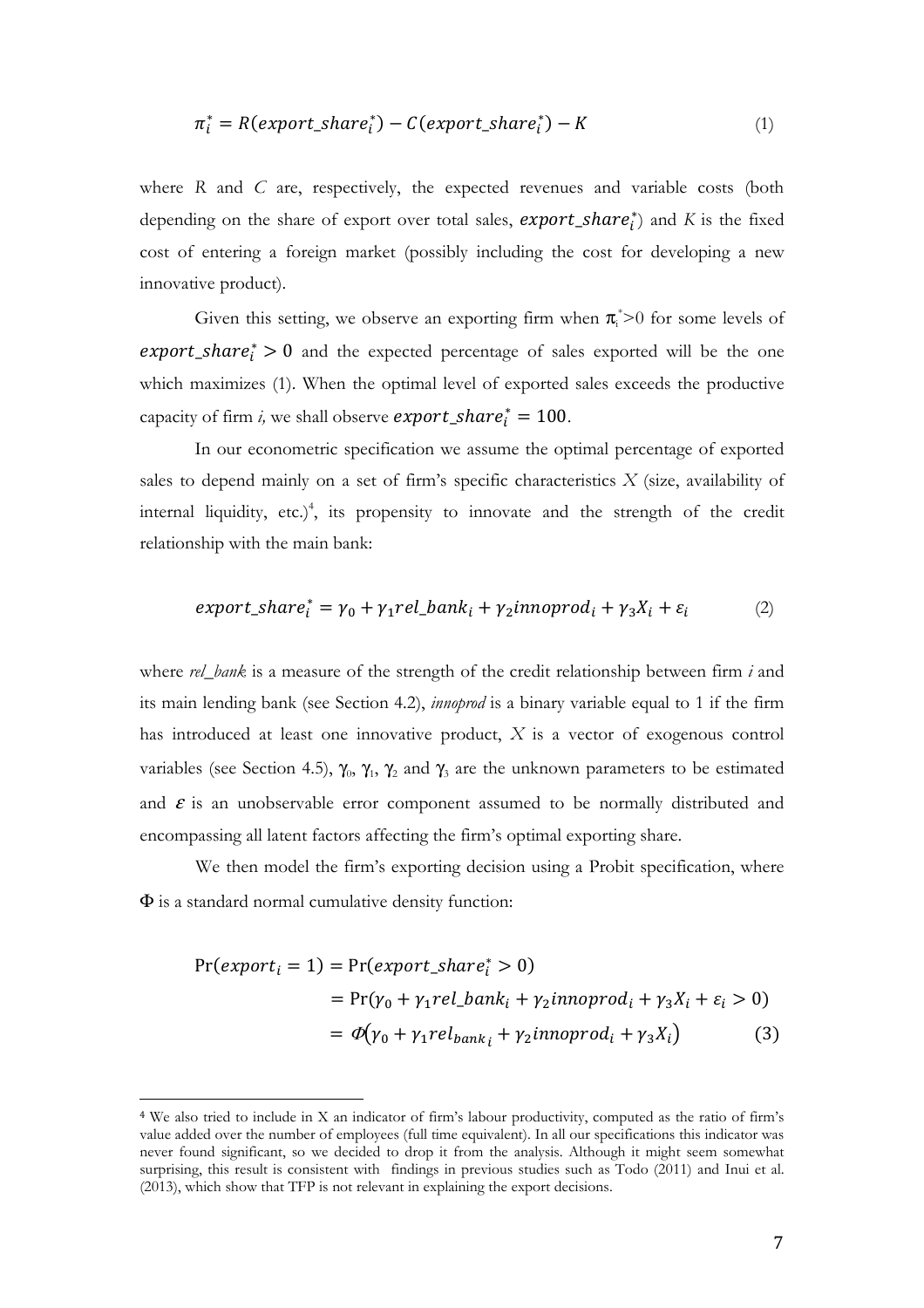and the observed percentage of exported sales using a Tobit specification:

$$
export\_share_i = \max(0, export\_share_i^*)
$$
\n(4)

We treat both *rel\_bank* and *innoprod* as endogenous in equation (2), therefore we will rely on instrumental variables when estimating equations (3) and (4). The set of instruments that we use is presented and discussed in Section 4.4.

#### 3.2 Firm's innovation equation.

The two export equations include innovation among the regressors, since innovation may be a key driver of firm's international activities according to the selfselection hypothesis. We focus, in particular, on product innovation, thus suggesting that the ability to expand into foreign markets crucially depends on the ability to provide products of higher quality or better suited for the export markets (Becker and Egger, 2009; Cassiman et al., 2010; Cassiman and Golovko, 2011).

As we already explained, innovation is itself a risky and costly activity, which may be seriously hindered by financing constraints arising from informational asymmetries between the firm and the bank (Mancusi and Vezzulli, 2014). As such, relationship banking may also improve a firm's ability to introduce innovative products. We thus allow for rel\_bank to be included among the determinants of firm's innovation output. Since our variable for product innovation (innoprod) is binary, we use a Probit model specified as follows:

$$
Pr(innoprod_i = 1) = Pr(\beta_0 + \beta_1 rel_{bank_i} + \beta_2 X_i + v_i > 0)
$$
\n
$$
(5)
$$

where  $\beta_0$ ,  $\beta_1$  and  $\beta_2$  are the unknown structural parameters to be estimated and  $\nu$  is an unobservable normally distributed error component.

#### 4. Data and variables

#### 4.1 Data sources

Our main data sources are the 10th UniCredit Corporate Survey (henceforth UCS) on manufacturing firms (formerly known as Capitalia-Mediocredito Centrale Survey), carried out in 2007, and the  $1<sup>st</sup>$  survey on European Firms in a Global Economy (EFIGE), carried out in 2010. These two surveys gather data concerning, respectively,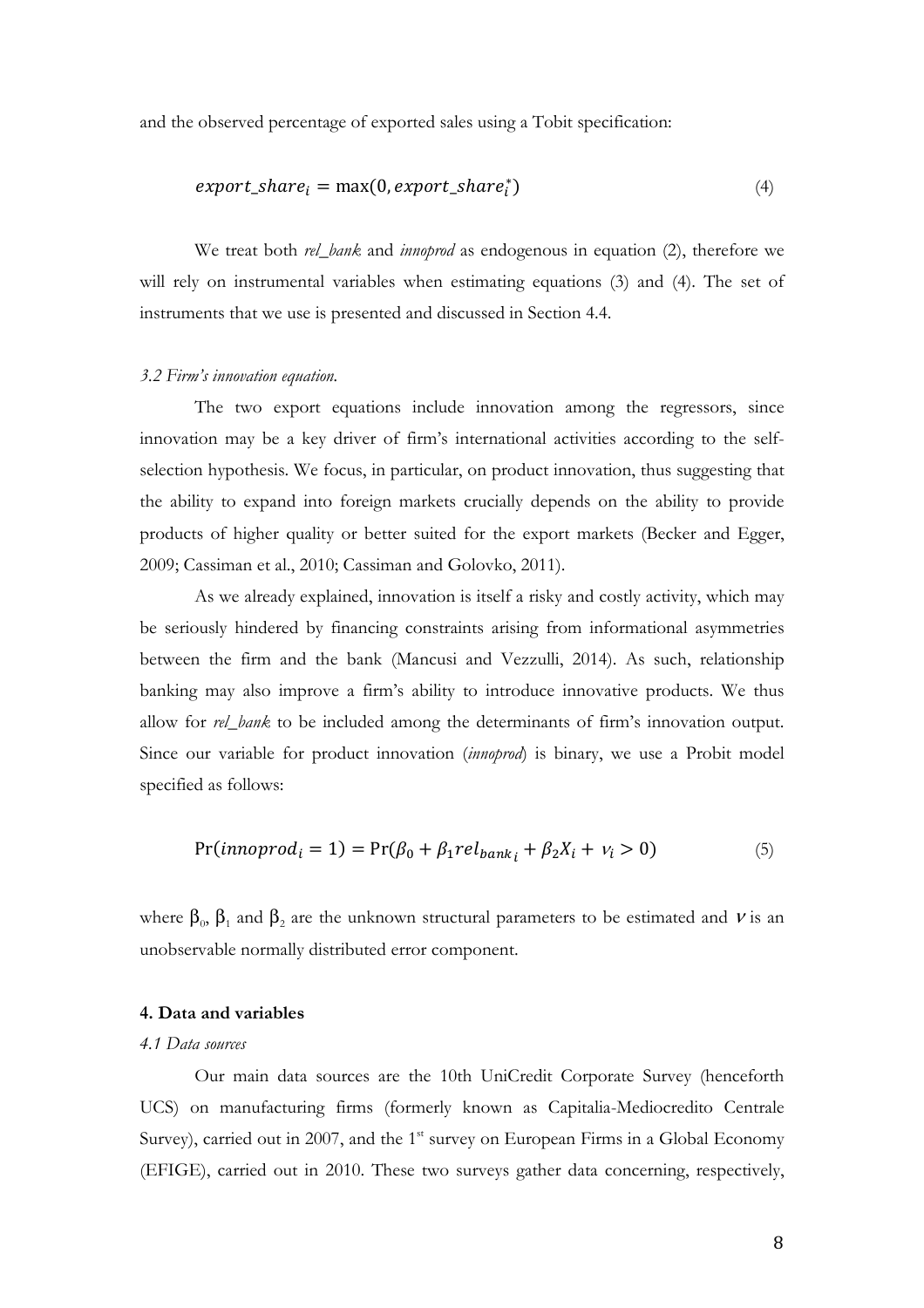the 2004-2006 period and the 2007-2009 period, for a sample of 5137 and 3019 Italian manufacturing enterprises. The sampling design for the firms with less than 500 employees is obtained with a stratification procedure based on firm's size, sector and geographic localization. The surveys collect very detailed information about each firm, such as its ownership and managerial structure, human capital, investment and innovation efforts, internationalization, market strategies, financial management and relationships with banks. This information has been integrated with firm's balance sheet data using the AIDA (Analisi Informatizzata Delle Aziende) database developed and maintained by Bureau van Dijk. Additional information on innovation at NUTS2 (Region) and NUTS3 (Province) levels has been collected using data from the ISTAT (Italian National Statistics Office) national survey on innovation activities, the CRIOS - PATSTAT database on Patent statistics (maintained by the CRIOS Research Center of the Bocconi University), the Statistical Bullettin of the Bank of Italy (SBBI) and the book "Struttura funzionale e territoriale del sistema bancario italiano 1936-1974" (SFT) of the Bank of Italy.

Since the focus of our analysis is on SMEs, out of the original set of 8156 firms we retain all the respondents with less than 250 employees, according to the criterion on the number of employees adopted by the European Commission (2005). Out of this subsample of 7560 SMEs, after cleaning observations with missing data and trimming out the outliers, we end up with a final sample of 4341 SMEs<sup>5</sup>. Table B1 in the Appendix shows that, despite this reduction in the number of observations, our sample is still representative of the population of SMEs in Italy.

#### 4.2 Measurement of relationship banking

 $\overline{a}$ 

The most commonly used proxy for relationship lending in previous empirical works is the duration of a bank–firm relationship (Petersen and Rajan, 1994; Berger and Udell, 1995; Ongena and Smith, 2001; Herrera and Minetti, 2007; Gambini and Zazzaro, 2008; De Bonis et al., 2010). The basic idea is that duration reflects the degree of relationship intensity over time. Alternative measures have been the number of multibank relationships or the un-weighted measure of main bank debt concentration (i.e. the share of total bank debts financed by the main bank), both based on the premise that

<sup>5</sup> We should clarify immediately that although we have two consecutive surveys we cannot exploit a panel structure, rather we use a pooled sample in all our regressions.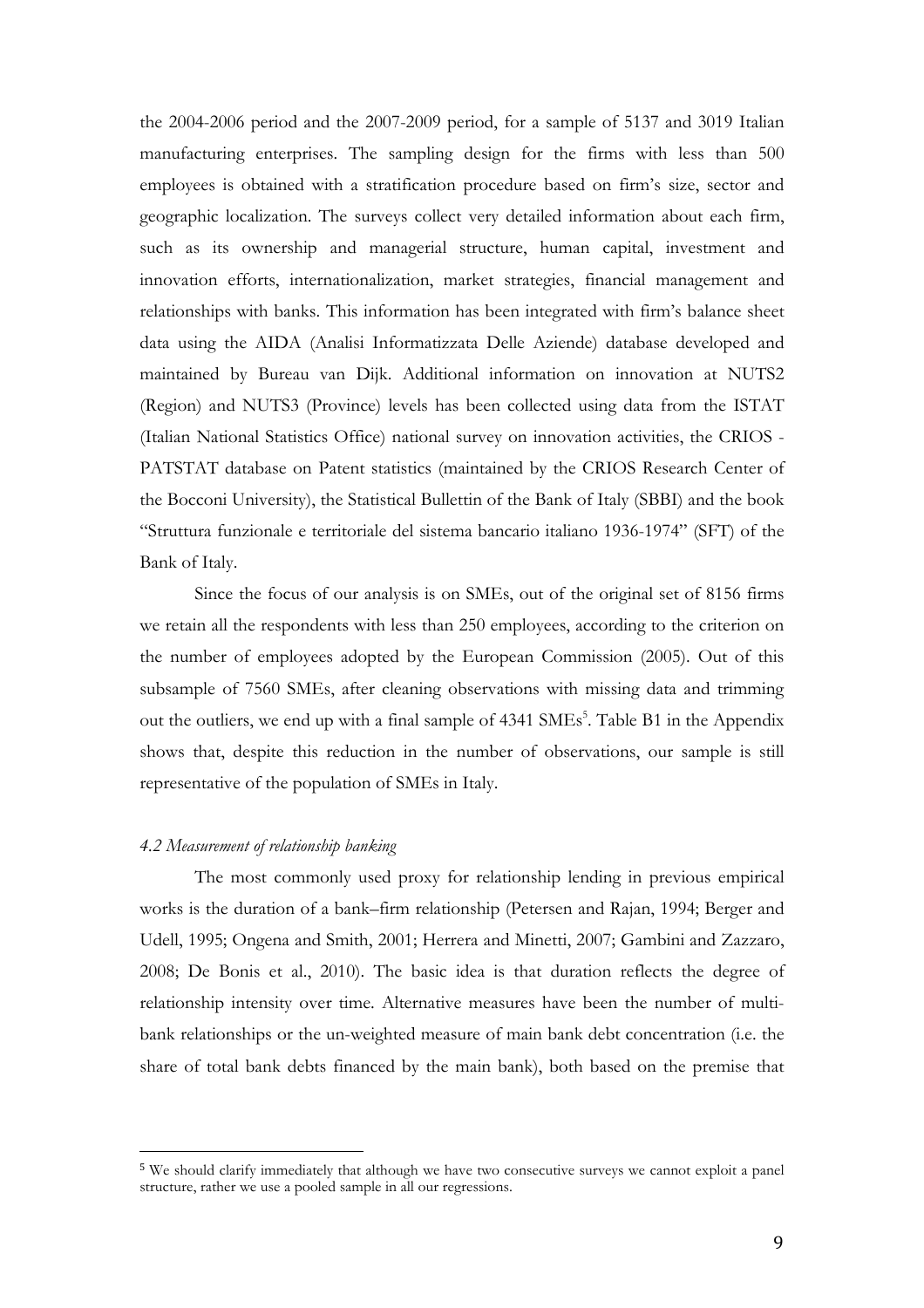maintaining an exclusive bank relationship promotes the development of close ties between bank and borrower (Elsas, 2005).

Evidence on the significance of such indicators on firm's performance in terms of innovation, export and growth has been rather mixed. We therefore try to complement this literature and proxy the strength of relationship lending with the share of firm's total assets that are financed through the main bank. Our indicator is computed as:

$$
rel\_bank = quota\_bank \times \frac{bank\_debts}{total\_assets} \times 100
$$
 (6)

where quota\_bank is the share of the firm's total bank debts (bank\_debts) financed through the main bank and total\_assets is the book value of firm's total assets. The share of the firm's total bank debts financed through the main bank is obtained from a question that refers to the last year of the survey period. It is then multiplied by the ratio of total bank debts over total assets, in order to quantify the share firm's total assets that are financed through loans by the main bank.

We argue that this indicator (rel\_bank) is a good proxy for the strength of relationship banking, particularly for SMEs. In Appendix A we report a principal component analysis on a sub-sample of SMEs for which we have additional information to show that our measure better correlates with the definition of relationship banking proposed by Boot (2000), compared to the duration (in years) of the bank-firm relationship (*nyears\_bank*) and the number of multi-bank relationships the firm holds (n\_banks). Moreover, our measure also has theoretical appeal since it is closely related to the concept of "bank debt concentration" (Berger and Udell, 1995), which has been argued to be an effective strategy, pursued especially by SMEs, in order to overcome information asymmetries. On the one hand, since bank debt financing usually involves an accurate ex-ante screening, a high bank debt concentration can be used by the firm as a signal of "low risk profile" in order to attract other investors (Smith, 1987). On the other hand, a higher bank debt concentration may translate in larger economies of scale in information production for the main lending bank, which can thus put more effort in monitoring activities in order to prevent moral hazard problems (Diamond, 1984).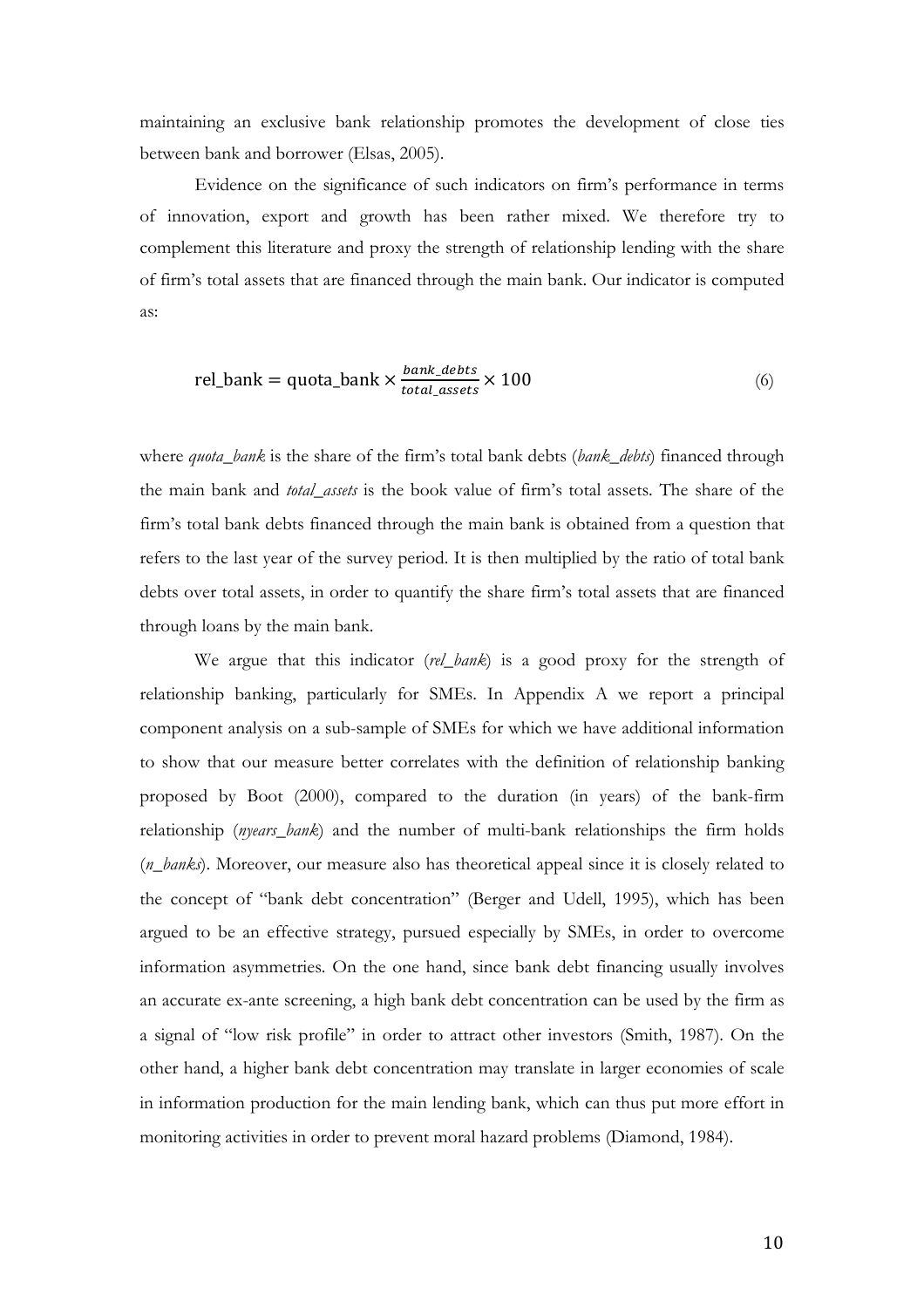The monitoring role of banks is consistent with the theory of "trade-off", which suggests that in less liquid markets banks have greater corporate involvement, although not necessarily through equity holdings (Bolton and Von Thadden, 1998). Dispersed debt holders may face the same free-rider problem as dispersed equity holders when it comes to monitoring management, whereas concentrated debt ensures that the debt holder will find it worthwhile to better monitor the firm and the information produced from this monitoring effort allows to block an inefficient move by the managers of the firm (Kroszenr and Straham, 2001).

Many empirical works support these hypotheses, showing that bank debt concentration tends to be associated with a larger amount of overall credit availability (Petersen and Rajan, 1994; Ghosh, 2006). Moreover bank "control" of firm's assets is important to explain differences in the accounting performance measures of returns on investments (Krivogorosky et al., 2009), consistently with Von Thadden (1995) "onecreditor model" of the firm-bank relationship.

#### 4.3 Export and innovation

Our empirical model aims at explaining both the extensive and the intensive margin of export, hence our main variables of interest concern the firm's exporting activities: export, i.e. a dummy variable equal to 1 if the firm sells at least part of its production abroad in the last year of the survey's reference period, and export\_share, which is the self-reported percentage of firm's export on total sales. Both variables are obtained from the UCS and EFIGE surveys.

A further key variable involved in our analysis is innovation. As already discussed, we focus on product innovation and use a dummy variable *(innoprod)* that is equal to 1 if the firm reports to have introduced at least one innovative product during the survey reference period, hence in the three years preceding the survey collection. The definition of product innovation provided by the survey's questionnaire is similar with the one adopted by the Community Innovation Survey (CIS), which follows the guidelines of the Oslo Manual. In order to drop marginal innovations, we code the dummy variable innoprod as being equal to 0 if, over the same period, either the firm didn't introduce any product innovations or the average percentage of firm's turnover from innovative product sales (also available from the survey) was less than 10%.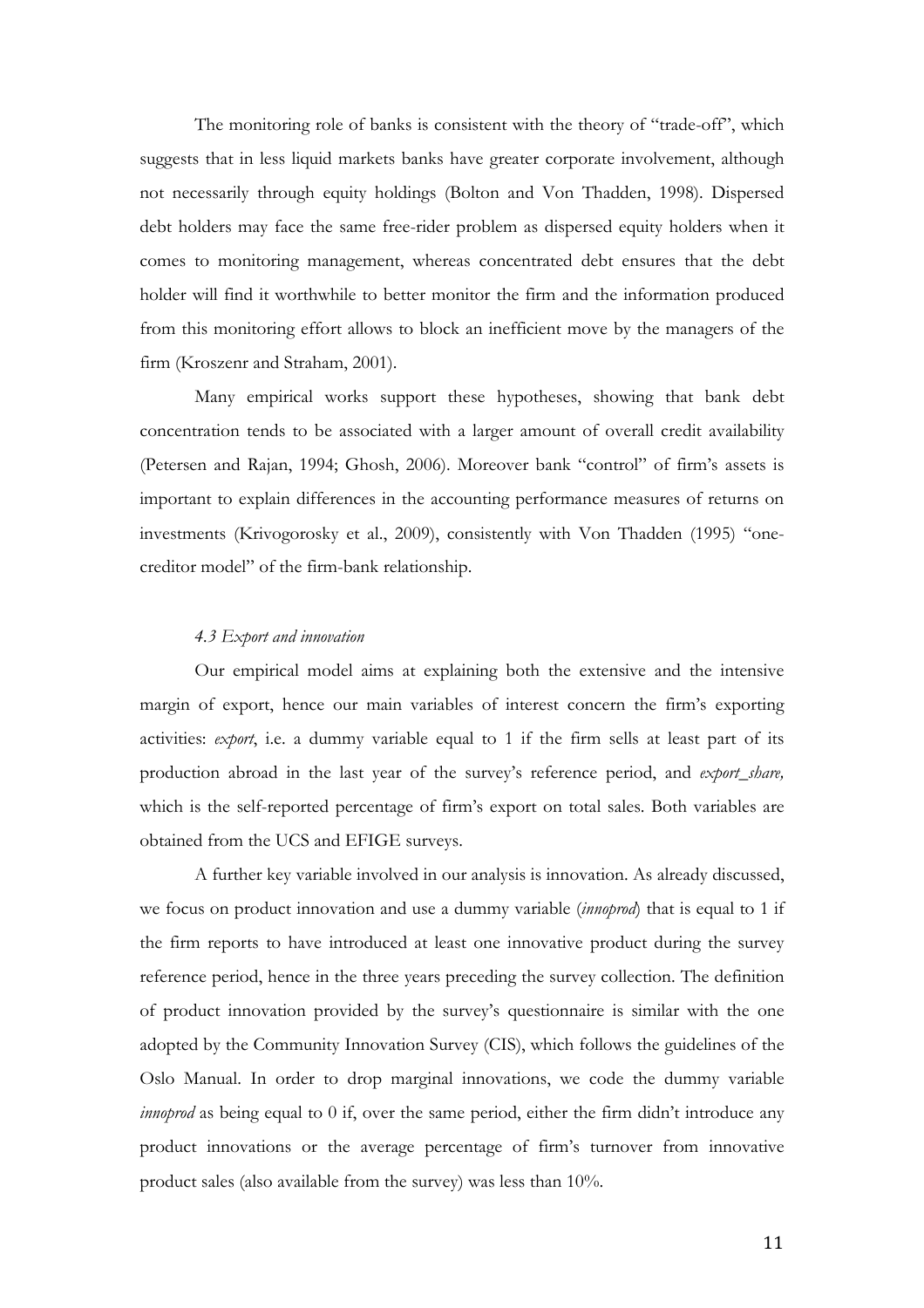#### 4.4 Instrumental variables

 $\overline{a}$ 

Our indicator of relationship banking is likely to be endogenous, leading to inconsistent estimates of the structural parameters, in all the equations (3), (4) and (5).

This is because relationship banking can be jointly determined with the firm's innovation and export strategies (e.g. a firm could choose the bank and the intensity of their relationship according to its innovation and exporting strategies) and also because of potential omitted variable bias. To test the exogeneity of our relationship banking regressor, and to get consistent estimates in case of endogeneity, we rely on instrumental variable (IV) methods using the same set of instruments (Z) proposed by Guiso et al. (2004) and Herrera and Minetti (2007), which aim to identify exogenous shocks on the local supply of banking services that are unlikely to affect directly firm's innovation and export decisions.

The set of potential instrumental variables include  $\n *nbranches_p*$ , i.e. the number of bank branches per 1,000 inhabitants in 1936 in the province where the firm is located, and *new\_branch\_inc*, which is the average number of new branches created by incumbent banks per 1,000 inhabitants computed over the period 1991-2004 in the province where the firm is located.

The choice of this set of instruments is justified by the fact that in 1936 the local supply of banking services was strictly regulated by the Italian central government, which constrained each credit institution to open new branches only in the local geographical area of competence. This regulation had variable degree of tightness, depending on the local number of saving banks and cooperative banks, and affected the level of local banking supply and competition until the deregulation reform in the late 1980s. Thus, the local degree of tightness of this regulation is reflected by both the bank's market structure in 1936 and the degree to which the following deregulation impacted on the local supply of new branches. However it is difficult to predict the way our instruments could affect the strength of credit relationships. In fact, "… less tightly regulated provinces allegedly experienced a greater inflow of branches until the second half of the 1980s but also a lower one in the adjustment period following the deregulation…"<sup>6</sup> .

<sup>6</sup> Herrera and Minetti (2007). See also Guiso et al. (2004) for a more detailed discussion on the selected instrumental variables.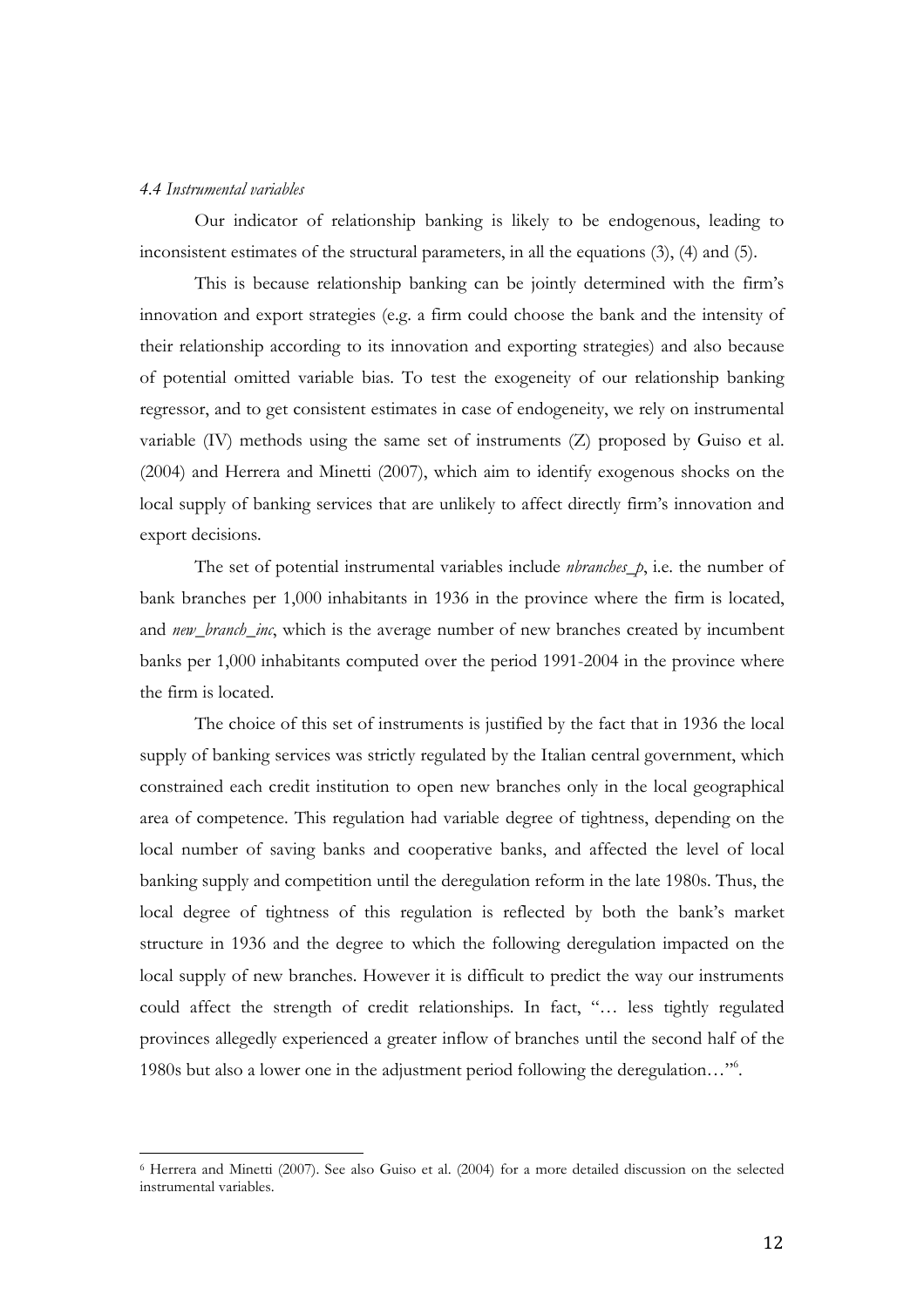We further have to deal with the potential endogeneity of *innoprod* in the export equations (3) and (4). We therefore use an additional instrumental variable (bcit\_ITA), which is a proxy for the intensity of localized incoming knowledge spillovers. It is defined as the total number of backward citations (excluding self citations) per 1,000 inhabitants from the patents filed at the European Patent Office (EPO) from 1990 until 2004 (considering the priority filing date) by applicants located in the same province (defined using the Eurostat NUTS3 codes) and active in the same economic sector of the focal firm<sup>7</sup>. The patent citation count is then normalized by the NUTS3 province population in 2004.

Citations are references to previous patents included into patent documents and, since the seminal contribution of Jaffe et al. (1993), can be taken as a paper trail of knowledge flows: a reference to a previous patent indicates that the knowledge of that patent was in some way useful for developing the new knowledge encompassed in the citing patent. In order to avoid considering knowledge flows directly coming from abroad (which can potentially be related to export activities), we consider only citations to national patents (i.e., patents filed by Italian applicants).

This variable is likely to affect firm's propensity to innovate, since a vast literature has shown that localized knowledge spillovers are an important input in the knowledge production function (Breschi and Lissoni, 2001; Mancusi, 2008). Furthermore, related to our setting, localized knowledge spillovers have also largely been associated with the working of the Italian industrial districts (Munari et al., 2012). By contrast, since we focus on incoming spillovers from other Italian innovators, our variable is unlikely to be directly related to the firm's simultaneous export strategies.

#### 4.5 Control variables

 $\overline{a}$ 

Our control variables include several firms' individual characteristics that are likely to affect both the firm's innovation propensity and its export strategy. Most of these control variables are taken from the recent existing literature (Herrera and Minetti, 2007; De Bonis et al., 2010; Minetti and Zhu, 2011) and include a set of firm's financial variables computed in years 2004 and 2007 (i.e. the starting year of the UCS and EFIGE survey reference periods). These include the variable *ltot\_assets* (logarithm of total assets

<sup>7</sup> This variable has been computed using patent citations data coming from the CRIOS-PATSTAT database. The concordance between the technological classes of each citing patent and the NACE 2 digits sector of the focal firm has been performed using the International Patent Classification (IPC) codes proposed by the Institut National de la Propriété Industrielle (INPI) and the Observatoire des Sciences et des Techniques (OST) and described by Hinze et al. (1997).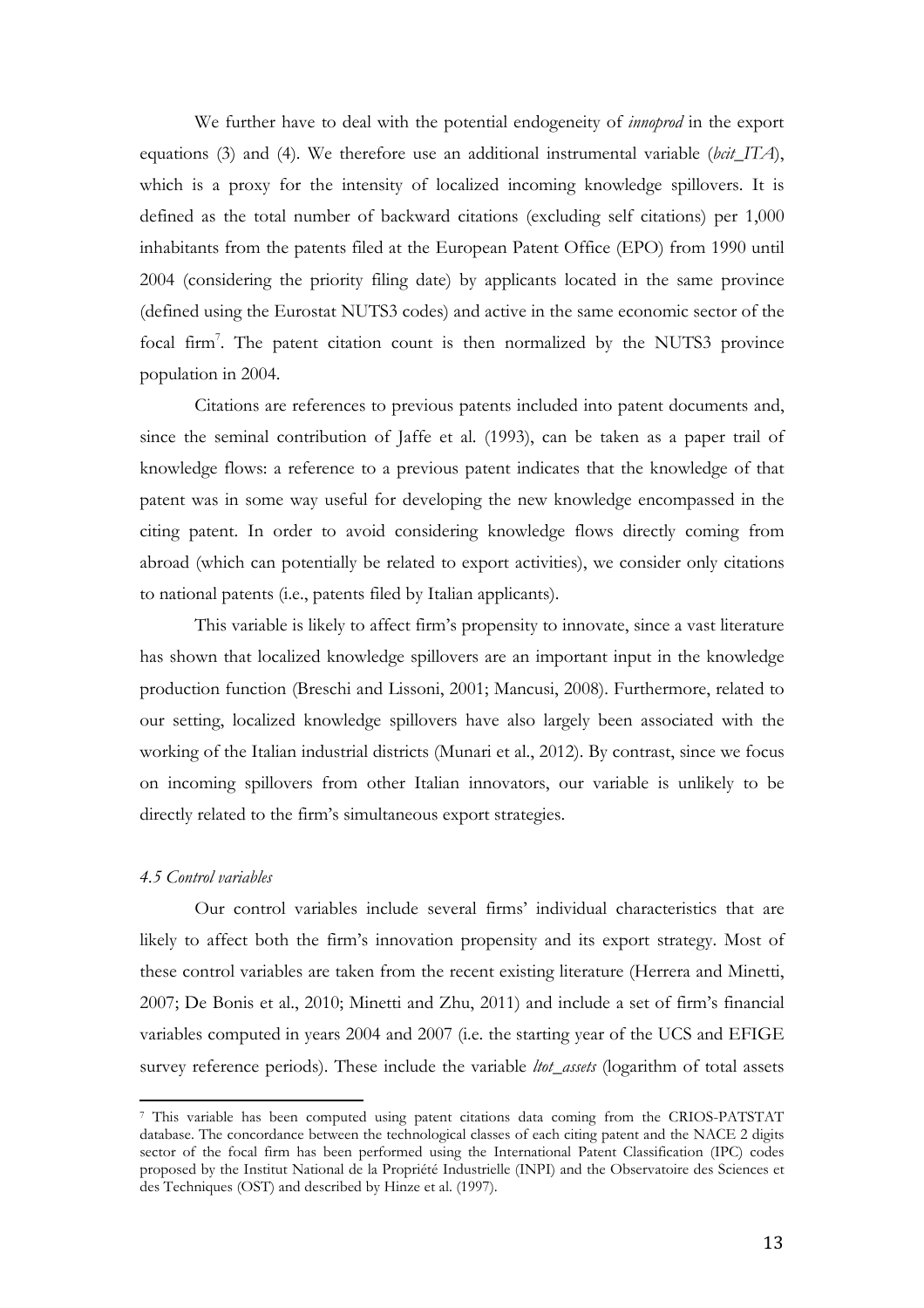in Euro), debts (Total debts/Total Assets) and cash\_flow (Cash Flow / Total Assets.). The first variable, i.e. the logarithm of total assets, is used as a proxy for firm's size. Firm's liquidity (cash\_flow) and firm's leverage (debts) are then adopted to control for the probability that the firm may be subject to credit constraints (Minetti and Zhu, 2011).

In our specification we also include the logarithm of age (age), which allows to control for firm's experience and can be considered as an important predictor for firm's performance and probability of default. Moreover, we include a dummy for young firms (young), which equals 1 if the firm has been founded after 1998. This is included because young firms typically face additional problems because of their informational opaqueness. By contrast, being part of a group can benefit the firm through mutual financial assistance, knowledge spillovers and distribution network cost sharing. In order to control for such effects, we therefore include a dummy variable *group*, which equals 1 if the firm belongs to a group.

Together with the individual variables described above, we then have a set of geographical dummies that identify three macro-areas: north-east, centre and south (north-west is left out as the reference category), codified according to the NUTS1 classification proposed by Eurostat. These dummies are typically used in empirical analyses on national Italian data and are aimed at capturing different levels of economic and infrastructure development and distances to various foreign target markets (EU, North East Europe, South East Europe, North Africa, etc.). A set of dummy variables for each NACE 2 digits level macro sector is also included to account for sector specificities.

Finally, in order to better control for the local level of economic and banking development, we also use the following variables:

- $vvat_p$  popres: the value added (millions of Euros) per  $1,000$  inhabitants of the province where the firm is located in 2004;
- branch\_04: the average number of bank branches per 1,000 inhabitants of the province where the firm is located for the period 1991-2004;
- HHI: the average Herfindhal Hirschman index of bank deposits concentration of the province where the firm is located for the period 1991-2004.

Table 1 provides definitions and sources for all the variables involved in the analysis, while Table 2 reports the main descriptive statistics. A pair-wise correlation matrix for all these variables is reported in Appendix B.

--- Insert Table 1 about here ---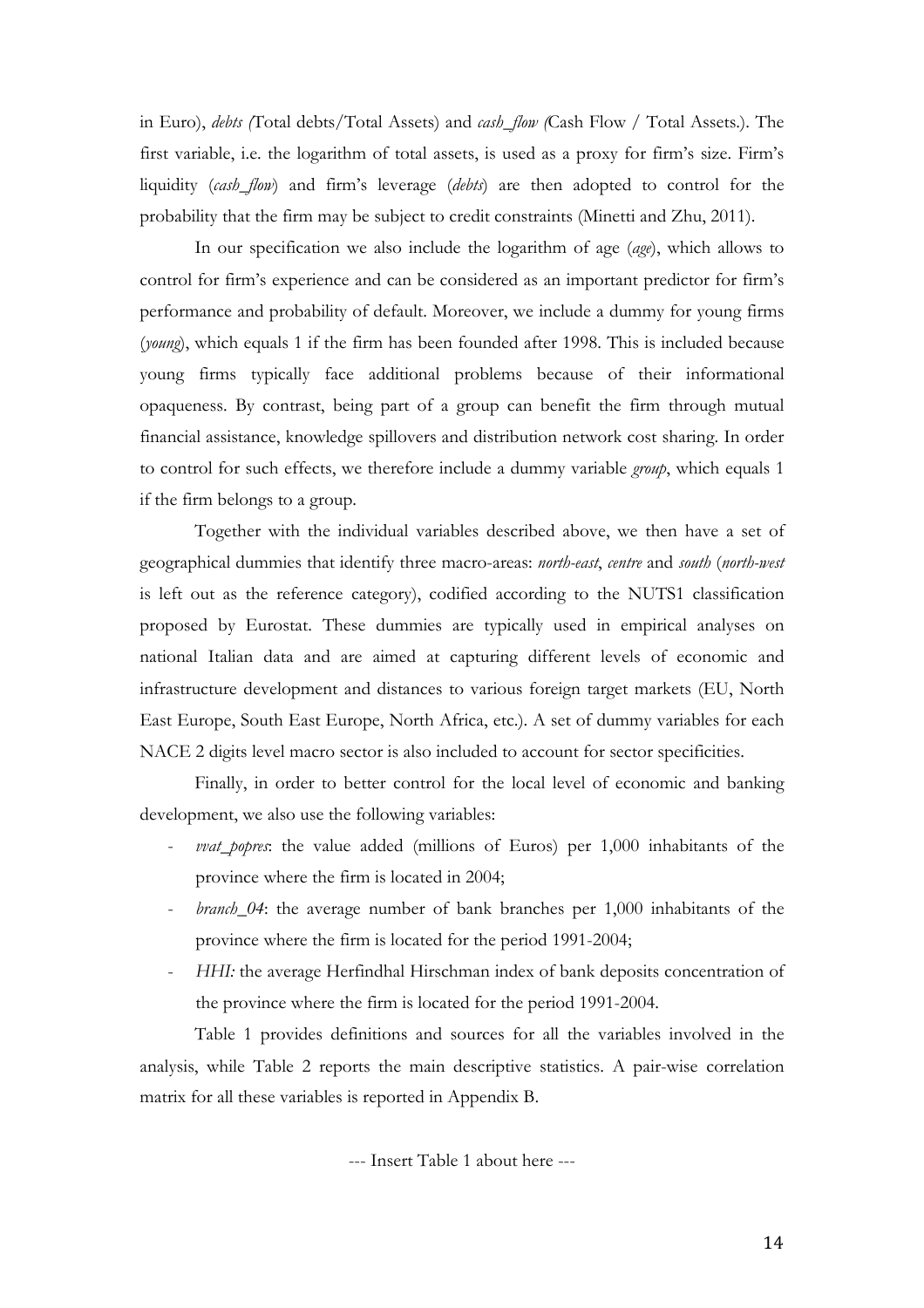--- Insert Table 2 about here ---

#### 5. Results

 $\overline{a}$ 

#### 5.1 Determinants of innovation

As already discussed, our indicator rel\_bank may be endogenous with respect to firm's innovation strategies. We thus estimate equation (5) with Two-Stage Least Squares (2SLS) methods using the set of instrumental variables described in section 4.4 (namely *nbranches\_p* and *new\_branch\_inc*). The relevancy of the selected instrumental variables is confirmed by the rejection of both the F-statistic and the Kleibergen-Paap statistic. The Hansen J test statistic confirmed the validity of our chosen set of instruments, whereas both the Hausman test and the C-statistic test do not reject the exogeneity of rel\_bank.<sup>8</sup> We thus decide to treat our measures *rel\_bank* as exogenous and estimate equation (5) with heteroskedastic Maximum Likelihood Probit method. This would result in more efficient estimates with respect to 2SLS ones.

Results for the innovation equation (5) are shown in Table 3, which reports the estimated coefficients and the Average Marginal Effects (AMEs), along with their standard errors (in parenthesis).

#### --- Insert Table 3 about here ---

Our indicator rel\_bank has a positive and statistically significant impact on product innovation propensity. The estimated average marginal effects in terms of increased predicted probability of introducing an innovative product is about +3.08% for one point increase of rel\_bank (i.e., one standard deviation increase of the original measure, since we are considering its standardized version in all the estimated models). Therefore, we find a significant and economically sizeable effect of the strength of relationship lending on product innovation, in line with Herrera and Minetti (2007). Concerning the other determinants of innovation, we find that larger firms tend to be more innovative and, consistently with Munari et al. (2012), that firms located in provinces with high intensity of knowledge flows from other Italian innovators (bcit\_ITA) have a higher propensity to innovate.

<sup>8</sup> In particular, when estimating model (5) with 2SLS methods, the resulting Sargan over-identification statistic is 0.074 (p-val 0.4950), the Anderson LM under-identification statistic is 4.346 (p-val 0.114), the C endogeneity test statistic is 0.466 (p-val 0.4950).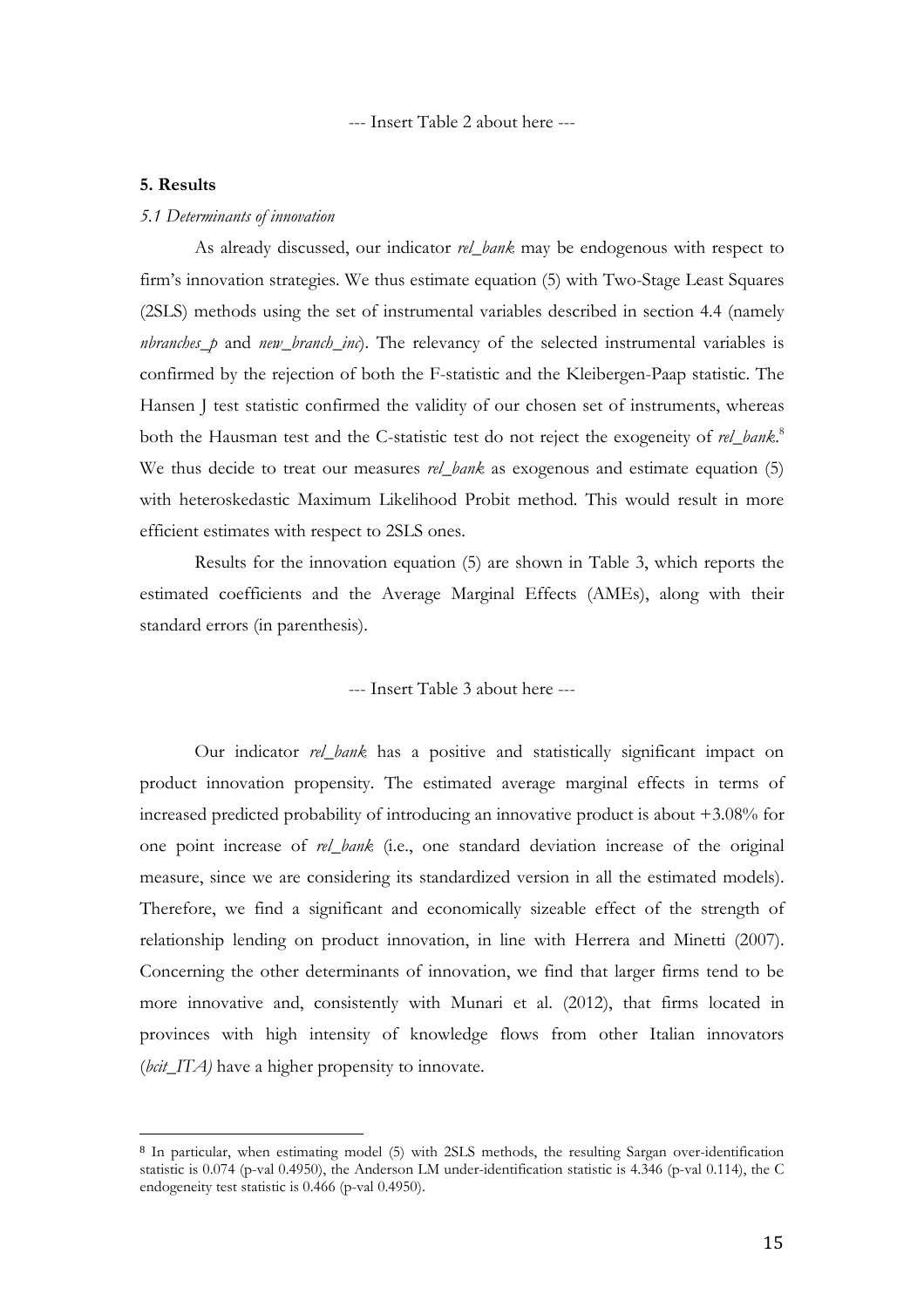#### 5.2 Determinants of exporting

 $\overline{a}$ 

Table 4 shows the regression estimates for the extensive margin of exports (equation (3)). Both rel\_bank and innoprod are treated as endogenous and the instruments nbranches\_p, new\_branch\_inc and bcit\_ITA are used to identify their effect. In column (1) we report the estimates using the efficient Full Information Maximum Likelihood (FIML) estimation technique proposed by Amemiya (1978) and improved by Newey (1987), along with the associated fist-step estimates in columns (2) and (3). Both rel\_bank and *innoprod* are positive and statistically significant in the firm's export decision equation. The estimated marginal effects for the efficient FIML IV Probit model are 0.2474 for rel\_bank and 0.6130 for *innoprod*. That is, a unit increase of rel\_bank increases the predicted probability of exporting (extensive margin) by about 24.74%, whereas the introduction of a new innovative product increases the predicted probability of exporting by about 61%.

Column (4) reports estimated coefficient from a GMM-IV Linear Probability Model (LMP): the Hansen J test statistic confirms the validity of our chosen set of instruments and both the Hausman test and the C-statistic test reject the exogeneity of rel\_bank and innoprod.<sup>9</sup>

--- Insert Table 4 about here ---

We finally analyze the determinants of the intensive margin of exports, measured by the percentage of total revenues from exported sales (export\_share). Since this dependent variable is bounded by construction between 0 and 100, we estimate equation (4) with a Full Information Maximum Likelihood (FIML-IV) Tobit model (Amemiya, 1979; Newey, 1987). The estimated coefficients and standard errors are reported in Table 5 column (3), along with the first-step estimates in columns (1) and (2).

--- Insert Table 5 about here ---

<sup>9</sup> In particular, when estimating model (3) with 2SLS methods, the resulting Sargan over-identification statistic is 1.239 (p-val 0.2657), the Anderson LM under-identification statistic is 7.358 (p-val 0.0613), the C endogeneity test statistic is 4.137 (p-val 0.0420).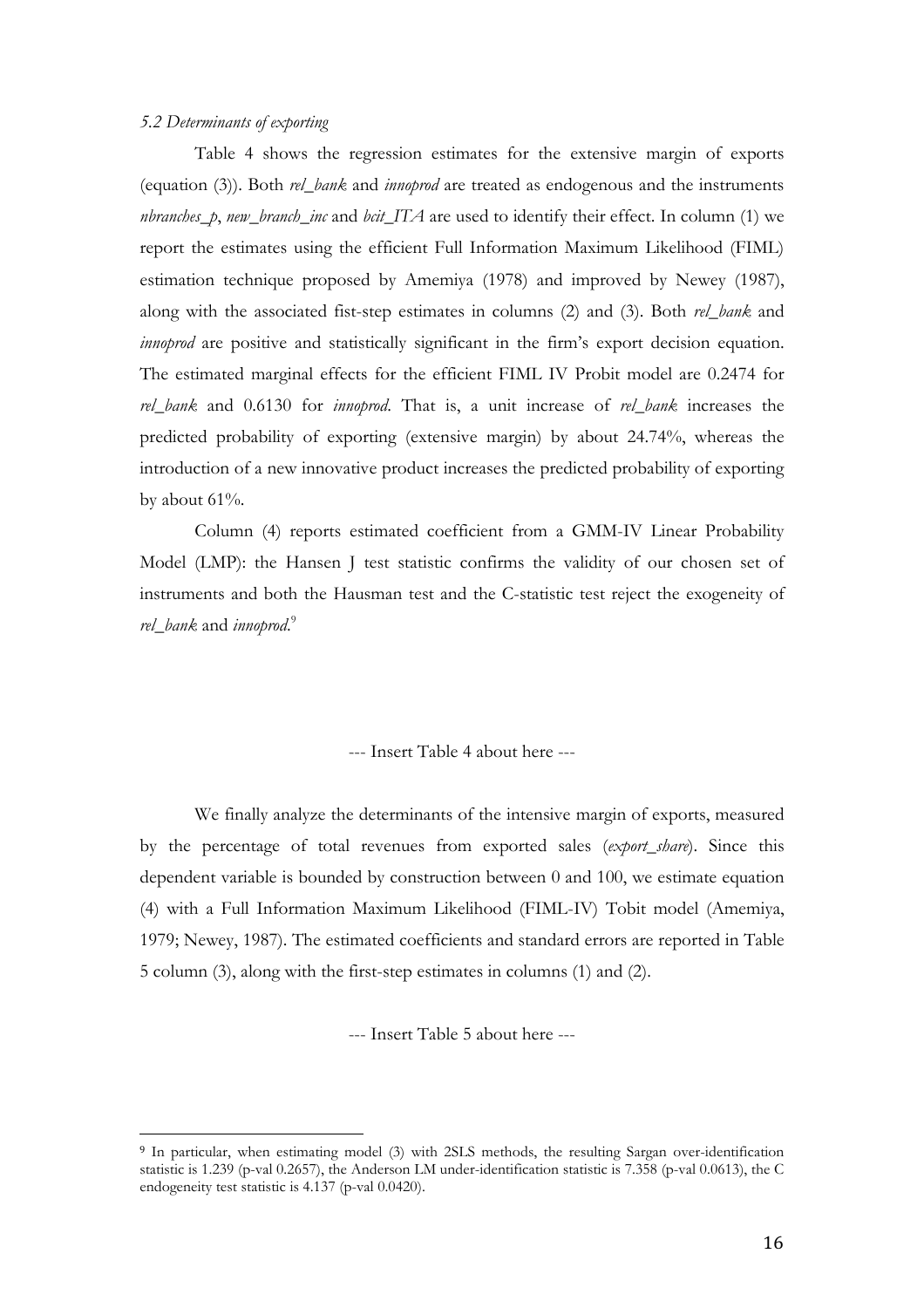In this final model we use the same set of endogenous regressors, exogenous variables and instruments as in the previous Probit IV model. The estimated marginal effects on the intensive margin are 2.98 for rel\_bank and 11.74 for innoprod. These findings confirm that the magnitude of the estimated marginal effect of rel\_bank on firm's export is smaller than the one of *innoprod*, but still not negligible.

In order to better qualify the marginal effect of rel\_bank and innoprod on both the extensive and the intensive margins of exports, we can compute the decomposition proposed by McDonald and Moffit (1980). The decomposition can be written as:

$$
\frac{\partial E(export_{share}^*|x)}{\partial x} = \frac{\partial Pr(export_{share}^* > 0|x)}{\partial x} E(export_{share}^*|expr * |expr * \le 0, x) + Pr(export_{share}^* > 0|x) \frac{\partial E(export_{share}^*|expr * \le 0, x)}{\partial x}
$$
\n(7)

where the first component is the expected percentage increase of *export\_share* due to the positive marginal effect of  $x$  on the probability of exporting for domestic firms, whereas the second component is the expected percentage increase of *export\_share* due to the positive marginal effect of  $x$  on the export intensity for already exporting firms.

Given that the estimated conditional probability of exporting  $Pr(export\_share^* > 0 | x)$  is about 0.5447 and the estimated conditional export intensity E(export\_share\* $>0$ | export\_share\* $>0, x$ ) is about 48.31, the two addends of the Mc-Donald and Moffit decomposition for rel\_bank are 9.39 and 1.66, whereas for *innoprod* they are 31.73 and 6.39. Thus, for an already exporting firm a one unit increase in rel\_bank has an estimated impact of about +1.66% on the intensive margin, whereas the introduction of a new innovative product affects export intensity by about +6.39%.

We can now disentangle the estimated effect of an increase in the strength of the banking relationship into the direct impact on the probability and intensity of exporting and the indirect impact that goes through the increased propensity to introduce an innovative product.

For the export decision (the extensive margin), the estimated direct effect of an unit increase in rel\_bank is 0.247 in terms of increased probability of exporting, whereas the estimated indirect effect is 0.613\*0.0308=0.019 (where 0.0308 is the estimated AME of rel\_bank in the product innovation equation reported in Section 5.1). As for the percentage of export on total sales (intensive margin) the estimated direct effect for one unit increase in rel\_bank is  $+2.98\%$ , whereas the estimated indirect effect is 11.74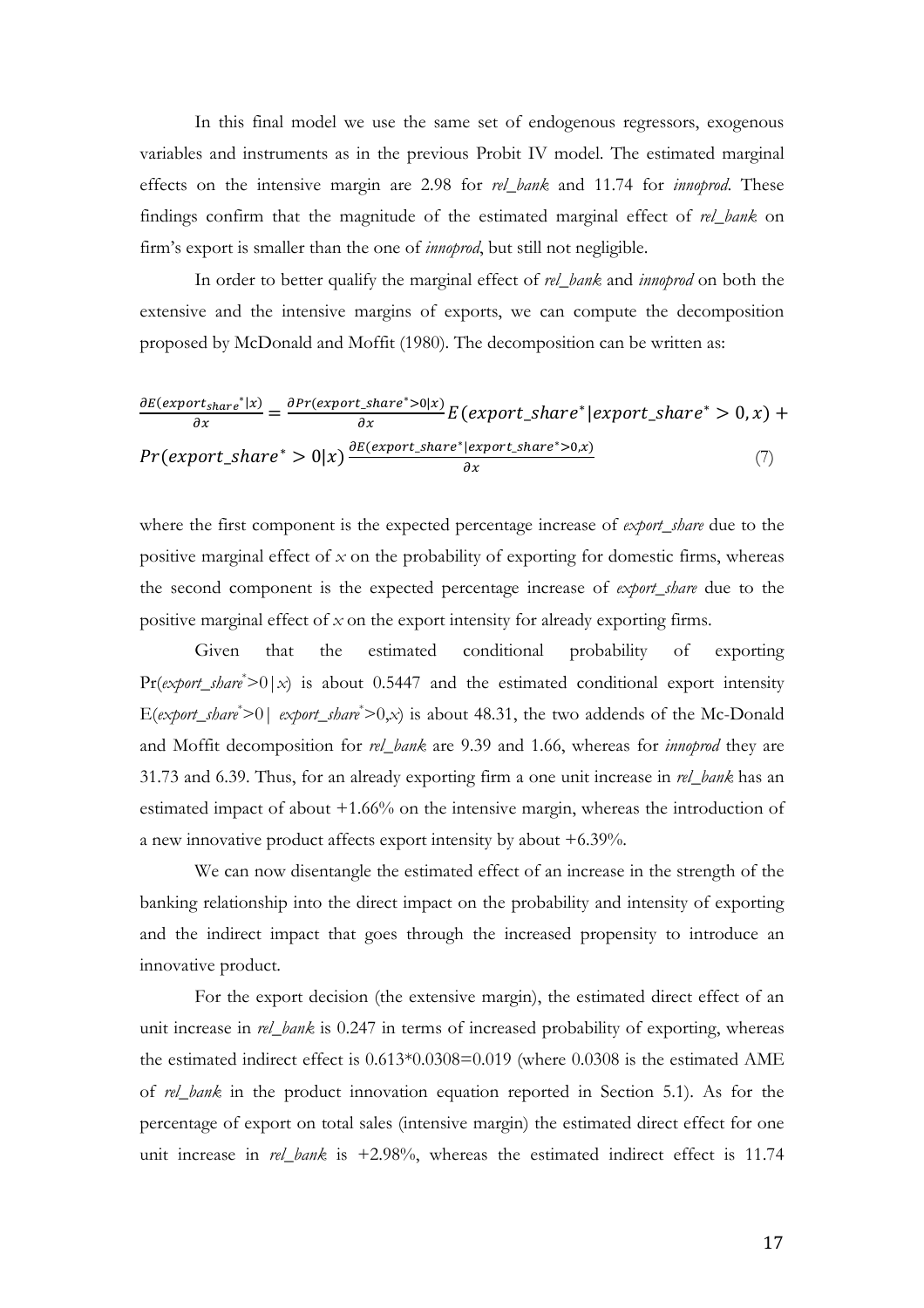$*0.0308=0.36\%$ . Thus the estimated direct effect of *rel\_bank* on firm's exports seems to be larger than the indirect one, when considering both the extensive and the intensive margins.

These results suggest that the strength of the firm-bank informational ties has a non-negligible benefit on both export participation and export intensity. This effect is mostly direct and independent from the innovation activity of the SMEs, because informational tightness seems to boost SMEs' innovation output only to a mild extent.

#### 5.3 Exploring the bank lending and the non-financial services channels.

In the previous section we found that the strength of the firm-bank informational ties positively affects SMEs export both directly and indirectly (through the promotion of product innovation), although the first effect is significantly stronger than the latter. As discussed in section 4.2, one explanation for this effect is the "bank-lending channel", which is triggered by borrowing concentration, as a way to mitigate informational asymmetries and to encourage banks in investing in soft information.

In this section we provide further empirical support to this "bank lending channel" assumption, by analyzing how our indicator of relationship banking correlates with the firm's probability of being credit constrained and of having access to particular form of export-financing loans.

In order to identify credit-constrained firms, we rely on two variables based on specific questions included in both the UCS and the EFIGE surveys. The first one, *morecredit*, is a dummy variable equal to 1 if the firm was willing to increase its borrowing at the same interest rate of its current credit line in the last year of the survey period (2005 and 2009, respectively). The second dummy variable, *rationed* is observed only for the subset of firms with *morecredit*  $= 1$  and is itself equal to 1 if in the same year the firm looking for more credit did indeed apply for it and was denied it.<sup>10</sup> The number of firms answering positively to the first question is  $774$   $(17.83\%)$ .<sup>11</sup> Among these, 249 firms  $(32.17%)$  declare having applied for more credit and being denied *(rationed*=1). We then assess how the indicator of relationship banking affects the probability of being credit constrained by estimating the following bivariate probit model with selection (Van de Ven and Van Pragg, 1981; Piga and Atzeni, 2007):

<sup>&</sup>lt;sup>10</sup> We also adopted a broader definition of *rationed* by including also those firms that were willing to pay a higher interest rate in order to increase their borrowing. Results are very similar to the ones we present in this section and are available upon requests.

 $11$  73 responses  $(1.68\%)$  are missing.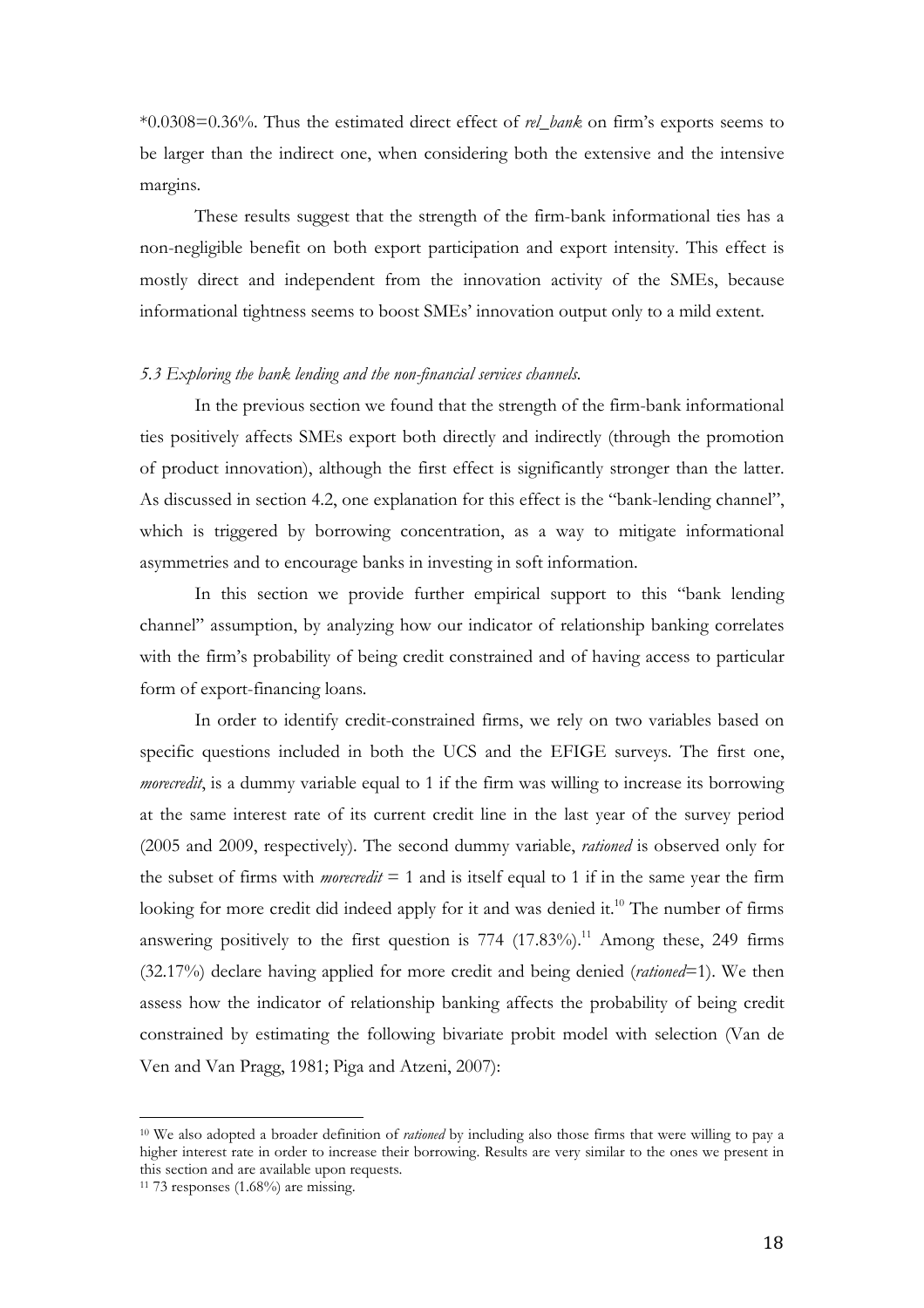$$
\int_{\gamma} \Pr(morrectit_i = 1) = \Pr(\beta_0 + \beta_1 in noprod_i + \beta_2 rel\_bank_i + \beta_3 X_i + u_i > 0)
$$
 (8a)

$$
Pr(rational_i = 1) = Pr(\gamma_0 + \gamma_2 rel\_bank_i + \gamma_3 X_i + v_i > 0) \qquad \text{if morecredit}_i = 1 \quad (8b)
$$

where  $X$  is the same set of control variables used in the previous sections and the error terms *u* and *v* are assumed to follow a bivariate standard normal distribution  $(u,v) \sim N(0,1)$ with correlation coefficient  $\rho = \text{corr}(u,v)$ . Results are reported in Table 6 (columns 1 and  $2)^{12}$ .

--- Insert Table 6 about here ---

We find that relationship banking positively affects the probability that the firm is willing to borrow more (eq. 8a), possibly because the firm judges that bank debt financing is relatively less costly or more likely to be obtained (with respect to other sources of external finance) thanks to the tighter relationship with the main bank, and negatively affects the probability that the request for additional credit is denied (eq. 8b). Concerning the magnitude of this effect we estimate that a one standard deviation increase of rel\_bank decreases the probability of being rationed by -1.53%. Concerning the effects of the control variables, we find that willingness to increase borrowing is higher for firms with high financial leverage (debts) and for firms belonging to a group (group). The positive effect of the group dummy here might signal that firms belonging to a group are more likely to offer adequate collateral to the bank and may therefore find bank loans more convenient, thus increasing their incentives to ask for it. As expected, firm's willingness to increase borrowing is lower for firms with larger amount of internal resources (cash\_flow).

While these results show that relationship banking may indeed act to mitigate credit rationing, the dummy variable that we adopt (rationed) is not necessarily related to a shortage of external funds for innovation or export activities. A more specific question asking whether the firm benefited from export finance loans from its main bank is available in the UCS survey for a subset of 835 firms. We thus use this information to

<sup>&</sup>lt;sup>12</sup> Even though no exclusion restrictions are required to identify the system, we excluded the variable *innoprod* from equation (8b) to increase efficiency. Results are unchanged without this exclusion.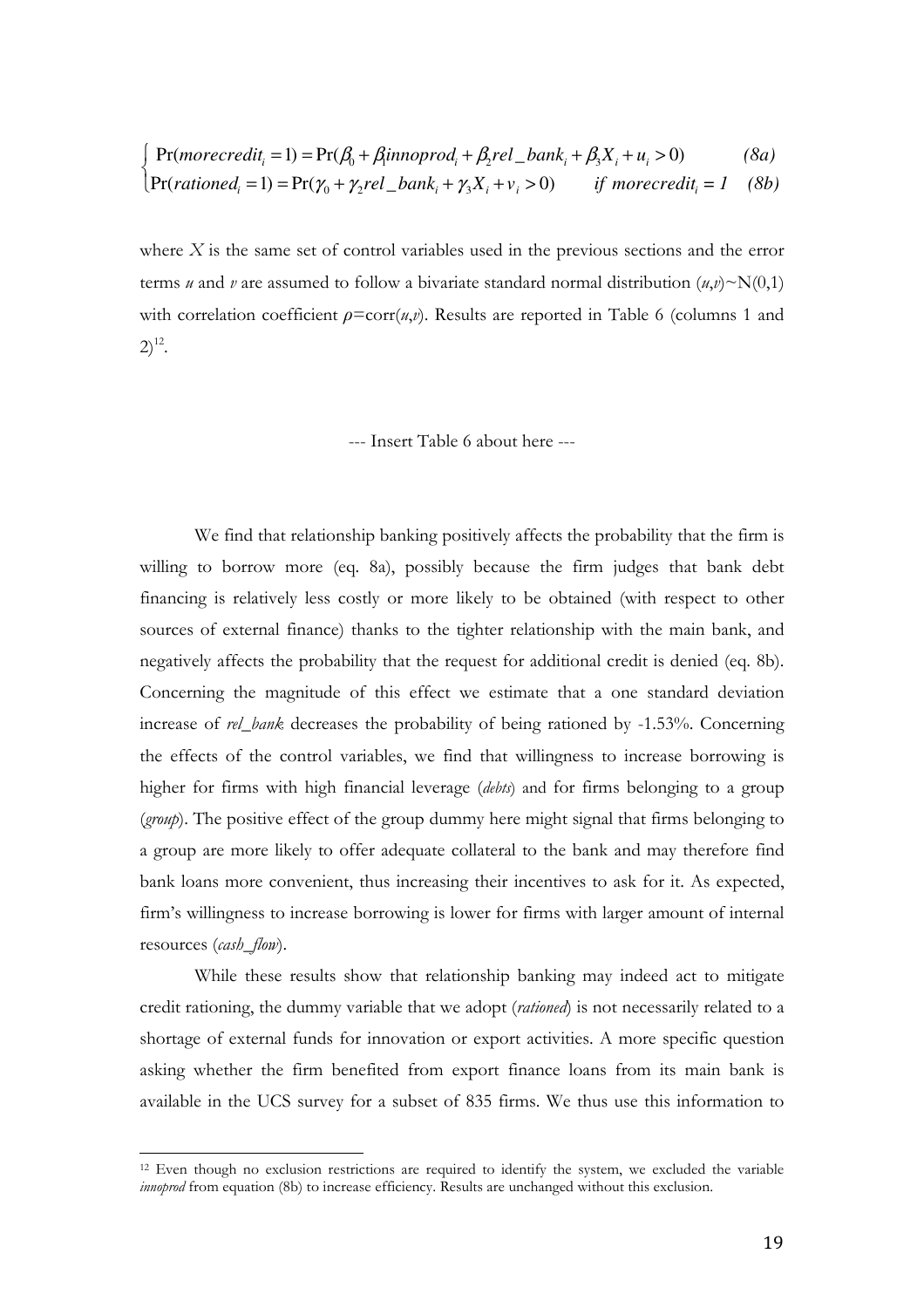assess whether there is a positive correlation between *rel\_bank* and the firm's probability to engage in export finance operations with the main bank  $(exp_f\hat{m})$ . Overall, 56 firms benefited from export finance loans ( $exp_f(n=1)$  while 779 firms did not ( $exp_f(n=0)$ ). The mean value of *rel\_bank* is higher in the former group than in the second one (3.22 vs. 1.96) and the difference is statistically significant at the 1% level. We also estimated a probit regression using  $exp_f$ in as dependent variable, rel\_bank and innoprod as independent variables together with the set of control variables in  $X$  to control for potential confounding factors affecting such difference. <sup>13</sup> Estimation results are reported in column (3) of Table 6. The coefficient of rel\_bank is positive and statistically significant, with an estimated marginal effect of +3.04% on the firm's probability of being involved in export finance operations with its main bank. We further find that the probability benefiting from export finance operations increases with firm's innovation and size (ltot\_assets): large and innovative firms are indeed more likely to export and to be in need of sophisticated and targeted baking services. By contrast, the probability benefiting from export finance operations decreases with the concentration degree of the bank deposits in the province (HHI).

All in all, our findings suggest that relationship lending increases both export propensity and intensity and that this effect can be explained by the "bank lending channel" hypothesis, i.e. by its role in mitigating credit constraints for the firm.

Alternative hypotheses have been proposed and tested in the literature regarding non-financial services that banks can provide to support firm's export. These include, for example, intermediation activities in foreign markets for facilitating the firm's matching with local suppliers, partners and costumers. Banks can also act as gateway of information spillovers arising from its portfolio of exporting client firms (Inui et al. 2013) or from the presence of own subsidiaries in the target foreign market (Bronzini and D'Ignazio, 2012). Such knowledge flows allow firms to reduce the start-up costs associated to export and are particularly useful for SMEs. In this regard, large banks can offer a wider set of non-financial services designed to support SMEs willing to enter a foreign market with respect to small and local banks.

In order to have an empirical assessment of these alternative channels, we used a question included in the UCS survey asking the firm to classify its main bank, choosing between (i) large national bank, (ii) savings bank, (iii) cooperative bank, (iv) people's

<sup>&</sup>lt;sup>13</sup> Note however that, due to data limitations, we cannot deal with sample selection and endogeneity issues in order to assess whether a stronger relationship with the main bank has a causal effect on the firm's probability of having access to this type of loans.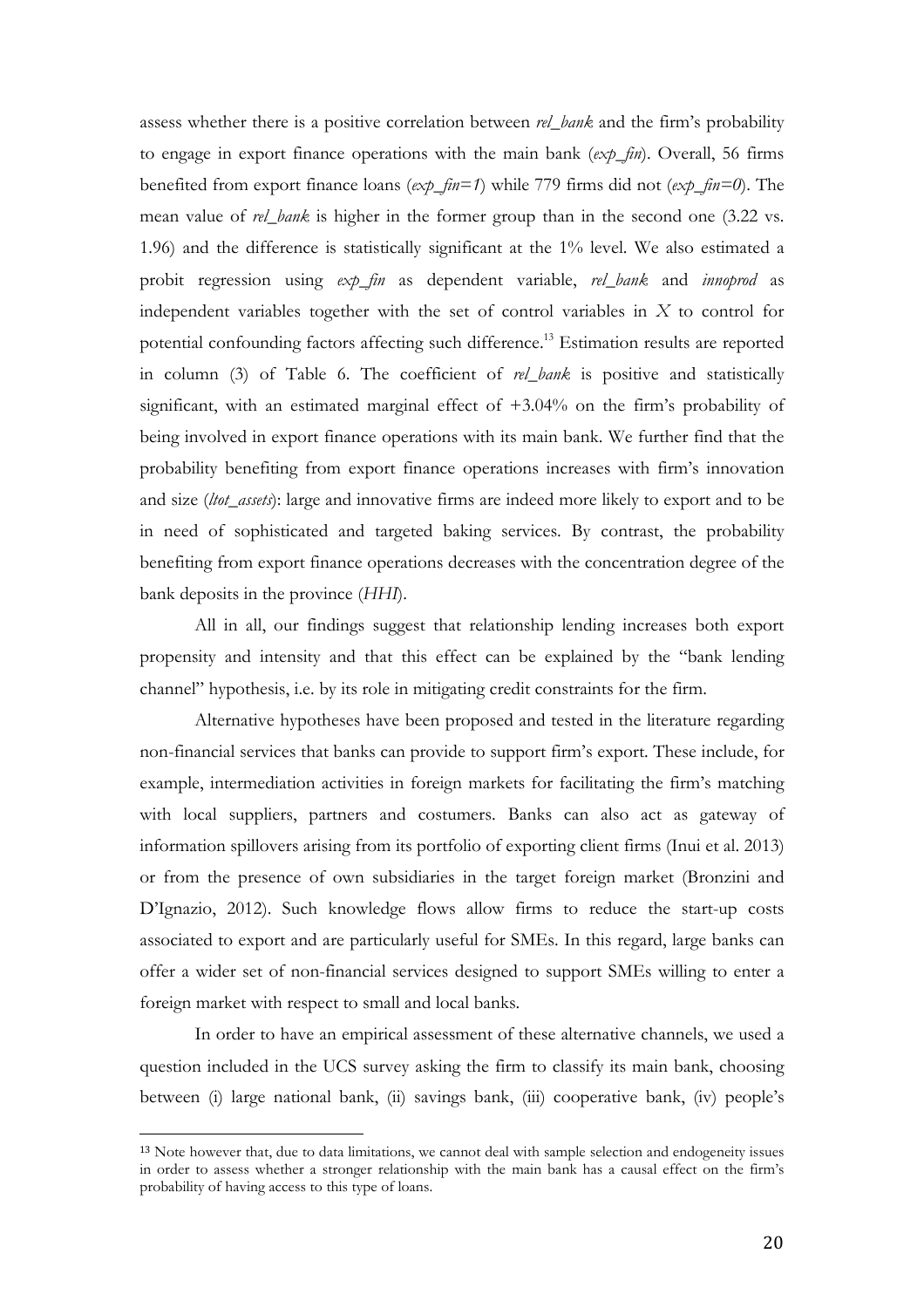bank, (v) international bank. Out of the 2683 of respondents, 2151 firms indicated that their main bank is a small and local one (options (ii), (iii) and (iv)), whereas 532 firms indicated a large national or international bank (options (i) and (v), respectively).

We thus re-estimated the export equations (3) and (4) separately for these two sub-samples, finding a stronger positive effect of rel\_bank on both the intensive and extensive margins of export in the subsample of firms with a large main bank. In particular, concerning the extensive margin (equation 3), the estimated marginal effect of rel\_bank is 0.889, in the sub-sample of firms with a large or internationalized main bank, whereas the corresponding value is 0.237 in the sub-sample of firms with a small local bank. Concerning the intensive margin of export (equation 4), the estimated marginal effect of rel\_bank is 2.99 in the sub-sample of firms with a small local main bank, whereas it is 12.54 in the sub-sample of firms with a large or internationalized main bank. We thus observe that the positive direct effect of rel\_bank on both the export margins is stronger when the main bank is large or internationalized.

This evidence is in line with the fact that large banks provide more effective services for supporting firm's export activities with respect to small local banks, which are also subject to special regulations, including stronger limitations in terms of size and scope of their lending activity and geographical reach (Del Prete and Federico, 2014).

#### 6. Conclusions

The intensity of bank-firm relationships can be a valuable instrument for the reduction of informational asymmetries, which inevitably condition investor-investee relations, and can thus help small businesses seeking external resources to finance their innovation and internationalization activities. In fact, a strong bank-firm relationship may allow the former to acquire non-codified ("soft") information about the actual degree of solvency of the latter (thus reducing adverse selection problems )and to exert a more effective control on the degree of the SMEs "due diligence" in the management of ordinary activities as well as of innovation and internationalization projects (thus reducing moral hazard problems).

The present study adds new insights on the impact of the strength of credit ties between banks and SMEs when these face both the choice to innovate and to export. We extend and improve existing evidence in three ways. First, our econometric model analyzes the effect of relationship banking on firm's innovativeness and access to foreign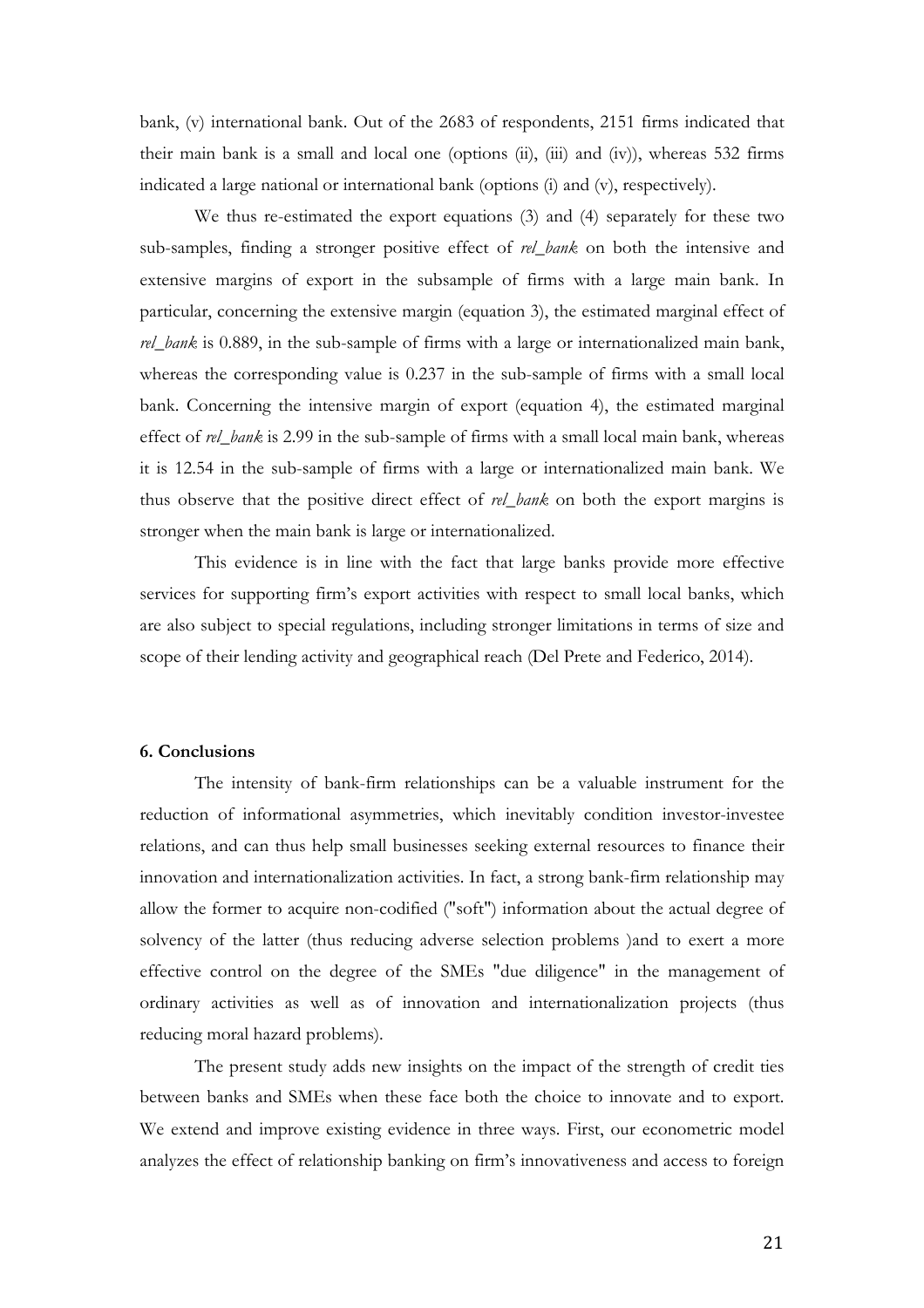markets in a comprehensive framework, by taking into account the simultaneous feedbacks between innovation and export activities. Second, by so doing, we are able to disentangle the direct benefits of relationship banking on SMEs' exporting decision (extensive margin) and share of export on total sales (intensive margin) from the indirect benefits exerted through the promotion of product innovation. Third, we adopt a measure of informational tightness, based on the firm's amount of credit with the main bank divided by its total asset, which takes into account the extent of firm's access to external finance, the exclusivity of the relationship with the main bank and the degree of informal control that the latter can exert through debt concentration.

Estimation results from our econometric model suggest that the strength of the firm-bank informational ties has a non-negligible benefit on both the export participation decision and the intensity of export. We also find that this effect is mostly direct and independent from the innovation activity of the SMEs, because informational tightness seems to boost SMEs' innovation output only to a mild extent. We further explore the potential channels through which the positive effects of relationship banking on the two export margins realize. Although constrained by data availability, our analysis suggests that processes based on both financial (e.g. lending) and non-financial channels are at work. Further research should better investigate such processes, examining for instance how effectively banks complement financial support to SMEs foreign operations with other services. These have recently become particularly important, since a number of banks have developed export-related services for small firms, such as the provision of reliable and broad information on foreign markets, facilitated contacts with institutions and authorities abroad, dedicated advice on investment strategies beyond the national borders, assessment of the mutual reliability of the parties.

Despite these opportunities for further improvements, we believe that our findings are helpful to better understand the relevance of firm-bank relationship as an important driving force in the process of growth and internationalization of SMEs, with a particular emphasis on the innovation, which plays a crucial role in the exporting decision and size and which is also the most problematic one in terms of market imperfections for external financing. Our results suggest that the bank is more than a pure liquidity provider: it can also help in mitigating the credit constraints and lack of other non-financial services that a firm could eventually face once it decides to expand abroad. Inefficiencies in the bank-firm relationship could therefore have more profound consequences than those proxied by credit constraints.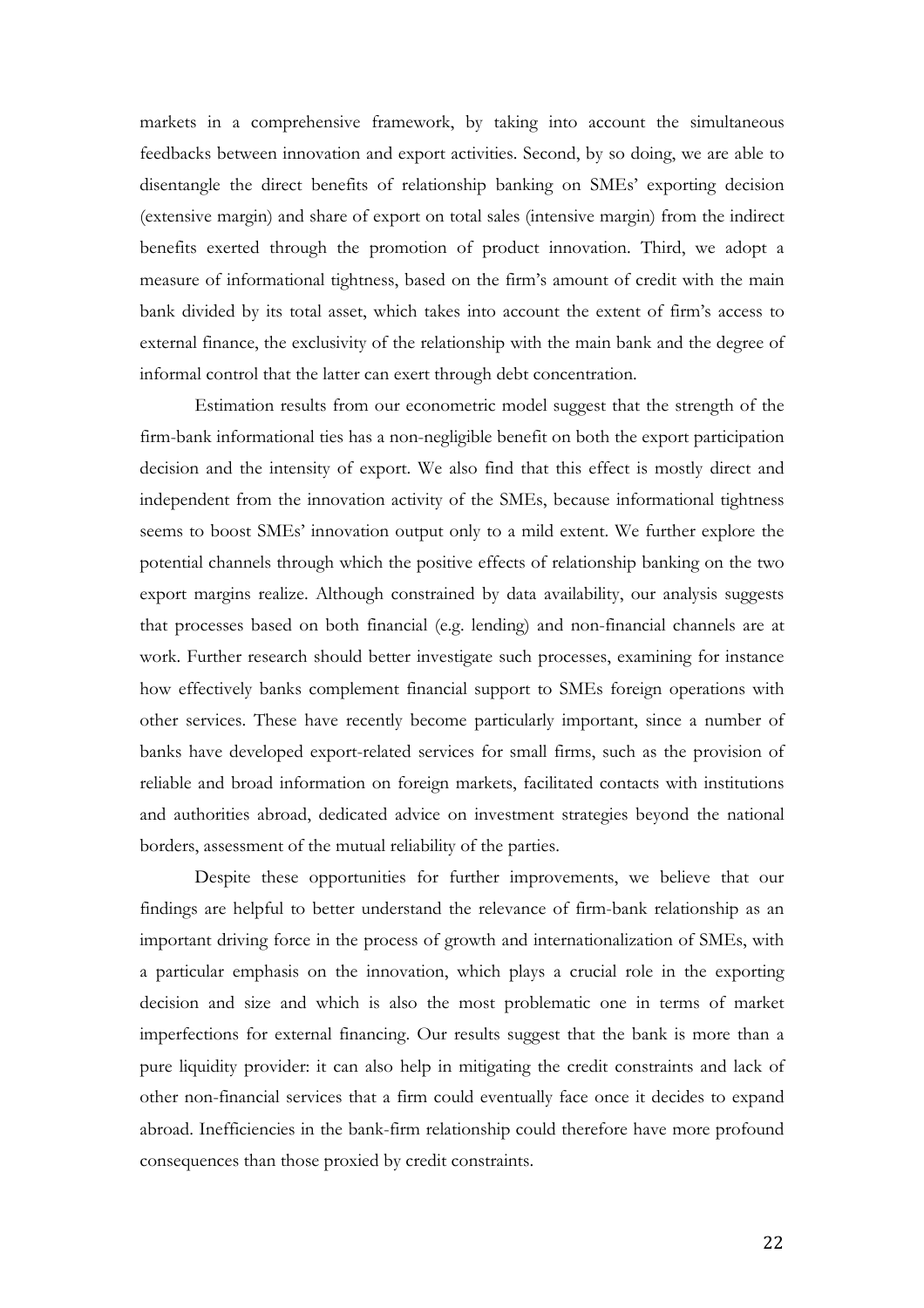| Table 1: Variables description |                                                                                                                                                                                                                                                                  |                           |  |  |  |  |  |
|--------------------------------|------------------------------------------------------------------------------------------------------------------------------------------------------------------------------------------------------------------------------------------------------------------|---------------------------|--|--|--|--|--|
| <b>Variables</b>               | Description                                                                                                                                                                                                                                                      | Source                    |  |  |  |  |  |
| rel_bank                       | Percentage of firm's main bank loans on Total Assets<br>(standardized).                                                                                                                                                                                          | AIDA-UCS-<br><b>EFIGE</b> |  |  |  |  |  |
| innoprod                       | Dummy $= 1$ if the firm introduced an innovative product                                                                                                                                                                                                         |                           |  |  |  |  |  |
| export                         | Dummy $= 1$ if the exported                                                                                                                                                                                                                                      | <b>UCS-EFIGE</b>          |  |  |  |  |  |
| export_share                   | Percentage of firm's export over Total Sales                                                                                                                                                                                                                     |                           |  |  |  |  |  |
| ltot_assets                    | Logarithm of Total Assets                                                                                                                                                                                                                                        |                           |  |  |  |  |  |
| debts                          | <b>Total Debts on Total Assets</b>                                                                                                                                                                                                                               | <b>AIDA</b>               |  |  |  |  |  |
| cash_flow                      | Cash Flow on Total Assets                                                                                                                                                                                                                                        |                           |  |  |  |  |  |
| age                            | Logarithm of form's age in years                                                                                                                                                                                                                                 |                           |  |  |  |  |  |
| young                          | Dummy $= 1$ if the firm is less than 10 years old                                                                                                                                                                                                                |                           |  |  |  |  |  |
| group                          | Dummy $= 1$ if the firm belongs to a group                                                                                                                                                                                                                       | <b>UCS-EFIGE</b>          |  |  |  |  |  |
| north_east                     | Dummy $= 1$ if the firm is located in the North-East                                                                                                                                                                                                             |                           |  |  |  |  |  |
| centre                         | Dummy $= 1$ if the firm is located in the Centre                                                                                                                                                                                                                 |                           |  |  |  |  |  |
| south                          | Dummy $= 1$ if the firm is located in the South                                                                                                                                                                                                                  |                           |  |  |  |  |  |
| vvat_popres                    | Value added (in millions of Euro per 1000 inhabitants) in 2004 at<br>the province (NUTS3) level                                                                                                                                                                  | <b>ISTAT</b>              |  |  |  |  |  |
| branch_04                      | Average number of bank branches per 1000 inhabitants in the<br>period 1991-2004 at the province (NUTS3) level                                                                                                                                                    |                           |  |  |  |  |  |
| HHI                            | Average Herfindhal Hirschman Index of bank deposits<br>concentration during the period 1991-2004, at the province<br>(NUTS3) level                                                                                                                               | <b>SBBI</b>               |  |  |  |  |  |
| $n branches_p$                 | Number of bank branches per 1000 inhabitants in 1936, at the<br>province (NUTS3) level                                                                                                                                                                           | <b>SFT</b>                |  |  |  |  |  |
| new_branch_inc                 | Average number of new branches created by incumbent banks per<br>1000 inhabitants in 1991-2004, at the province (NUTS3) level                                                                                                                                    | <b>SBBI</b>               |  |  |  |  |  |
| bcit_ITA                       | Number of backward patent citations (excluding self citations) per<br>1000 inhabitants from citing patents filed during the period 1990-<br>2004 by applicants from the same province (NUTS3) and industry<br>(NACE 2 digits) and citing other national patents. | CRIOS-<br><b>PATSTAT</b>  |  |  |  |  |  |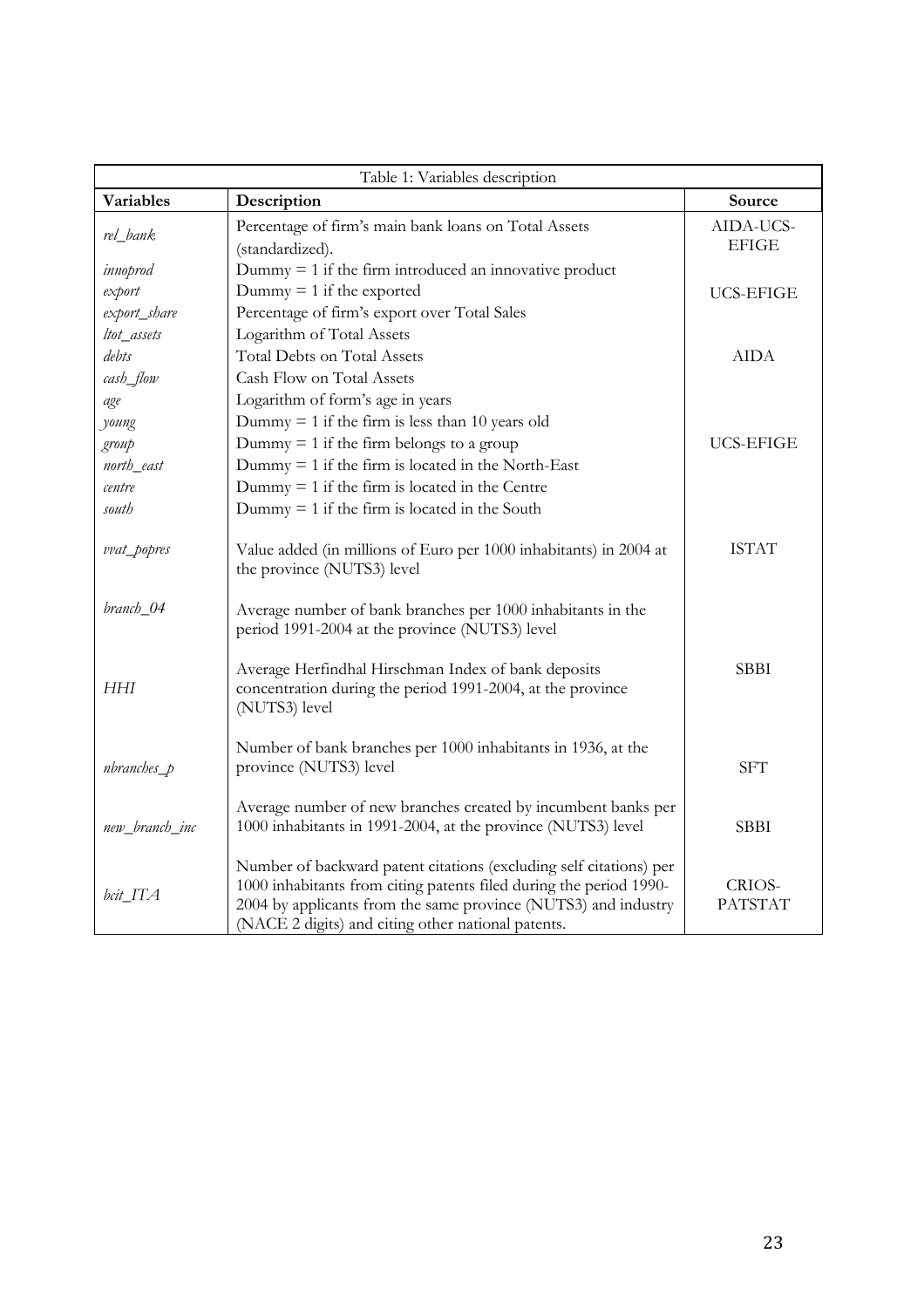| Table 2: Main descriptive statistics (N=4341) |          |         |          |        |  |  |  |  |
|-----------------------------------------------|----------|---------|----------|--------|--|--|--|--|
| Variables                                     | Mean     | St. Dev | Min      | Max    |  |  |  |  |
| rel_bank                                      | 9.204    | 14.282  | $\theta$ | 100    |  |  |  |  |
| rel_bank                                      | $-0.002$ | 1.002   | $-0.648$ | 6.366  |  |  |  |  |
| (standardized)                                |          |         |          |        |  |  |  |  |
| innoprod                                      | 0.661    | 0.473   | $\theta$ | 1      |  |  |  |  |
| export                                        | 0.655    | 0.475   | $\theta$ | 1      |  |  |  |  |
| export_share*                                 | 24.712   | 29.202  | $\theta$ | 100    |  |  |  |  |
| ltot_assets                                   | 12.657   | 3.631   | 3.040    | 19.102 |  |  |  |  |
| debts                                         | 0.679    | 0.225   | 0.006    | 6.292  |  |  |  |  |
| cash_flow                                     | 0.056    | 0.060   | $-0.250$ | 0.304  |  |  |  |  |
| age                                           | 3.148    | 0.718   | $\Omega$ | 5.553  |  |  |  |  |
| young                                         | 0.113    | 0.317   | $\theta$ | 1      |  |  |  |  |
| group                                         | 0.155    | 0.362   | $\Omega$ | 1      |  |  |  |  |
| north_east                                    | 0.294    | 0.456   | $\theta$ | 1      |  |  |  |  |
| centre                                        | 0.185    | 0.389   | $\theta$ | 1      |  |  |  |  |
| south                                         | 0.125    | 0.330   | $\theta$ | 1      |  |  |  |  |
| vvat_popres                                   | 24.292   | 4.867   | 11.242   | 33.388 |  |  |  |  |
| branch_04                                     | 0.524    | 0.127   | 0.210    | 0.976  |  |  |  |  |
| HHI                                           | 0.099    | 0.048   | 0.036    | 0.425  |  |  |  |  |
| $n branches_p$                                | 0.208    | 0.079   | 0.037    | 0.618  |  |  |  |  |
| new_branch_inc                                | 0.021    | 0.009   | 0.002    | 0.045  |  |  |  |  |
| bcit_ITA                                      | 0.070    | 0.148   | $\theta$ | 1.020  |  |  |  |  |

\* export\_share is available for 4276 observations in the final sample (65 observations are missing).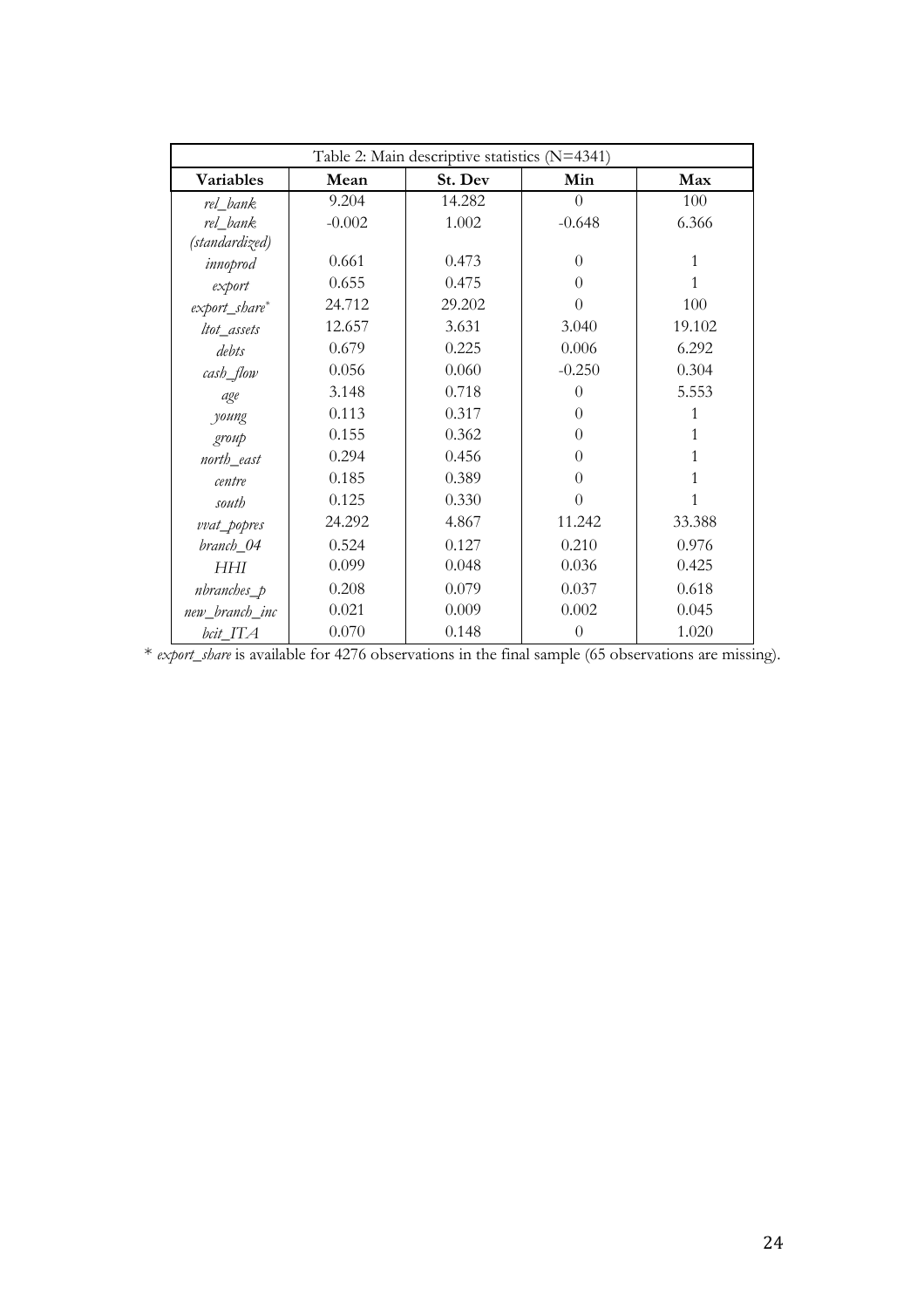|              | Coefficients    | <b>Marginal Effects (AMEs)</b> |
|--------------|-----------------|--------------------------------|
| Variables    | <i>innoprod</i> | <i>innoprod</i>                |
| rel_bank     | $0.0869***$     | $0.0308***$                    |
|              | (0.0289)        | (0.0102)                       |
| ltot_assets  | $0.0434**$      | $0.0154**$                     |
|              | (0.0201)        | (0.0071)                       |
| debts        | 0.0379          | 0.0134                         |
|              | (0.107)         | (0.038)                        |
| cash_flow    | $-0.347$        | $-0.123$                       |
|              | (0.377)         | (0.133)                        |
| age          | $-0.0013$       | $-0.0005$                      |
|              | (0.0411)        | (0.0146)                       |
| young        | 0.0561          | 0.0197                         |
|              | (0.0889)        | (0.0308)                       |
| group        | $-0.0686$       | $-0.0246$                      |
|              | (0.0603)        | (0.0218)                       |
| vvat_popres  | 0.0118          | 0.0042                         |
|              | (0.0075)        | (0.0027)                       |
| branch 04    | $-0.228$        | $-0.0809$                      |
|              | (0.241)         | (0.0855)                       |
| HHI          | 0.0984          | 0.0349                         |
|              | (0.497)         | (0.176)                        |
| bcit_ITA     | $0.608**$       | $0.215**$                      |
|              | (0.255)         | (0.0902)                       |
| Constant     | 0.528           |                                |
|              | (0.332)         |                                |
| Observations | 4,341           | 4,341                          |

| Table 3: Determinants of innovation |  |
|-------------------------------------|--|
|-------------------------------------|--|

Robust standard errors in parentheses, \*\*\* p<0.01, \*\* p<0.05, \* p<0.1

Dummies for years 2004-2006, NACE 2 digits sector and NUTS1 macro-area included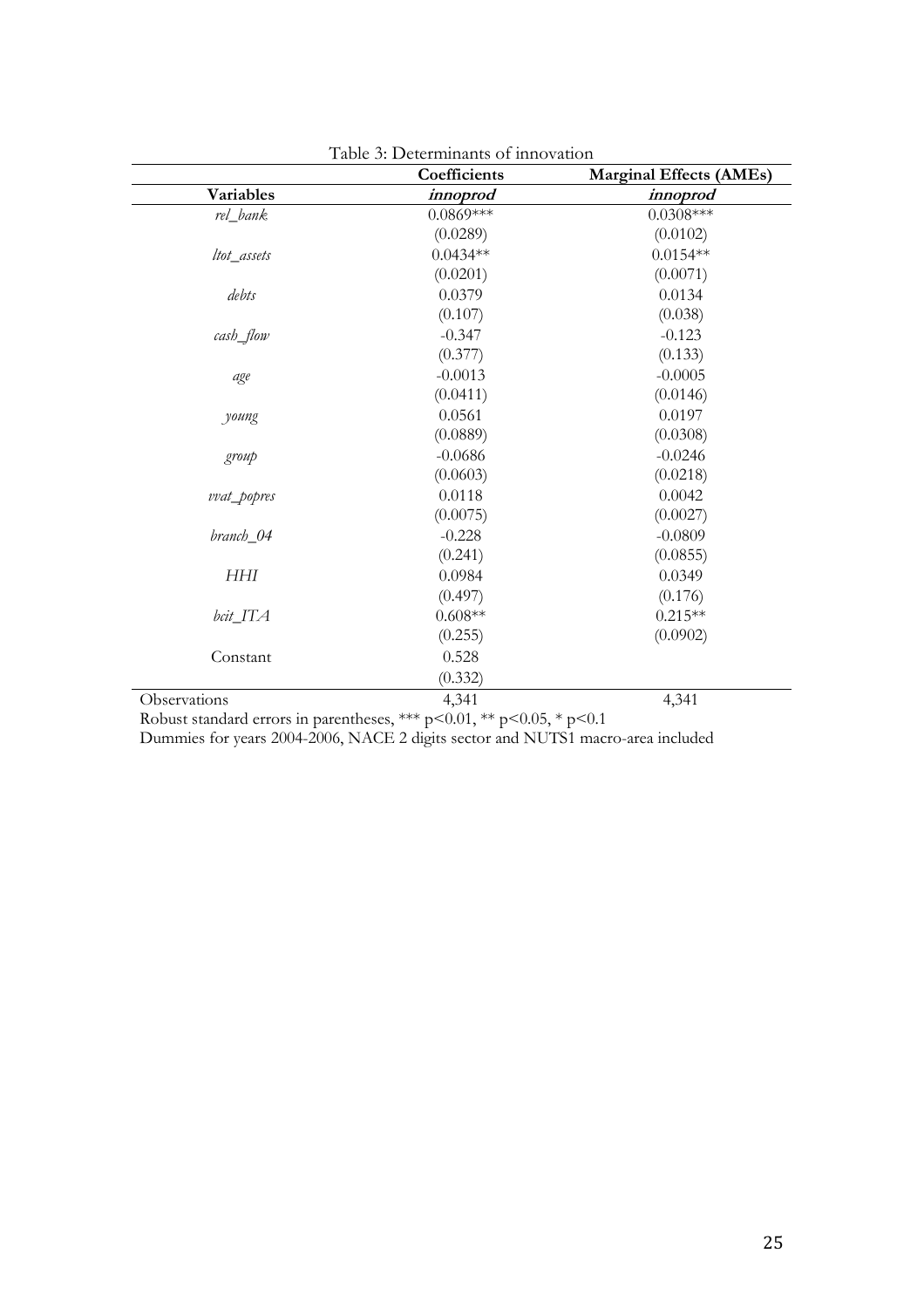|                          | (1)                      | (2)                      | (3)                   | (4)               |
|--------------------------|--------------------------|--------------------------|-----------------------|-------------------|
| <b>Estimation method</b> | <b>FIML-IV</b><br>Probit | <b>FIML-IV</b><br>Probit | <b>FIML-IV Probit</b> | <b>GMM-IV LPM</b> |
| Variables                | export                   | <i>innoprod</i>          | rel_bank              | export            |
|                          |                          |                          |                       |                   |
| innoprod                 | 1.954 ***                |                          |                       | $1.541*$          |
|                          | (0.025)                  |                          |                       | (0.805)           |
| rel_bank                 | $0.347***$               |                          |                       | 0.556             |
|                          | (0.0203)                 |                          |                       | (0.526)           |
| ltot_assets              | $0.098***$               | $0.0153**$               | $-0.053***$           | 0.137             |
|                          | (0.017)                  | (0.0069)                 | (0.012)               | (0.0937)          |
| debts                    | $-0.330***$              | 0.0241                   | $0.752***$            | $-0.487$          |
|                          | (0.099)                  | (0.0432)                 | (0.105)               | (0.414)           |
| cash_flow                | 0.001                    | $-0.130$                 | $-0.314$              | 0.834             |
|                          | (0.383)                  | (0.159)                  | (0.248)               | (0.715)           |
| age                      | 0.0382                   | 0.00035                  | 0.0074                | 0.0137            |
|                          | (0.029)                  | (0.0115)                 | (0.025)               | (0.0478)          |
| young                    | $-0.0306$                | 0.0208                   | $-0.0016$             | $-0.0315$         |
|                          | (0.0701)                 | (0.0304)                 | (0.0617)              | (0.0672)          |
| group                    | $0.0921*$                | $-0.0256$                | $-0.096***$           | 0.0602            |
|                          | (0.0495)                 | (0.0204)                 | (0.031)               | (0.0438)          |
| vvat_popres              | $-0.0069$                | $0.0042*$                | $-0.0006$             | $-0.0049$         |
|                          | (0.0053)                 | (0.0021)                 | (0.0046)              | (0.0066)          |
| branch_04                | 0.211                    | $-0.0120$                | $-0.190$              | 4.413             |
|                          | (0.164)                  | (0.0815)                 | (0.202)               | (25.39)           |
| <b>HHI</b>               | $-0.146$                 | 0.0573                   | 0.425                 | $-0.0998$         |
|                          | (0.337)                  | (0.127)                  | (0.312)               | (0.392)           |
| $n$ branches $p$         |                          | $-0.139**$               | $0.366*$              |                   |
|                          |                          | (0.0648)                 | (0.205)               |                   |
| new_branch_inc           |                          | 0.256                    | 4.408*                |                   |
|                          |                          | (0.757)                  | (2.462)               |                   |
| bcit_ITA                 |                          | $0.170***$               | $-0.062$              |                   |
|                          |                          | (0.039)                  | (0.120)               |                   |
| Constant                 | $-2.278***$              | $0.653***$               | $0.427*$              | $-1.451$          |
|                          | (0.245)                  | (0.101)                  | (0.224)               | (1.177)           |
| Observations             | 4,341                    | 4,341                    | 4,341                 | 4,341             |

| Table 4. Determinants of the probability of export |  |
|----------------------------------------------------|--|
|----------------------------------------------------|--|

Robust standard errors in parentheses, \*\*\* p<0.01, \*\* p<0.05, \* p<0.1

Dummies for years 2004-2006, NACE 2 digits sector and NUTS1 macro-area included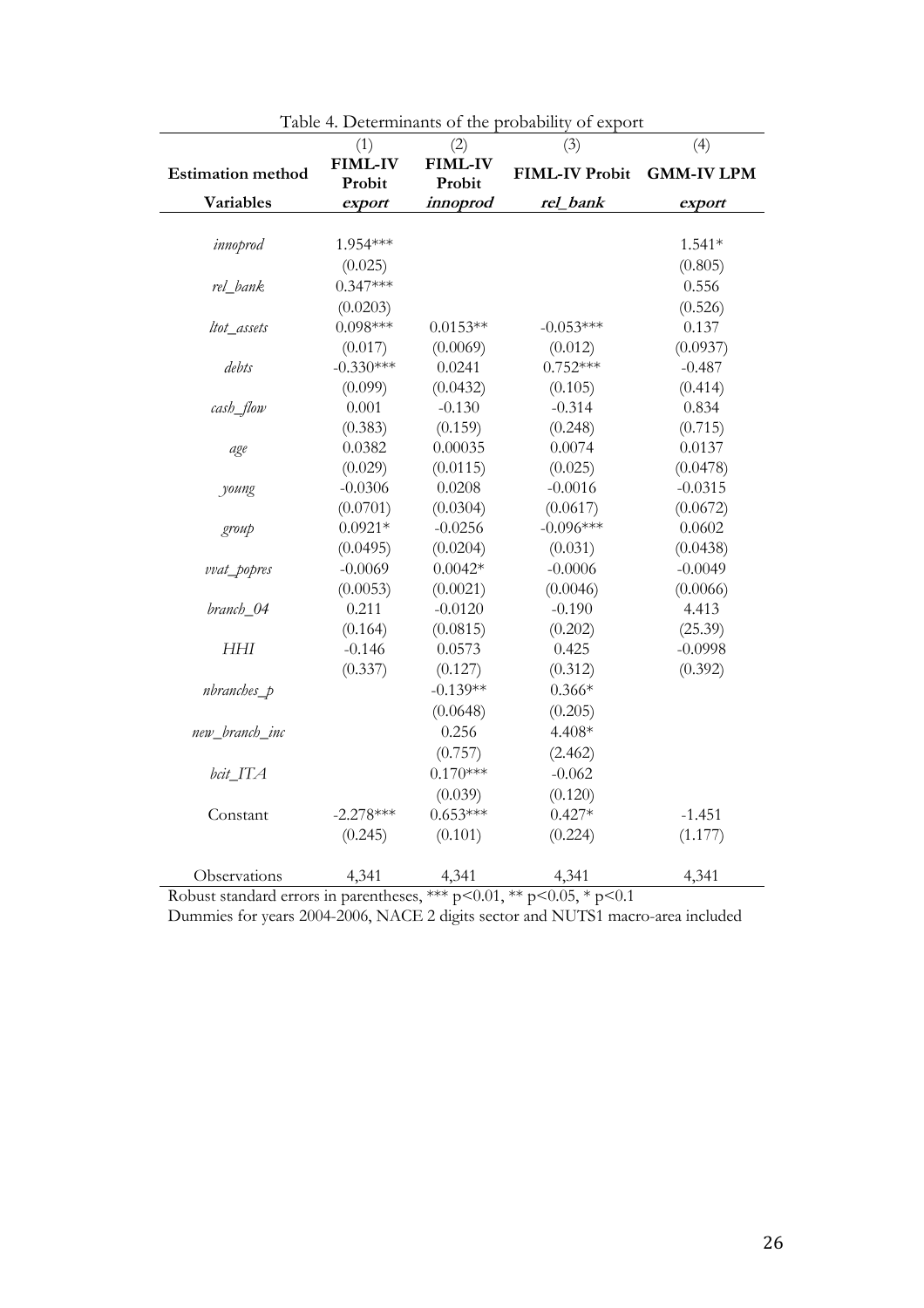|                          | I abic 9. Determinants of the intensity<br>(1) | <b>UL CAPULU</b><br>(2) | (3)                  |
|--------------------------|------------------------------------------------|-------------------------|----------------------|
| <b>Estimation method</b> | <b>FIML-IV</b><br>Tobit                        | <b>FIML-IV Tobit</b>    | <b>FIML-IV Tobit</b> |
| Variables                | rel_bank                                       | innoprod                | export_share*        |
|                          |                                                |                         |                      |
| innoprod                 |                                                |                         | 239.6***             |
|                          |                                                |                         | (3.230)              |
| rel_bank                 |                                                |                         | 27.69***             |
|                          |                                                |                         | (1.764)              |
| ltot_assets              | $-0.052***$                                    | $0.016***$              | $6.313***$           |
|                          | (0.012)                                        | (0.006)                 | (1.641)              |
| debts                    | $0.751***$                                     | 0.021                   | $-29.93***$          |
|                          | (0.107)                                        | (0.031)                 | (9.356)              |
| cash_flow                | $-0.361$                                       | $-0.147$                | 4.057                |
|                          | (0.244)                                        | (0.137)                 | (37.61)              |
| age                      | 0.014                                          | 0.0006                  | 1.844                |
|                          | (0.025)                                        | (0.0131)                | (3.456)              |
| young                    | 0.006                                          | 0.0196                  | $-3.407$             |
|                          | (0.062)                                        | (0.0286)                | (7.494)              |
| group                    | $-0.106***$                                    | $-0.0204$               | 9.784*               |
|                          | (0.031)                                        | (0.0184)                | (5.005)              |
| vvat_popres              | 0.0005                                         | $0.0047*$               | $-1.325**$           |
|                          | (0.0047)                                       | (0.0024)                | (0.639)              |
| branch_04                | $-0.210$                                       | $-0.0383$               | 21.61                |
|                          | (0.206)                                        | (0.0778)                | (18.24)              |
| HHI                      | 0.502                                          | 0.0667                  | $-13.60$             |
|                          | (0.323)                                        | (0.188)                 | (48.04)              |
| nbranches_p              | $0.449**$                                      | $-0.0753$               |                      |
|                          | (0.209)                                        | (0.0494)                |                      |
| new_branch_inc           | 3.986                                          | $-0.220$                |                      |
|                          | (2.542)                                        | (0.566)                 |                      |
| bcit_ITA                 | $-0.014$                                       | $0.191***$              |                      |
|                          | (0.130)                                        | (0.0306)                |                      |
| Constant                 | $0.449**$                                      | $-0.075$                | $-223.3**$           |
|                          | (0.209)                                        | (0.049)                 | (27.97)              |
|                          |                                                |                         |                      |
| Observations             | 4,276                                          | 4,276                   | 4,276                |

|  | Table 5: Determinants of the intensity of export |  |  |
|--|--------------------------------------------------|--|--|
|  |                                                  |  |  |

Robust standard errors in parentheses, \*\*\* p<0.01, \*\* p<0.05, \* p<0.1

Dummies for years 2004-2006, NACE 2 digits sector and NUTS1 macro-area included

\* export\_share is available for 4276 observations in the final sample (65 observations are missing).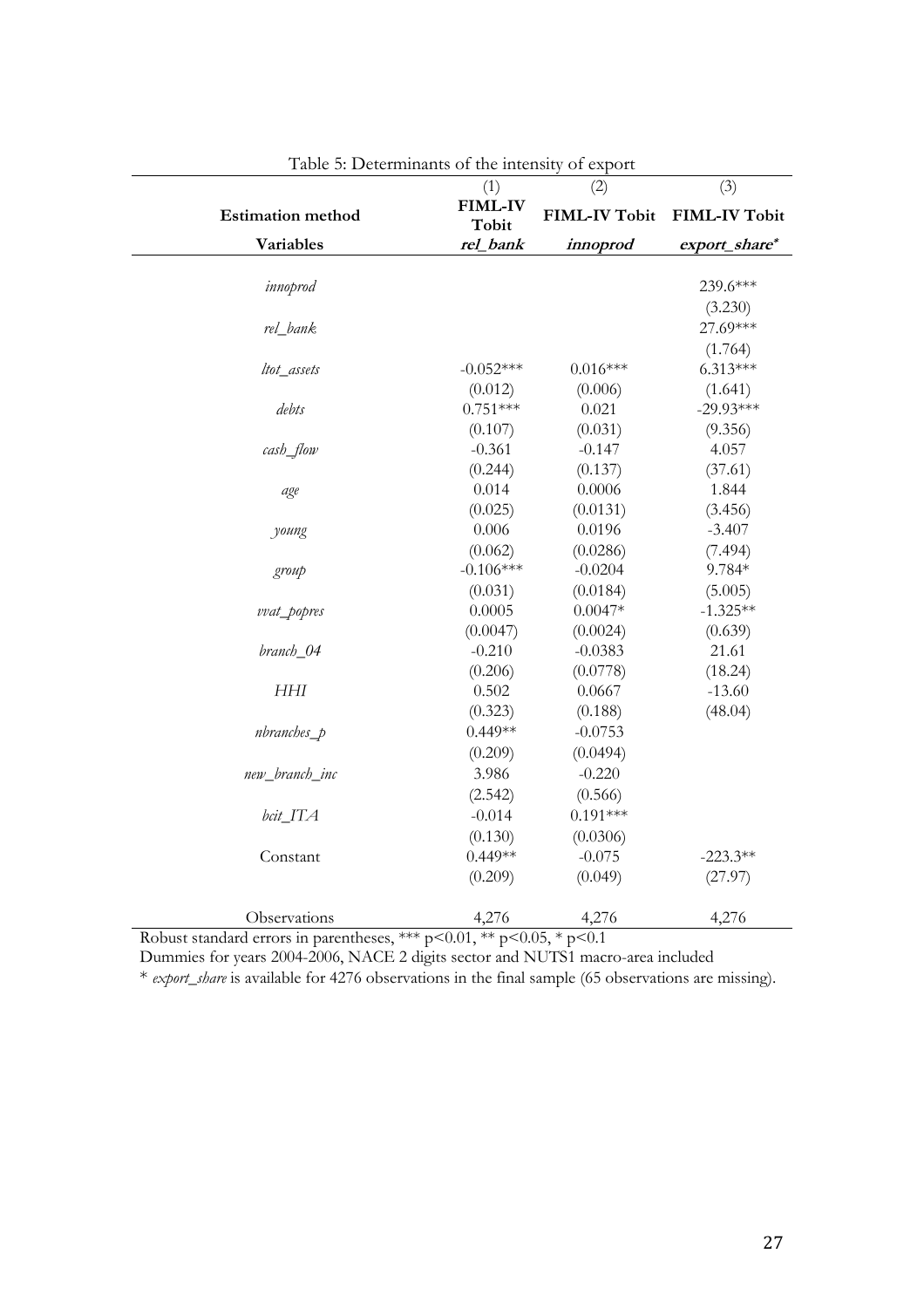| <b>T</b> able 0. Kelauonship banking and access to clean. | (1)                            | (2)                     | (3)         |
|-----------------------------------------------------------|--------------------------------|-------------------------|-------------|
|                                                           |                                | <b>Bivariate Probit</b> |             |
| <b>Estimation method</b>                                  |                                | with Selection          | Probit      |
| Variables                                                 | morecredit                     | rationed                | $exp_f$ fin |
|                                                           |                                |                         |             |
| innoprod                                                  | 0.0101                         |                         | $0.285**$   |
|                                                           | (0.0569)                       |                         | (0.142)     |
| rel_bank                                                  | $0.101***$                     | $-0.0687*$              | $0.517*$    |
|                                                           | (0.0252)                       | (0.0376)                | (0.293)     |
| ltot_assets                                               | 0.0112                         | 0.00063                 | $0.173***$  |
|                                                           | (0.0274)                       | (0.0369)                | (0.0614)    |
| debts                                                     | $0.866***$                     | 0.206                   | $-0.0604$   |
|                                                           | (0.168)                        | (0.200)                 | (0.399)     |
| cash_flow                                                 | $-3.082***$                    | 0.486                   | $-0.263$    |
|                                                           | (0.507)                        | (1.187)                 | (1.094)     |
| age                                                       | $-0.0217$                      | 0.0184                  | $-0.0493$   |
|                                                           | (0.0514)                       | (0.0732)                | (0.135)     |
| young                                                     | 0.126                          | $-0.128$                | $-0.0975$   |
|                                                           | (0.107)                        | (0.145)                 | (0.297)     |
| group                                                     | $0.173**$                      | 0.126                   | $-0.134$    |
|                                                           | (0.0758)                       | (0.117)                 | (0.176)     |
| vvat_popres                                               | 0.00569                        | 0.00882                 | 0.0114      |
|                                                           | (0.0090)                       | (0.0133)                | (0.0252)    |
| branch_04                                                 | $-0.107$                       | $-0.463$                | $-0.607$    |
|                                                           | (0.316)                        | (0.462)                 | (0.726)     |
| <b>HHI</b>                                                | $-0.0953$                      | 0.164                   | $-3.329*$   |
|                                                           | (0.611)                        | (0.854)                 | (1.763)     |
| Constant                                                  | $-1.078**$                     | 0.220                   | $-3.670***$ |
|                                                           | (0.445)                        | (0.611)                 | (1.370)     |
| rho                                                       |                                | $-0.8567**$ (0.1399)    |             |
| Wald test of indep. eqns. (rho = $0$ )                    |                                | 5.93 p-val(0.0149)      |             |
| Observations                                              | 4,268                          | 774                     | 835         |
| Robust standard errors in parentheses $***$ $\infty$ 0.01 | $*$ $\sim$ 0.05 $*$ $\sim$ 0.1 |                         |             |

Table 6: Relationship banking and access to credit.

Robust standard errors in parentheses, \*\*\* p<0.01, \*\* p<0.05, \* p<0.1

Dummies for years 2004-2006, NACE 2 digits sector and NUTS1 macro-area included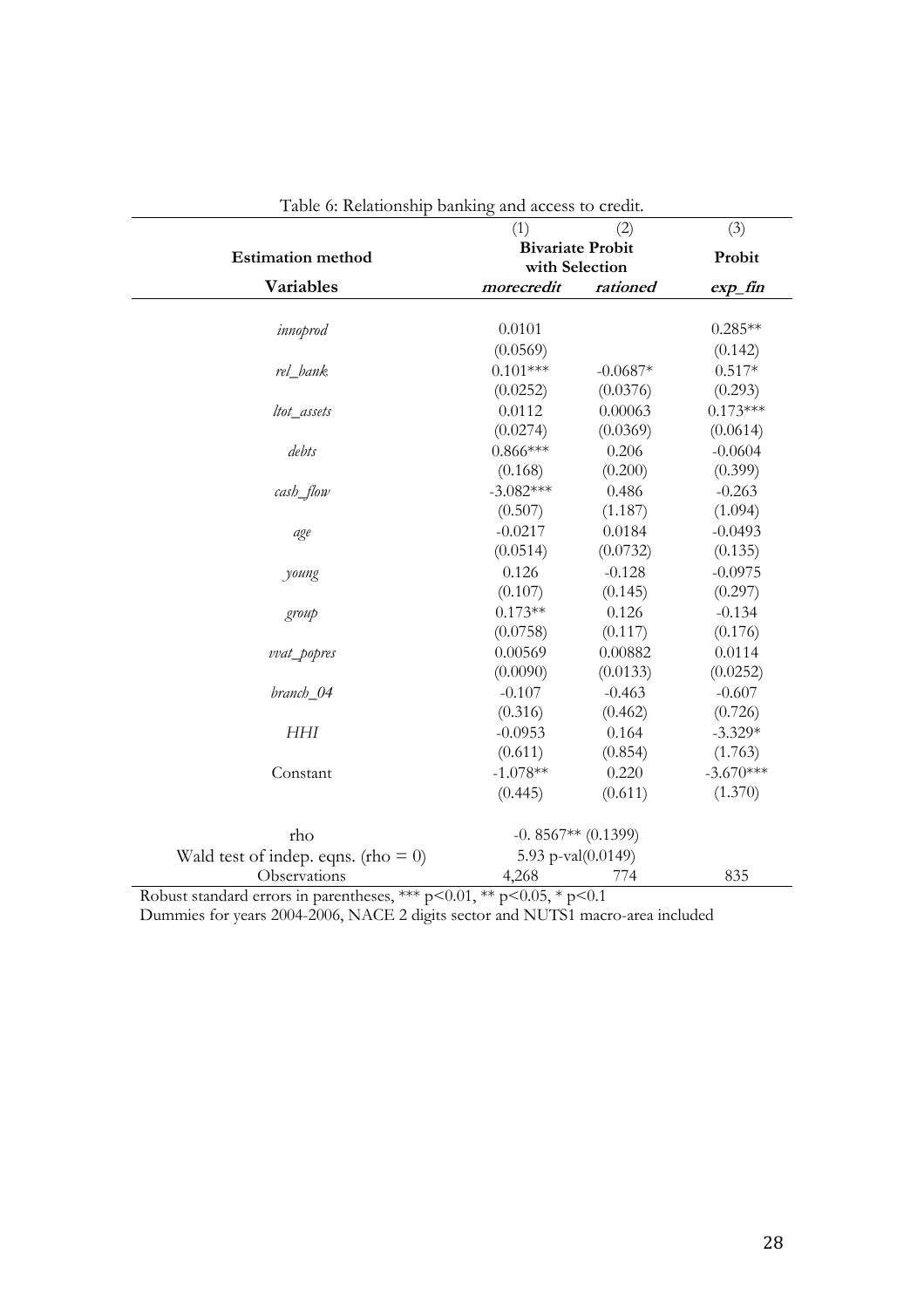#### References

- Amemiya T., 1979. The estimation of a simultaneous-equation Tobit model. International Economic Review 20, 169–181.
- Aghion P., Askenazy P., Berman N., Cette G., Eymard L., 2012. Credit Constraint and the Cyclicality of R&D Investment: Evidence from France. Journal of the European Economic Association 10, 1001-1024.
- Ayyagari M., Thorsten B., Demiurguk-Kunt A., 2007. Small and Medium Enterprises Across the Globe. Small Business Economics 29, 415-434.
- Beck T., Demirguc-Kunt A., Maksimovic V., 2008. Financing Patterns Around the World: Are Small Firms Different?. Journal of Financial Economics 89, 467-487.
- Becker S., Egger P. H., (2013), 'Endogenous Product versus Process Innovation and a Firm's Propensity to Export', Empirical Economics 44, 329-354.
- Bellone F., Musso P., Nesta L., Schiavo S., 2010. Financial Constraints and Firm Export Behaviour. World Economy 33, 347-373.
- Berger A., Udell G., 1995. Relationship lending and lines of credit in small firm finance. Journal of Business 68, 351–381.
- Bolton P., Von Thadden E. L., 1998. Blocks, Liquidity, and Corporate Control. Journal of Finance 53, 1-25.
- Boot A. W. A., 2000. Relationship Banking: What Do We Know?. Journal of Financial Intermediation 9, 7–25.
- Bratti M., Felice G., 2011. Are exporters more likely to introduce product innovations?. The World Economy 35, 1559–1598.
- Breschi S., Lissoni F., 2001. Knowledge Spillovers and Local Innovation Systems: A Critical Survey. Industrial and Corporate Change 10, 975-1005.
- Bronzini R., D'Ignazio A., 2012. Bank Internationalization and Firm Exports: Evidence from Matched Firm-Bank Data. EFIGE Working Paper 59.
- Bugamelli M., Infante L., 2003. Sunk Costs of Exports. Temi di discussione n. 469. Bank of Italy.
- Bustos P., 2011. Trade liberalization, exports, and technology upgrading: Evidence on the impact of MERCOSUR on Argentinian firms. American Economic Review 101, 304–340.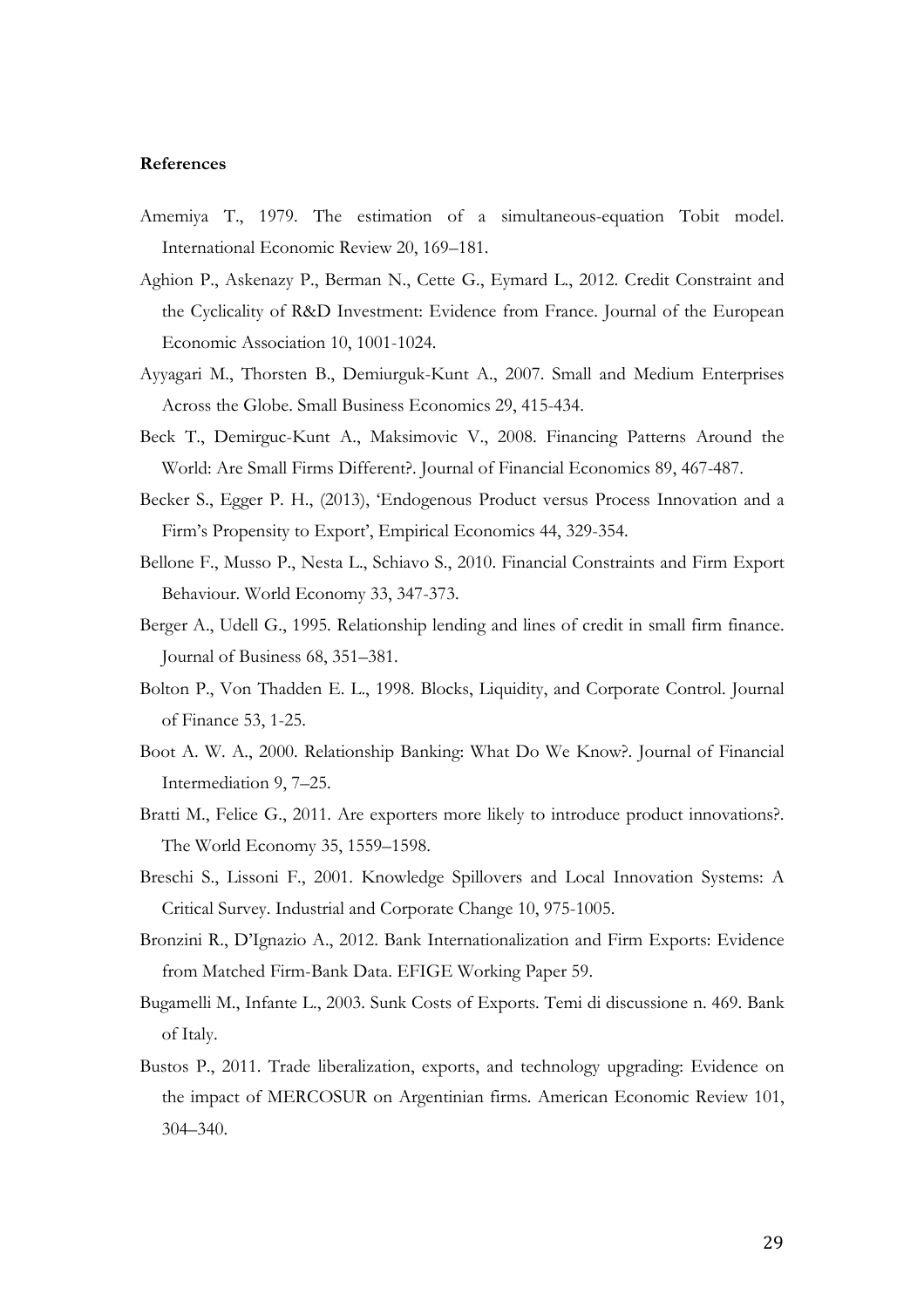- Cassiman B., Golovko E., 2011. Innovation and internationalization through exports. Journal of International Business Studies 42, 56–75.
- Cassiman B., Golovko E., Martinez-Ros E., 2010. Innovation, Exports and Productivity. International Journal of Industrial Organization 28, 372–376.
- Chaney T., 2013. Liquidity Constrained Exporters. NBER Working Paper 19170.
- Costantini J., Melitz M., 2007. The Dynamics of Firm-Level Adjustment to Trade Liberalization. In: Helpman, E., Marin, D., Verdier, T. (Ed.), The Organization of Firms in a Global Economy. Harvard University Press
- Damijan J. P., Kostevc C., Polanec C., 2010. From Innovation to Exporting or Vice Versa?. The World Economy 33, 374–938.
- De Bonis R., Ferri G., Rotondi Z., 2010. Do bank-firm relationships influence firm internationalization?. Unpublished Working Paper. Università Politecnica delle Marche, Department of Economics.
- Del Prete S., Federico S., 2014. Trade and finance: is there more than just "trade finance"? Evidence from matched bank-firm data. Bank of Italy Working Paper 948.
- Diamond D., 1984. Financial intermediation and delegated monitoring. Review of Economic Studies 51, 393-414.
- Eaton J., Kortum S., 2001. Technology, Trade, and Growth: A United Framework. European Economic Review 45, 742–755.
- Elsas R., 2005. Empirical determinants of relationship lending. Journal of Financial Intermediation 14, 32-57.
- European Commission, 2005. The new SME definition. User guide and model declaration. Office for Official Publications of the European Communities, Luxembourg.
- Gambini A., Zazzaro A., 2008. Gli effetti della durata e dell'esclusività delle relazioni banca-impresa sulla crescita dimensionale delle imprese. In: Zazzaro, A. (Ed.), I vincoli finanziari alla crescita delle imprese. Carocci, Rome, 62-95.
- Ghosh S., 2006. Bank Debt Use and Firm Size: Indian Evidence. Small Business Economics 29, 15–23.
- Greenaway D., Guariglia A., Kneller R., 2007. Financial factors and exporting decisions. Journal of International Economics 73, 377–395.
- Grossman G. M., Helpman E., 1991. Innovation and Growth in the Global Economy. MIT Press, Cambridge, MA.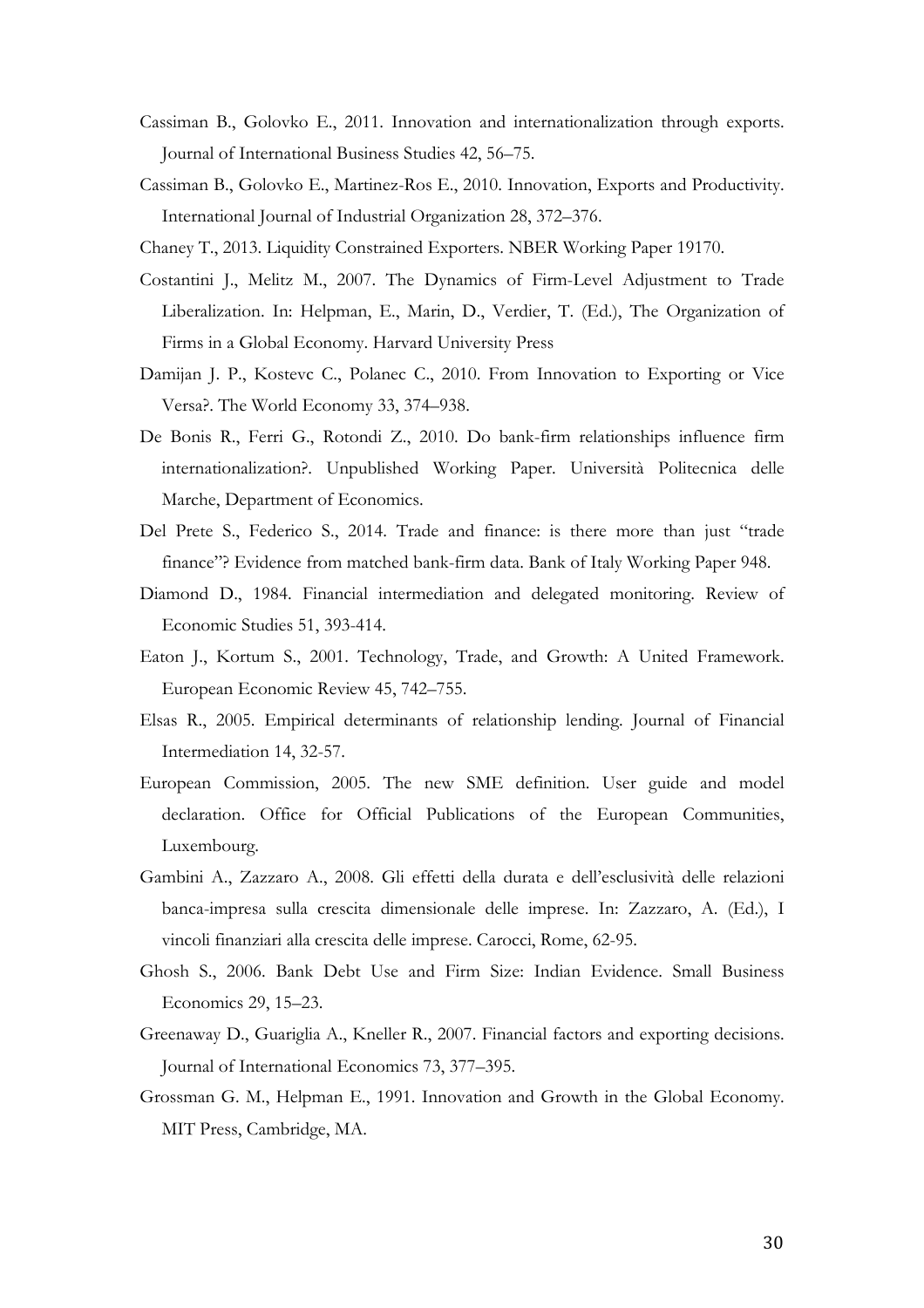- Guiso L., Sapienza P., Zingales L., 2004. Does local financial development matter?. Quarterly Journal of Economics 119, 929–969.
- Helpman E., Melitz M. J., Rubinstein Y., 2008. Estimating Trade Flows: Trading Partners and Trading Volumes. The Quarterly Journal of Economics 123, 441-487.
- Herrera A. M., Minetti R., 2007. Informed finance and technological change: evidence from credit relationships. Journal of Financial Economics 83, 223–269.
- Hinze S., Reiss T., Schmoch U., 1997. Statistical analysis on the distance between fields of technology. Report for the European Commission, TSER project.
- Hirsch S., Bijaoui I., 1985. R&D Intensity and Export Performance: A Micro View. Weltwirtschaftliches Archiv 121, 238-251.
- Inui T., Ito K., Miyakawa D., Shoji K., 2013. Information and Export Decisions: Bank's Role as a Conduit of Information. Columbia Business School Center on Japanese Economy and Business Working Paper Series No. 317.
- Jaffe A. B., Trajtenberg M., Henderson R., 1993. Geographic Localization of Knowledge Spillovers as Evidenced by Patent Citations. The Quarterly Journal of Economics 108, 577-598.
- Krivogorosky V., Grudnitski G., Dick W., 2009. Bank Debt and Performance of Continental European Firms. SSRN Workin Paper no. 1209022.
- Kroszner R., Straham P., 2001. Bankers on the Boards, Monitoring, Conflicts of Interest, and Lender Liability. Journal of Financial Economics 62, 415-452.
- McDonald J. F., Moffit R. A., 1980. The Uses of Tobit Analysis. The Review of Economics and Statistics 62, 318-321.
- Mancusi M. L., 2008. International spillovers and absorptive capacity: A cross-country cross-sector analysis based on patents and citations. Journal of International Economics 76, 155-165.
- Mancusi M. L., Vezzulli A., 2014. R&D and Credit Rationing in SMEs. Economic Enquiry 52, 1153-1172.
- Manova K., Wei S. J., Zhang Z., 2011. Firm exports and multinational activity under credit constraints. NBER Working Papers 16905. Cambridge, MA.
- Manova K., 2013. Credit constraints, heterogeneous firms, and international trade. Review of Economic Studies 80, 711-744.
- Mayer T., Ottaviano G. I. P., 2007. The Happy Few: new facts on the internationalisation of European firms. Blueprint 3, Bruegel.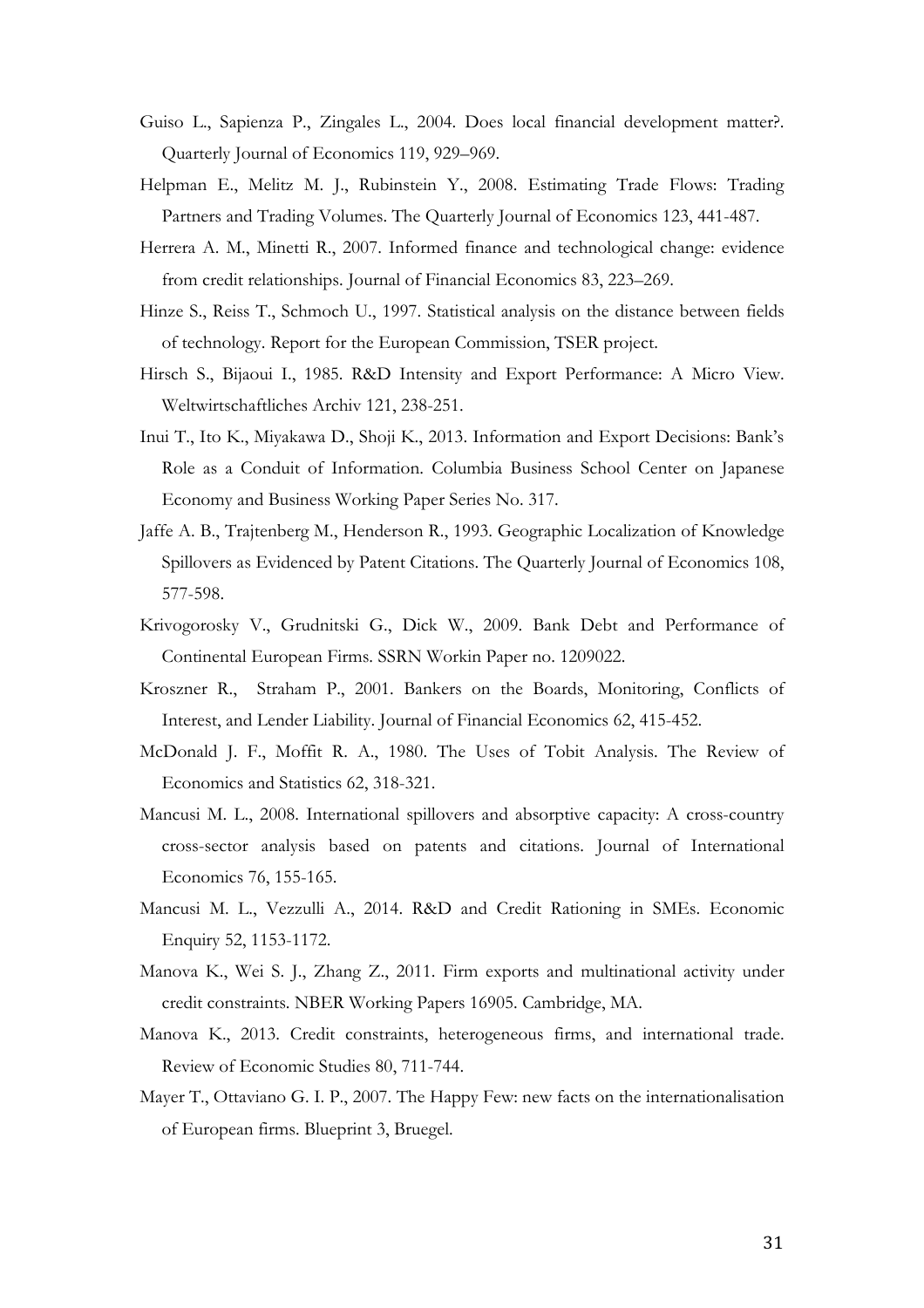- Minetti R., Zhu S. C., 2011. Credit constraints and firm export: Microeconomic evidence from Italy. Journal of International Economics 83, 109-125.
- Munari F., Sobrero M., Malipiero A., 2012. Absorptive capacity and localized spillovers: Focal firms as technological gatekeepers in industrial districts. Industrial and Corporate Change 21, 429-462.
- Newey W. K., 1987. Efficient estimation of limited dependent variable models with endogenous explanatory variables. Journal of Econometrics 36, 231–250.
- Ongena S., Smith D., 2001. The duration of bank relationships. Journal of Financial Economics 61, 449–475
- Petersen M., Rajan R., 1994. The benefits of firm-creditor relationships: Evidence from small business data. Journal of Finance 49, 3–37.
- Piga C. A., Atzeni G., 2007. R&D investment, Credit Rationing and Sample Selection. Bulletin of Economic Research 59, 149-178.
- Rivers D., Vuong Q. H., 1988. Limited information estimators and exogeneity tests for simultaneous probit models. Journal of Econometrics 39, 347–366.
- Savignac F., 2008. Impact of Financial Constraints on Innovation: What Can Be Learned from a Direct Measure?. Economics of Innovation and New Technology 17, 553-569.
- Smith J. K., 1987. Trade credit and information asymmetries. Journal of Finance 42, 863- 872.
- Todo Y., 2011. Quantitative Evaluation of Determinants of Export and FDI: Firm-Level Evidence from Japan. World Economy 34, 355-381.
- Van Beveren I., Vandenbussche H., 2010. Product and process innovation and firms' decision to export. Journal of Economic Policy Reform 13, 3-24.
- Van de Ven W. P. M. M., Van Pragg B. M. S., 1981. The demand for deductibles in private health insurance: a probit model with sample selection. Journal of Econometrics 17, 229-252.
- Von Thadden E. L., 1995. Long-Term Contracts, Short-Term Investment and Monitoring. Review of Economic Studies 62, 557-575.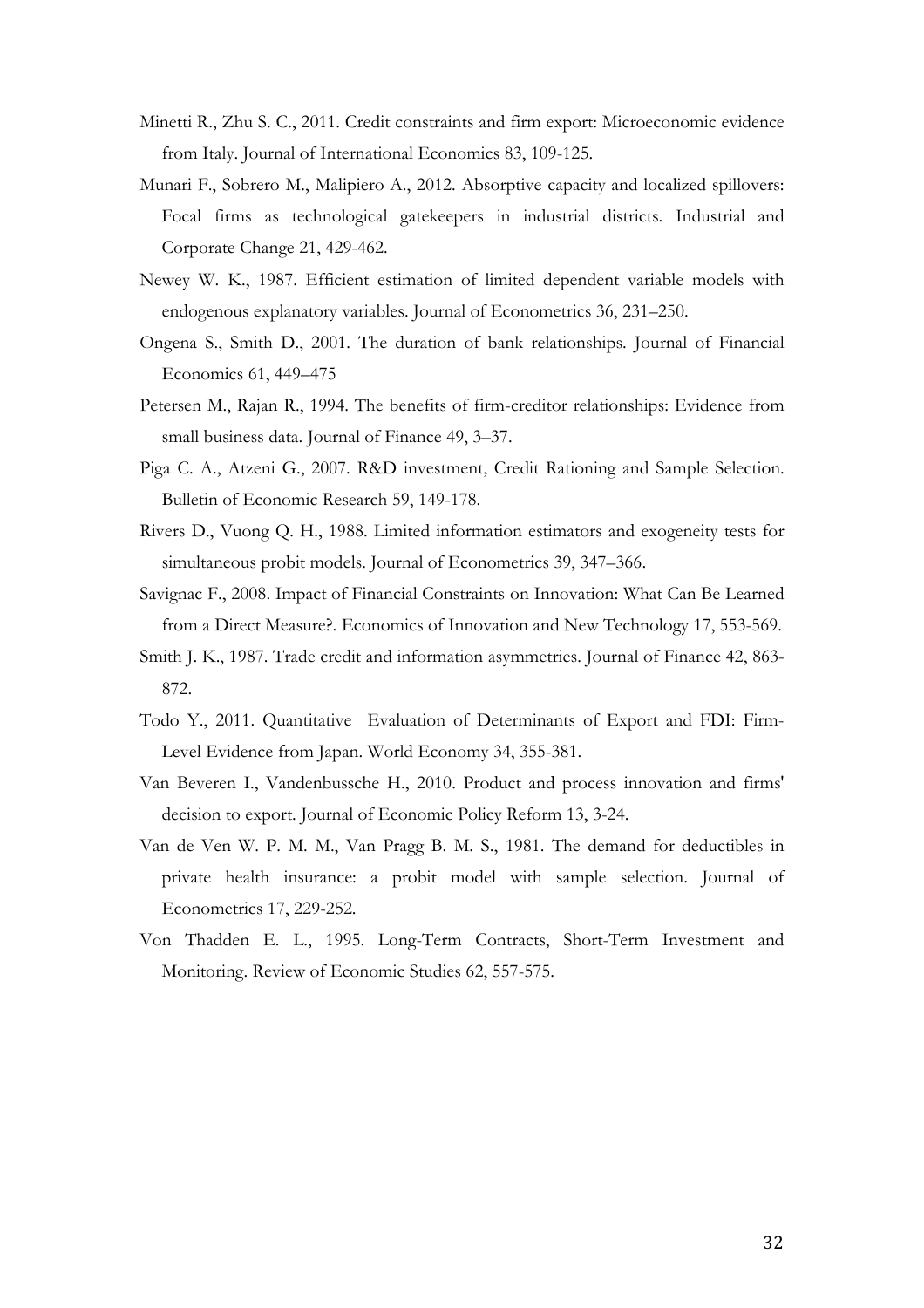#### Appendix A: principal component analysis.

In this section we perform a principal component analysis in order to check if our variable rel\_bank can be considered as a good proxy for the concept of "relationship" banking". First of all, we define what we precisely mean with "relationship banking".

According to Boot (2000), relationship banking is the provision of financial services by a financial intermediary that:

i. invests in obtaining customer-specific information, often proprietary in nature and ii. evaluates the profitability of these investments through multiple interactions with the same customer over time and/or across products.

This definition is thus centered around two critical dimensions: exchange of proprietary "soft" information and multiple interactions. We can retrieve some information on the importance of these factors by focusing on a subsample of about 1,000 firms who responded to some specific questions included in the UCS survey.

The questionnaire asked the firms to state the importance of the following factors affecting the choice of the main bank (using a Likert scale that ranges from 1=very important to  $4 \equiv$  not important):

- 1) The bank knows well the firm's main business
- 2) The bank knows some of the firm's managers or owners
- 3) The bank knows well the firm's industry
- 4) The bank knows the firm's local economy
- 5) The bank knows the firm's market conditions
- 6) High frequency of meetings or other contacts between the firm and the bank's local branch manager
- 7) The bank takes quick decisions
- 8) The bank provides multiple services
- 9) The bank provides a wide international network
- 10) The bank provides efficient Internet-based services
- 11) The bank provides stable credit lines
- 12) The cost of the bank loans and services is affordable
- 13) The bank's loan conditions are simple and clear
- 14) The bank is strategically well located.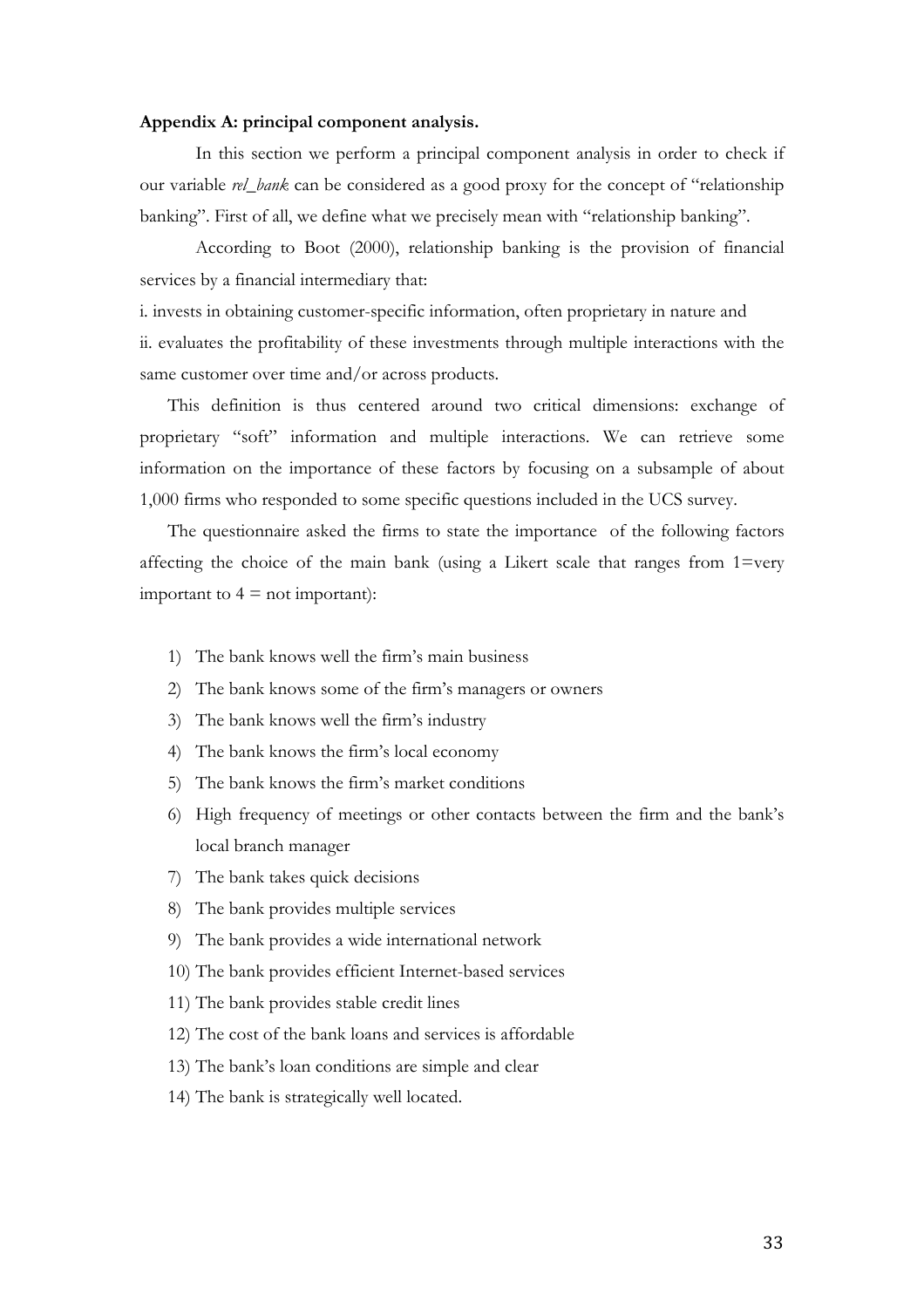We then define 14 dummy variables (dum1-dum14), one for each question, which are codified with 1 when the firms' answer is "1=very important" and 0 otherwise. By performing a Principal Component Analysis on this set of 14 dummies, we extract and rotate (using Varimax method) the first two common factors (Factor1 and Factor2) that account for the 54.72% of the overall variance and show the factor scores reported in Table A1.

| Table A1: Factor scores estimation |         |         |            |  |  |  |  |  |  |
|------------------------------------|---------|---------|------------|--|--|--|--|--|--|
| Variable                           | Factor1 | Factor2 | Uniqueness |  |  |  |  |  |  |
| dum1                               |         | 0.7163  | 0.4713     |  |  |  |  |  |  |
| dum2                               |         | 0.7879  | 0.3755     |  |  |  |  |  |  |
| dum3                               |         | 0.7296  | 0.3843     |  |  |  |  |  |  |
| dum4                               |         | 0.7031  | 0.4515     |  |  |  |  |  |  |
| dum5                               |         | 0.6125  | 0.4798     |  |  |  |  |  |  |
| dum6                               |         | 0.4640  | 0.6081     |  |  |  |  |  |  |
| dum7                               | 0.6678  |         | 0.4916     |  |  |  |  |  |  |
| dum8                               | 0.7875  |         | 0.3486     |  |  |  |  |  |  |
| dum9                               | 0.6710  |         | 0.4932     |  |  |  |  |  |  |
| $d$ um $10$                        | 0.6488  |         | 0.5235     |  |  |  |  |  |  |
| dum11                              | 0.7338  |         | 0.4424     |  |  |  |  |  |  |
| dum12                              | 0.7794  |         | 0.3612     |  |  |  |  |  |  |
| $d$ um $13$                        | 0.7493  |         | 0.4203     |  |  |  |  |  |  |
| dum14                              | 0.6529  |         | 0.4884     |  |  |  |  |  |  |

(blanks represent abs(loading)<.45)

Table A1 suggests that Factor1 identifies characteristics of the firm-bank relationship based on questions 7-14, whereas the second factor identifies characteristics that are more related with the set of the first six questions, which are very close to the adopted definition of "relationship banking" (importance of customer-specific information, multiple interactions with the same customer over time, …).

We then analyze the degree of correlation between Factor2 and our proxy variable (rel\_bank) and compared it with two alternative measures widely used in the literature of relationship banking: the duration of the relationship (number of years) with the main bank (nyears\_bank) and the number of bank relationships the firm maintains (n\_banks). We find that Factor2 shows the strongest degree of pair-wise correlation with our relationship banking indicator, rel\_bank (0.1009), followed by nyears\_bank (0.0268) and by  $n\_banks$  (0.0422).

As a final robustness check we also re-estimated equations (3), (4) and (5) using nyears\_bank and n\_banks as alternative measures for relationship banking. We find a positive and significant effect of the duration of the relationship with the main bank on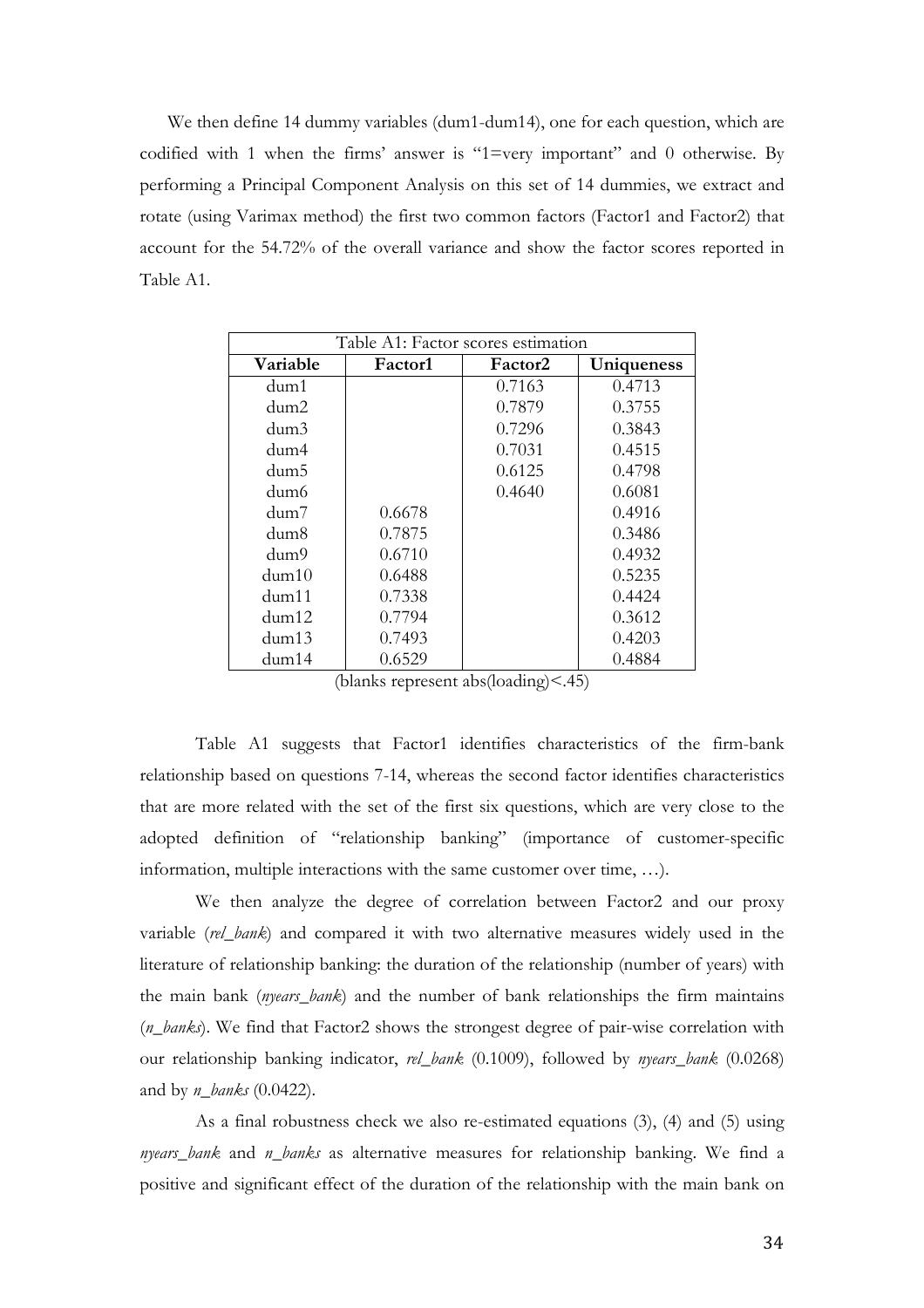the firm's propensity to innovate (in line with Herrera and Minetti, 2007), and a nonsignificant effect on the firm's propensity to export (in line with De Bonis et. al, 2010), whereas the number of banks was never significant in both the innovation and export equations.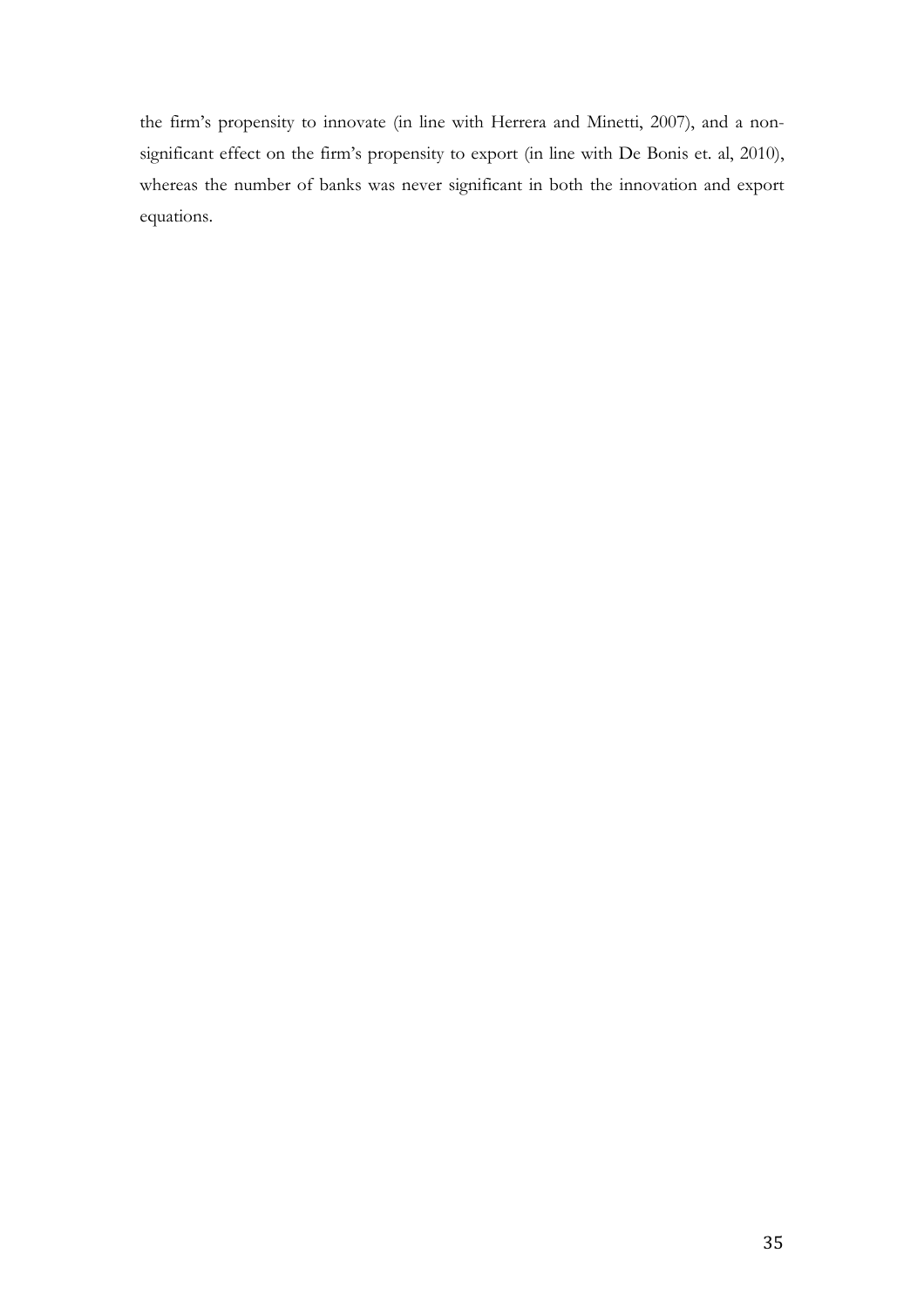### Appendix B: further tables.

|                     |                                           | Survey manufacturing<br>sample (only SMEs) | Final sample |       |  |  |
|---------------------|-------------------------------------------|--------------------------------------------|--------------|-------|--|--|
|                     | Frequency Percentage Frequency Percentage |                                            |              |       |  |  |
| Size class          |                                           |                                            |              |       |  |  |
| $11 - 20$           | 2,783                                     | 36.81                                      | 1,535        | 35.36 |  |  |
| $21 - 50$           | 3,052                                     | 40.37                                      | 1,741        | 40.11 |  |  |
| 51-250              | 1,725                                     | 22.82                                      | 1,065        | 24.53 |  |  |
| Industry            |                                           |                                            |              |       |  |  |
| Food/Tobacco        | 621                                       | 8.21                                       | 352          | 8.11  |  |  |
| <b>Textiles</b>     | 743                                       | 9.83                                       | 398          | 9.17  |  |  |
| Leather             | 277                                       | 3.66                                       | 158          | 3.64  |  |  |
| Wood                | 223                                       | 2.95<br>105                                |              | 2.42  |  |  |
| Paper/Print         | 467                                       | 6.18                                       | 274          | 6.31  |  |  |
| Chemicals/Coke      | 328                                       | 4.34                                       | 180          | 4.15  |  |  |
| Plastic/Rubber      | 404                                       | 5.34                                       | 256          | 5.9   |  |  |
| Glass/Ceramics      | 485                                       | 6.42                                       | 282          | 6.5   |  |  |
| Metals              | 1,584                                     | 20.95                                      | 974          | 22.44 |  |  |
| Machinery/Equipment | 1,038                                     | 13.73                                      | 587          | 13.52 |  |  |
| Electrical/Optical  | 680                                       | 8.99                                       | 383          | 8.82  |  |  |
| Vehicles/Transport  | 176                                       | 2.33                                       | 87           | 2     |  |  |
| Furnitures/n.e.c.   | 534                                       | 7.06                                       | 305          | 7.03  |  |  |
| Geographical area   |                                           |                                            |              |       |  |  |
| North-West          | 3,078                                     | 40.71                                      | 1,721        | 39.65 |  |  |
| North-East          | 2,237                                     | 29.59                                      | 1,274        | 29.35 |  |  |
| Centre              | 1,294                                     | 17.12                                      | 806          | 18.57 |  |  |
| South               | 951                                       | 12.58                                      | 540          | 12.44 |  |  |
| Total               | 7,560                                     | 100                                        | 4,341        | 100   |  |  |

Table B1 – Firms' distribution by stratification variables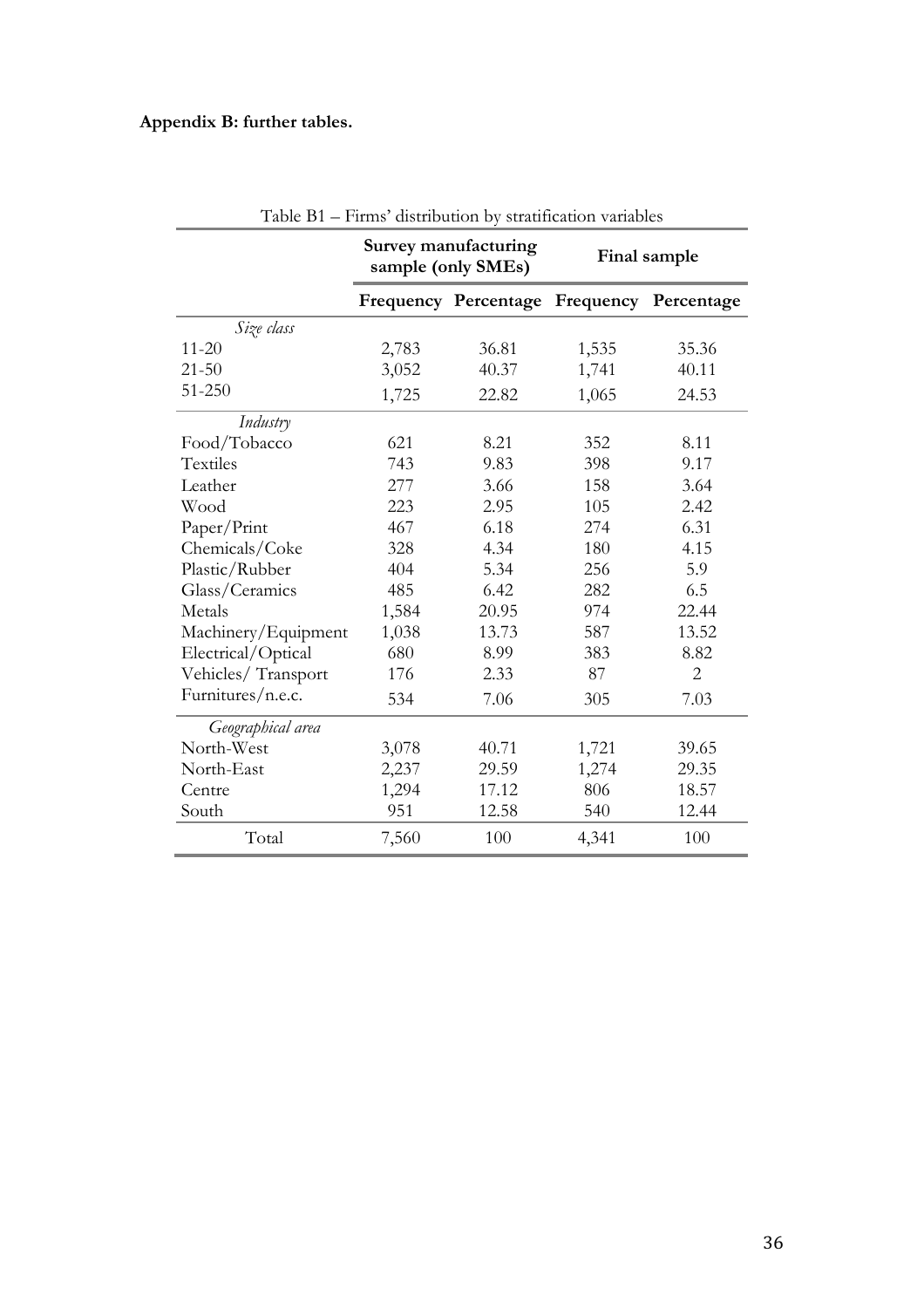|         | Table B2: Correlation matrix |          |          |          |          |          |          |          |          |          |          |          |          |          |              |                |
|---------|------------------------------|----------|----------|----------|----------|----------|----------|----------|----------|----------|----------|----------|----------|----------|--------------|----------------|
|         |                              |          |          |          |          |          |          |          |          |          |          |          |          |          |              |                |
|         | Variable                     |          | 2        | 3        | 4        | 5        | 6        |          | 8        | 9        | 10       | 11       | 12       | 13       | 14           | 15             |
|         | rel_bank                     |          |          |          |          |          |          |          |          |          |          |          |          |          |              |                |
|         | innoprod                     | 0.209    |          |          |          |          |          |          |          |          |          |          |          |          |              |                |
| $\beta$ | export                       | 0.004    | 0.042    |          |          |          |          |          |          |          |          |          |          |          |              |                |
| 4       | quota_export                 | $-0.039$ | 0.033    | 0.622    |          |          |          |          |          |          |          |          |          |          |              |                |
| 5       | ltot_assets                  | $-0.504$ | $-0.321$ | 0.032    | 0.109    |          |          |          |          |          |          |          |          |          |              |                |
| 6       | debts                        | 0.225    | 0.043    | $-0.029$ | $-0.034$ | $-0.109$ |          |          |          |          |          |          |          |          |              |                |
|         | cash_flow                    | $-0.101$ | $-0.032$ | $-0.029$ | $-0.036$ | 0.023    | $-0.379$ | 1        |          |          |          |          |          |          |              |                |
| 8       | age                          | $-0.038$ | 0.016    | 0.137    | 0.090    | 0.059    | $-0.256$ | 0.024    |          |          |          |          |          |          |              |                |
| 9       | young                        | 0.023    | $-0.003$ | $-0.082$ | $-0.044$ | $-0.028$ | 0.195    | $-0.028$ | $-0.674$ |          |          |          |          |          |              |                |
| 10      | group                        | $-0.083$ | $-0.017$ | 0.074    | 0.088    | 0.138    | $-0.027$ | 0.021    | $-0.012$ | 0.042    |          |          |          |          |              |                |
| 11      | vvat_popres                  | $-0.037$ | 0.032    | 0.135    | 0.106    | 0.053    | 0.008    | 0.036    | 0.110    | $-0.013$ | 0.035    |          |          |          |              |                |
| 12      | branch_04                    | 0.019    | 0.016    | 0.112    | 0.092    | $-0.001$ | 0.031    | 0.040    | 0.039    | $-0.007$ | 0.027    | 0.511    |          |          |              |                |
| 13      | HНI                          | 0.043    | $-0.004$ | $-0.045$ | $-0.019$ | $-0.041$ | 0.003    | $-0.014$ | $-0.046$ | $-0.005$ | $-0.015$ | $-0.439$ | $-0.120$ |          |              |                |
| 14      | nbranches_p                  | 0.044    | 0.007    | 0.041    | 0.051    | $-0.029$ | 0.025    | 0.040    | 0.021    | $-0.011$ | 0.019    | 0.188    | 0.609    | 0.011    | $\mathbf{1}$ |                |
| 15      | new_branch_inc               | 0.011    | 0.015    | 0.104    | 0.065    | 0.011    | 0.017    | 0.044    | 0.036    | $-0.020$ | 0.053    | 0.493    | 0.720    | $-0.286$ | 0.219        | $\overline{1}$ |
| 16      | bcit_ITA                     | $-0.044$ | 0.037    | 0.089    | 0.134    | 0.046    | $-0.047$ | 0.000    | 0.034    | $-0.021$ | 0.065    | 0.367    | 0.145    | $-0.219$ | 0.026        | 0.186          |